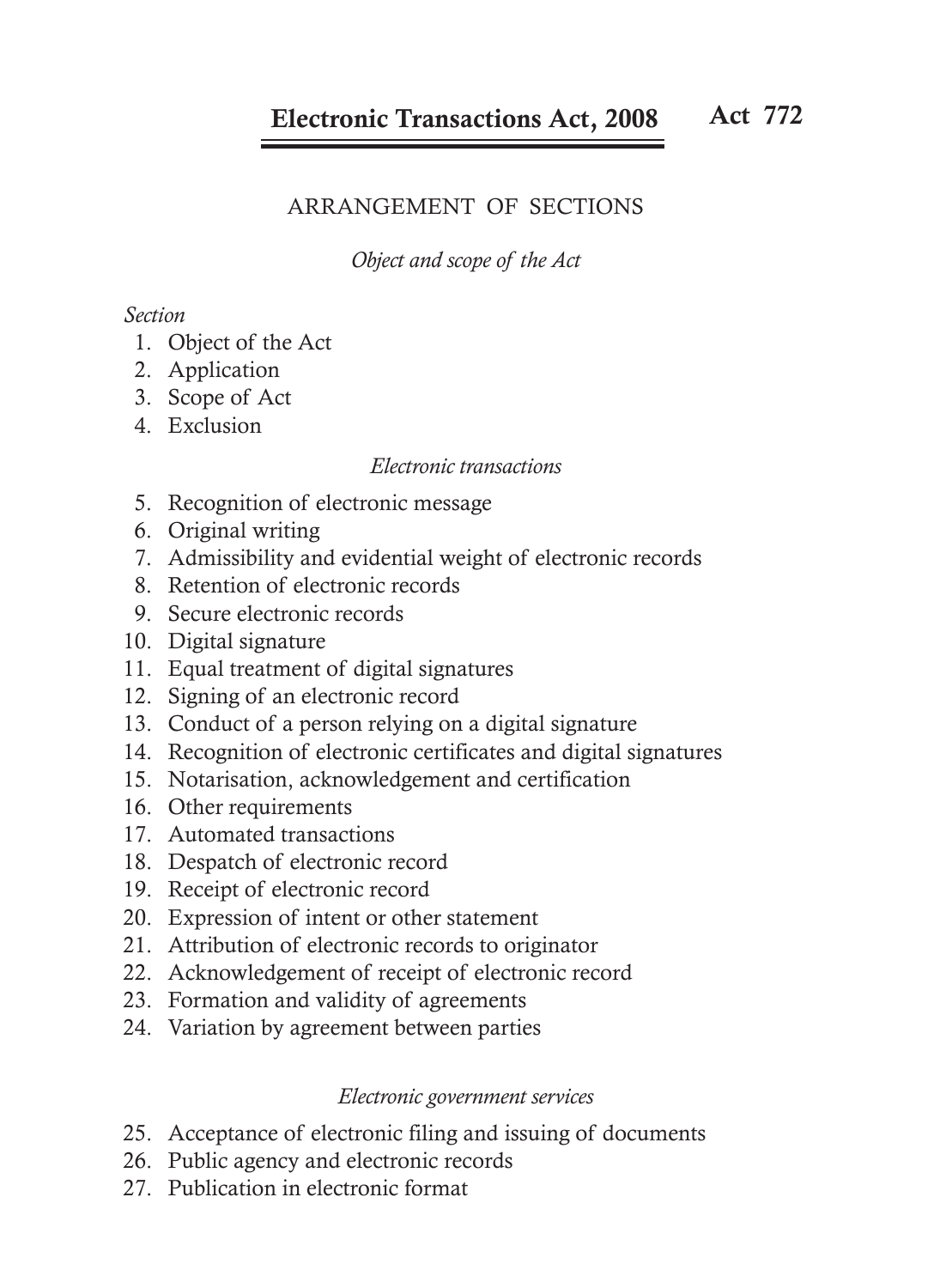### *Electronic Transactions Act, 2008* Electronic Transactions Act, 2008

*Certifying Agency*

- 28. Prohibited acts
- 29. Provision of authentication encryption services
- 30. Certifying Agency
- 31. Functions of the Certifying Agency
- 32. Revocation of suspension of licence
- 33. Surrender of licence
- 34. Recognition of foreign certifying authorities
- 35. Repository of digital signatures
- 36. Register of licence holders
- 37. Restrictions of disclosure of information
- 38. Application for licence
- 39. Grant of licence
- 40. Display of licence
- 41. Duties of licensed entities
- 42. Renewal of licence
- 43. Procedure for grant or rejection of renewal of licence
- 44. Notification of adverse event
- 45. Procedures to be followed by licensed person

### *Consumer protection*

- 46. Scope of application
- 47 Information to be provided
- 48. Performance
- 49. Grace period
- 50. Unsolicited goods, services or communications
- 51. Liability for misuse of electronic payment medium
- 52. Electronic payment medium lists prohibited
- 53. Applicability of foreign law
- 54. Non-exclusion

### *Protected computers and critical database*

- 55. Protected computer
- 56. Identification of critical electronic record and critical databases
- 57. Scope of critical database protection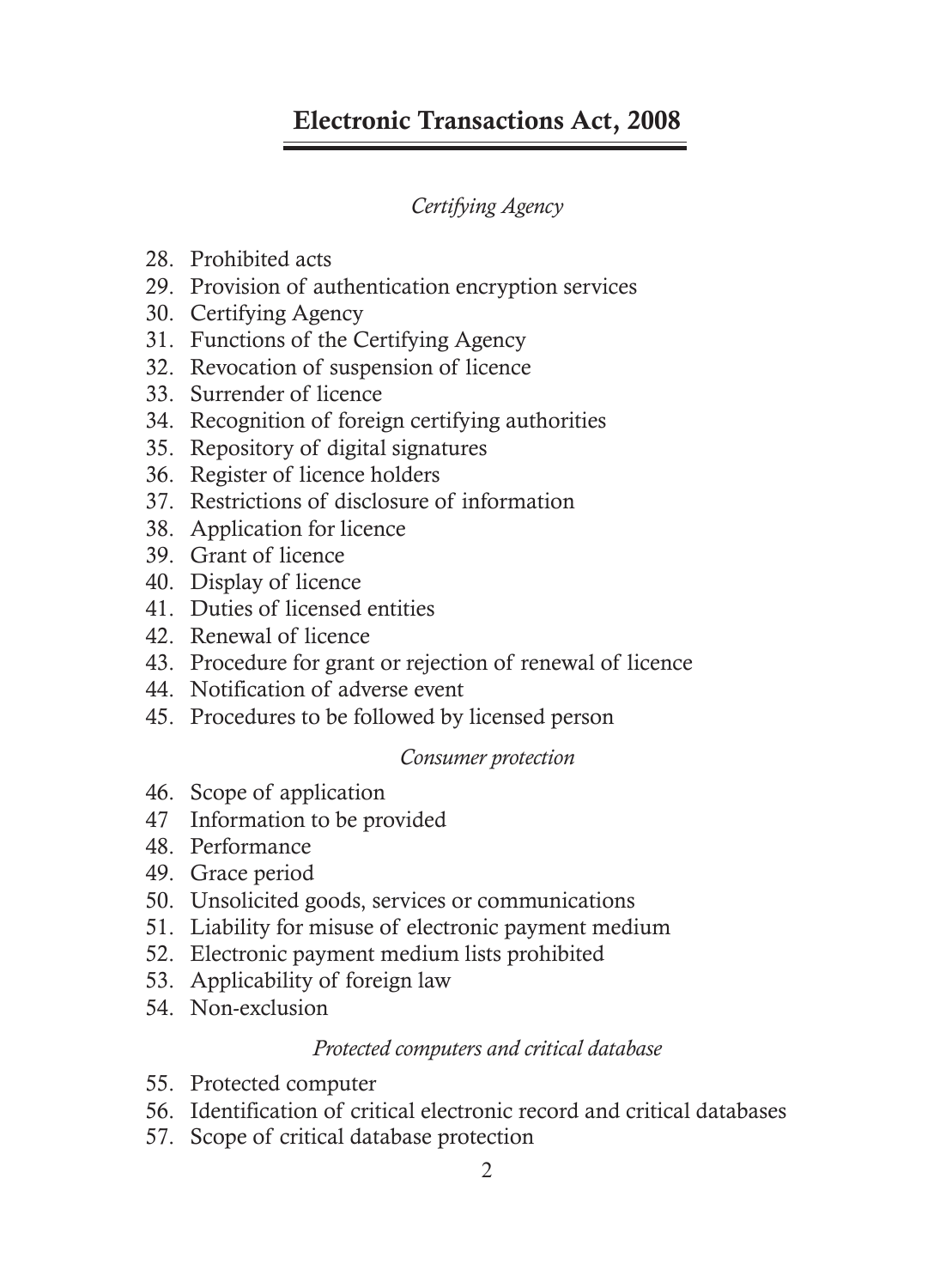## *Electronic Transactions Act, 2008* Act 772 Electronic Transactions Act, 2008

- 58. Registration of critical databases
- 59. Management of critical databases
- 60. Restrictions on disclosure of information
- 61. Right of inspection
- 62. Non-compliance with Act

#### *Domain name registry*

- 63. Establishment of Registry
- 64. Functions of the Registry
- 65. Duties of the Registry
- 66. Licensing of registrars and registries
- 67. Governing Body of the Domain Name Registry
- 68. Tenure of office of members
- 69. Meetings of the Board
- 70 Disclosure of interest
- 71. Appointment of committees
- 72. Dispute Resolution Committee
- 73. Powers of the Dispute Resolution Committee
- 74. Allowances
- 75 The Executive Director
- 76. Functions of the Executive Director
- 77. Appointment of other staff
- 78. Funds of the Registry
- 79. Accounts and audit
- 80. Annual report and other reports
- 81. Resolution of disputes

#### *Appeal Tribunal*

- 82. Establishment of the Information Communication Technology Tribunal
- 83. Composition of the Tribunal
- 84. Rules of Procedure of Tribunal
- 85. Appeals against decisions of the Agency or Dispute Resolution Committee
- 86. Decision of Tribunal
- 87. Appeals against the decisions of the Tribunal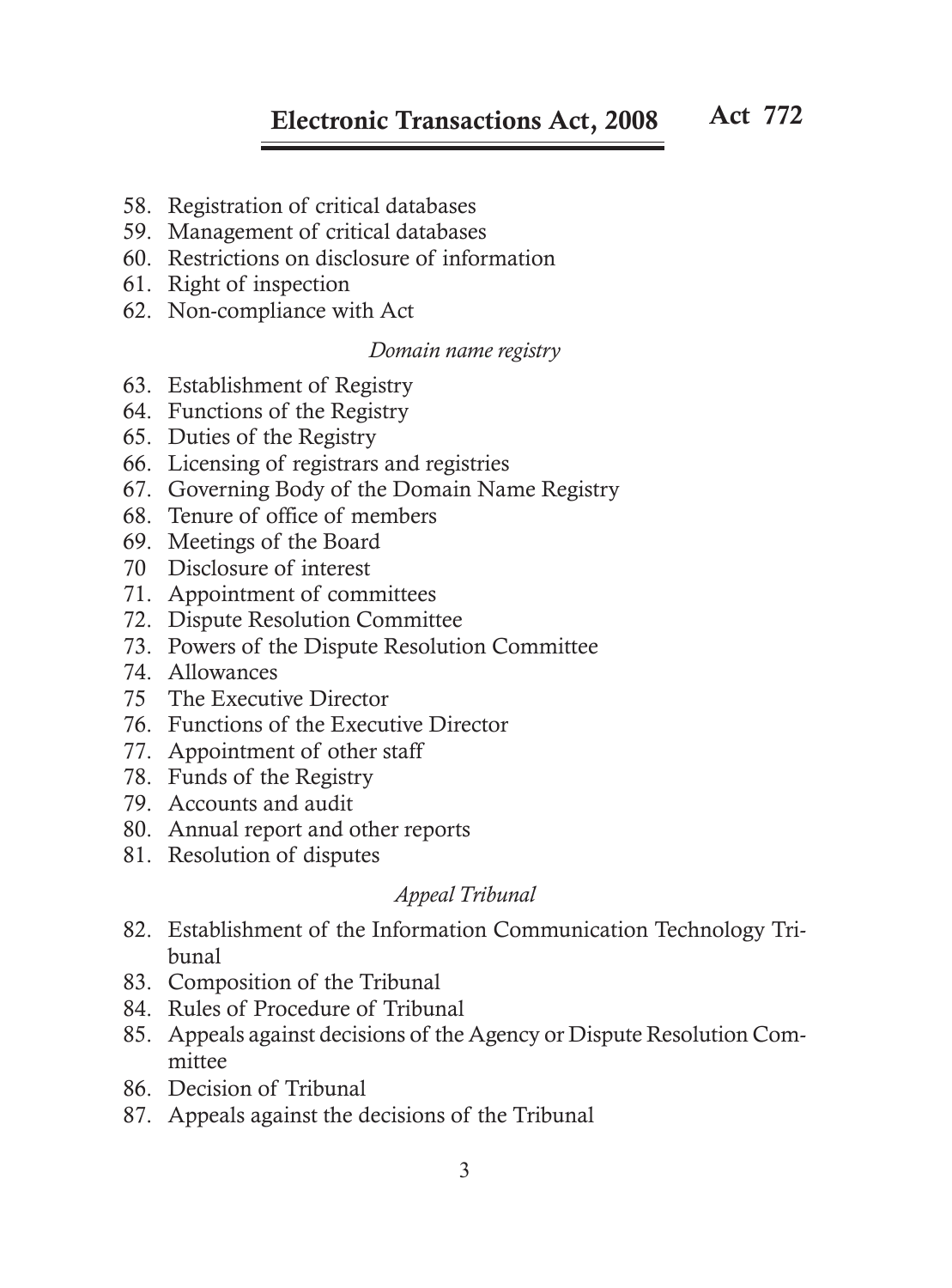### *Electronic Transactions Act, 2008* Electronic Transactions Act, 2008

#### *Industry Forum*

- 88. Establishment of Industry Forum
- 89. Industry code

#### *Liability of service providers and intermediaries*

- 90. Mere conduit
- 91. Electronic record transmission
- 92. Hosting
- 93. Information location tools
- 94. Take-down notification
- 95. Monitoring and compliance
- 96. Limitations and prohibited acts
- 96. Savings

#### *Cyber inspectors*

- 98. Powers of law enforcement officers
- 99. Law enforcement officer and third party assistance
- 100. Preservation of evidence
- 101. Contents of electronic communications in electronic storage
- 102. Disclosure of electronic information
- 103. Provider to keep logs and records
- 104. Backup preservation
- 105. Customer challenge
- 106. Inadmissible Evidence

#### *Cyber offences*

- 107. Stealing
- 108. Appropriation
- 109. Representation
- 110. Charlatanic advertisement
- 111. Attempt to commit crimes
- 112. Aiding and abetting
- 113. Duty to prevent felony
- 114. Conspiracy
- 115. Forgery
- 116. Intent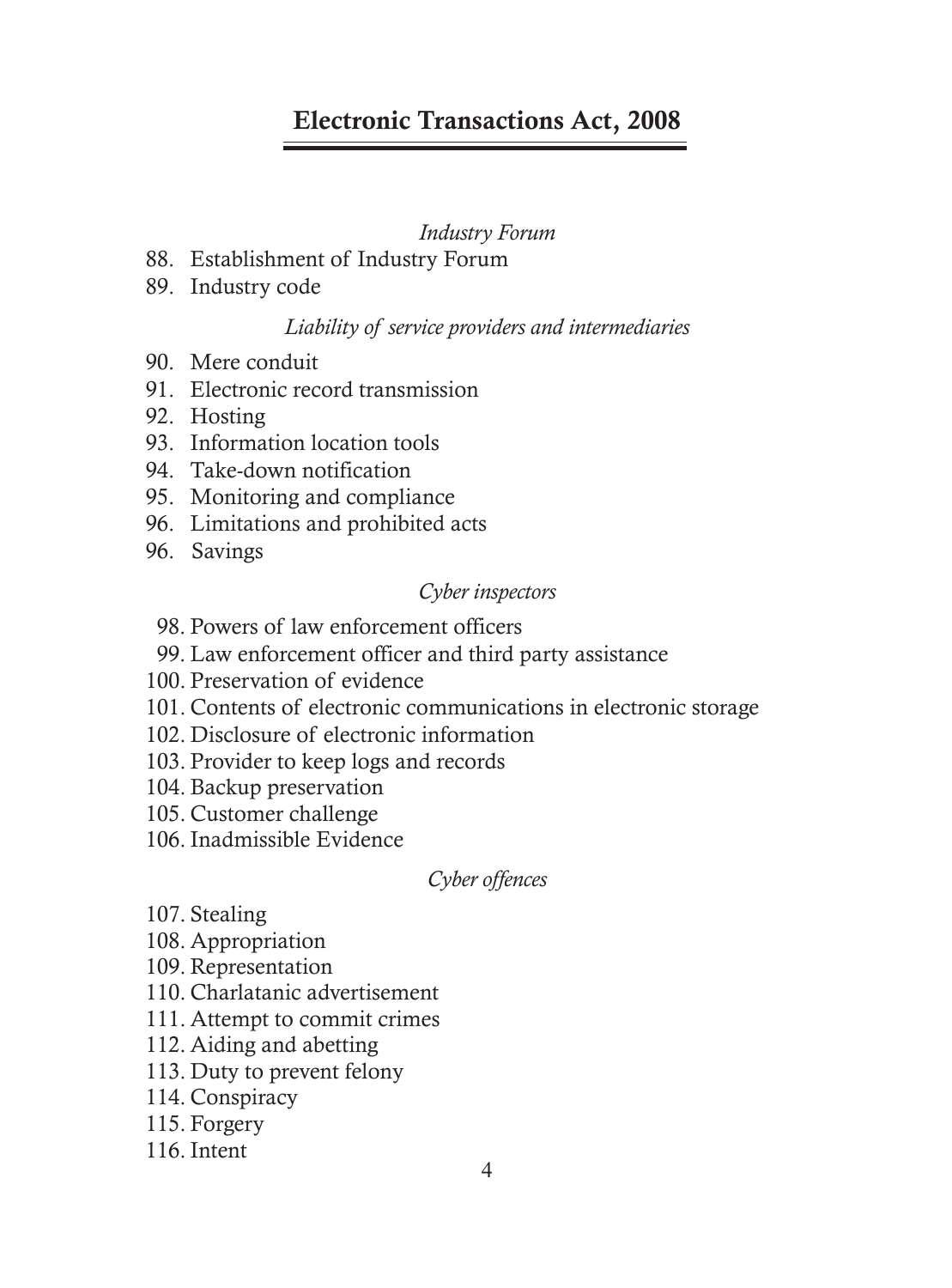- 117. Criminal negligence
- 118. Access to protected computer
- 119. Obtaining electronic payment medium falsely
- 120. Electronic trafficking
- 121. Possession of electronic counterfeit-making equipment
- 122. General offence for fraudulent electronic fund transfer
- 123. General provision for cyber offences
- 124. Unauthorised access or interception
- 125. Unauthorised interference with electronic record
- 126. Unauthorised access to devices
- 127. Unauthorised circumvention
- 128. Denial of service
- 129. Unlawful access to stored communications
- 130. Unauthorised access to computer programme or electronic record
- 131. Unauthorised modification of computer programme or electronic record
- 132. Unauthorsed disclosure of access code
- 133. Offence relating to national interest and security
- 134. Causing a computer to cease to function
- 135. Illegal devices
- 136. Child pornography
- 137. Confiscation of assets
- 138. Order for compensation
- 139. Ownership of programme or electronic record
- 140. Conviction and civil claims

#### *Miscellaneous matters*

- 141. Record and access to seized electronic record
- 142. Territorial scope of offences under this Act
- 143. Regulations
- 144. Interpretation

#### THE SEVEN HUNDRED AND SEVENTY-SECOND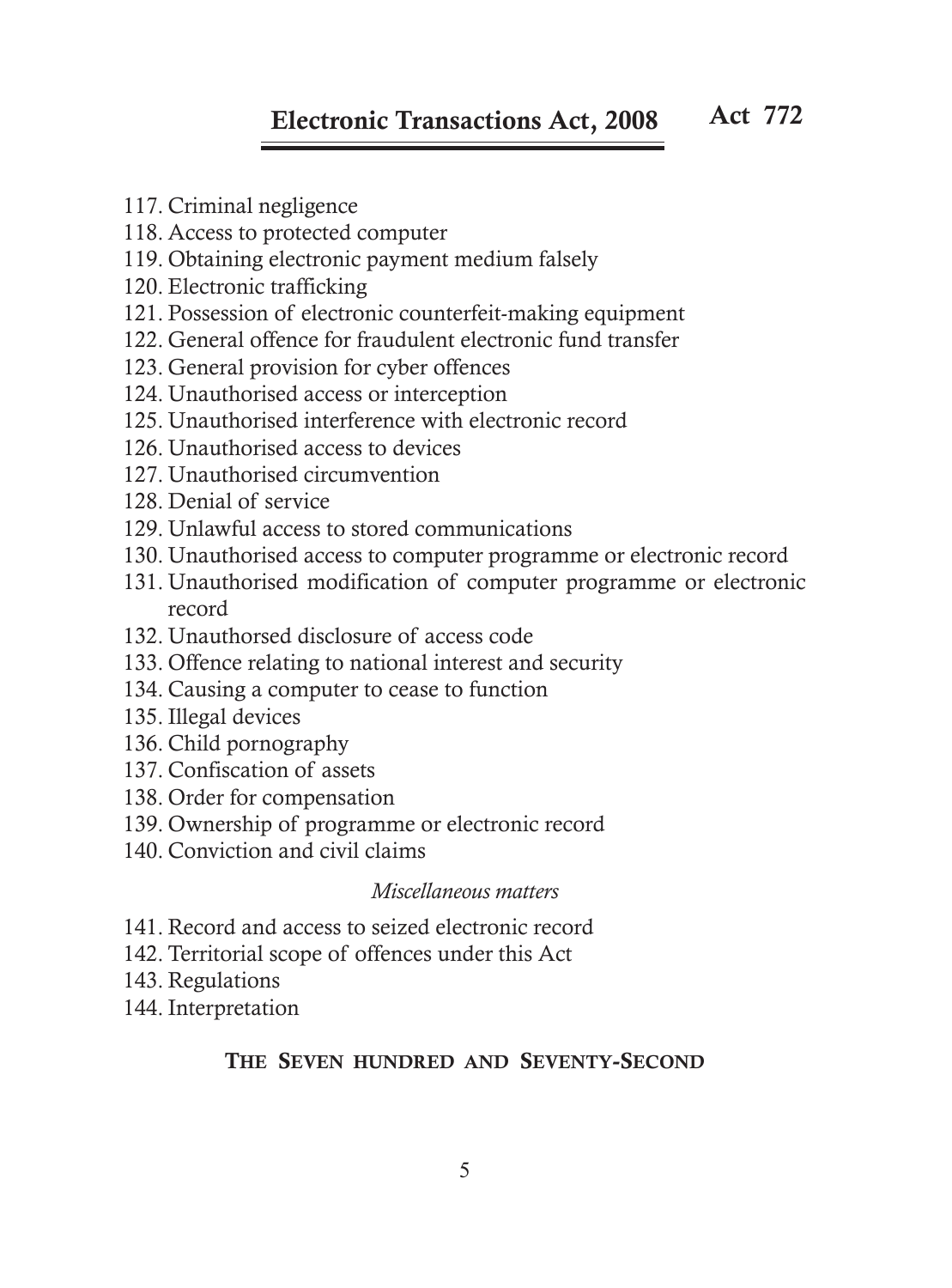

# ACT

### OF THE PARLIAMENT OF THE REPUBLIC OF GHANA ENTITLED

### ELECTRONIC TRANSACTIONS ACT, 2008

AN ACT to provide for the regulation of electronic communications and related transactions and to provide for connected purposes.

### DATE OF ASSENT: *18th December, 2008.*

ENACTED by the President and Parliament:

*Object of the Act*

### Object of the Act

1. (1) The object of this Act is to provide for and facilitate electronic communications and related transactions in the public interest, and to

- *(a)* remove and prevent barriers to electronic communications and transactions;
- *(b)* promote legal certainty and confidence in electronic communications and transactions;
- *(c)* promote e-government services and electronic communications and transactions with public and private bodies, institutions and citizens;
- *(d)* develop a safe, secure and effective environment for the consumer, business and the Government to conduct and use electronic transactions;
- *(e)* promote the development of electronic transaction services responsive to the needs of consumers;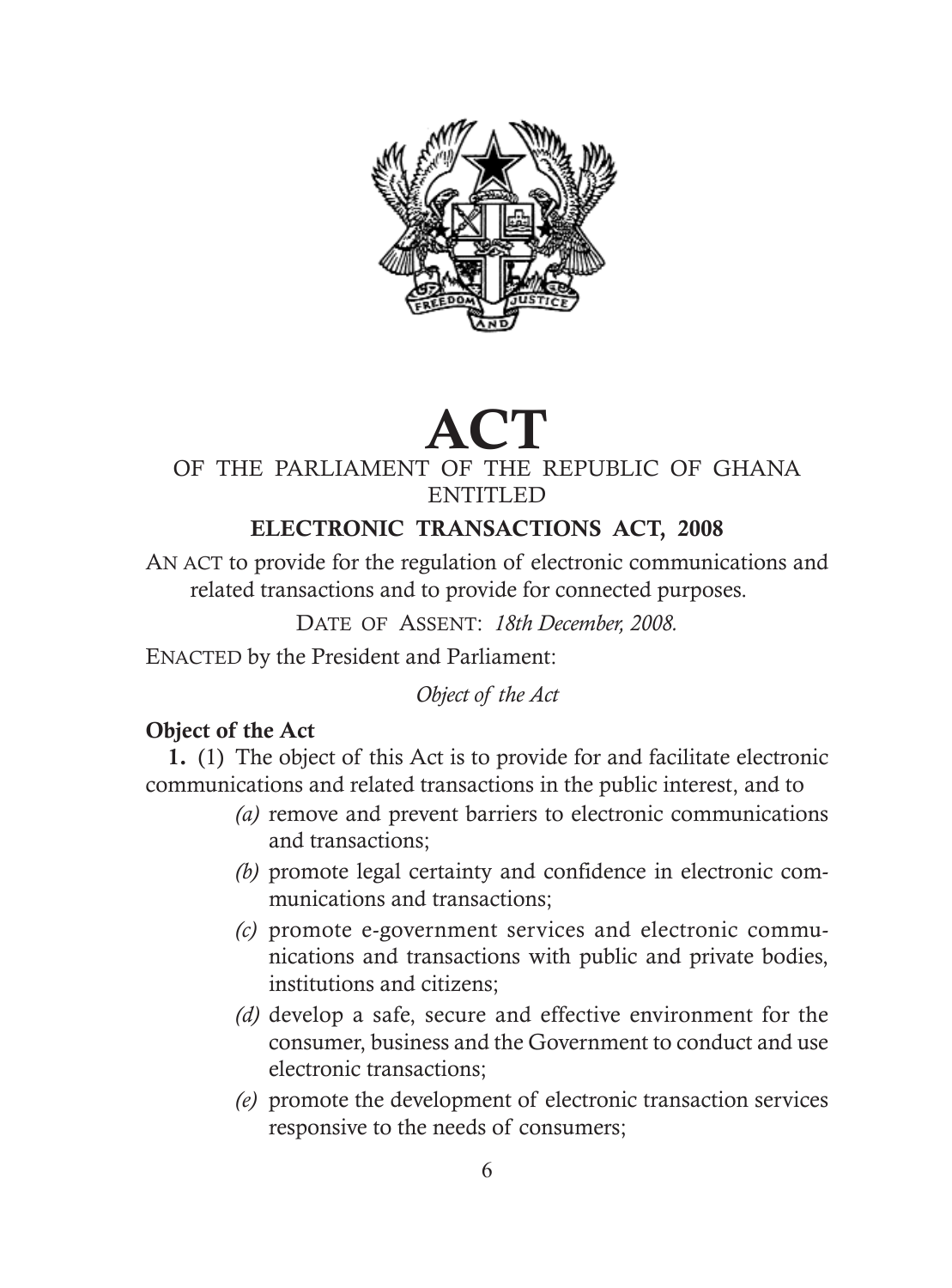- *(f)* ensure that, in relation to the provision of electronic transactions services, the special needs of vulnerable groups and communities and persons with disabilities are duly taken into account;
- *(g)* ensure compliance with accepted international technical standards in the provision and development of electronic communications and transactions;
- *(h)* ensure efficient use and management of the country domain name space; and
- *(i)* ensure that the interest and image of the Republic are not compromised through the use of electronic communications.

### Application

2. This Act applies to electronic transactions and electronic records of every type.

### Scope of Act

3. (1) This Act shall not be interpreted so as to exclude statute law or the principles of the common law being applied to, recognising or accommodating electronic transactions, electronic records or any other matter provided for in this Act.

- (2) Unless otherwise provided, this Act shall not be construed as
	- *(a)* requiring a person to generate, communicate, produce, process, send, receive, record, retain, store or display information, document or signature by or in electronic form; or
	- *(b)* prohibiting a person from establishing requirements in respect of the manner in which that person will accept electronic records.

 (3) This Act does not limit the operation of law that expressly authorises, prohibits or regulates the use of electronic records and any legal requirement law for information to be posted, displayed or transmitted in a specified manner.

### Exclusion

- 4. This Act does not apply to:
	- *(a)* a negotiable instrument as defined in the Bill of Exchange Act, 1961 (Act 55);
	- (b) the grant of a power-of- $\alpha$ ttorney under the Powers of Attorney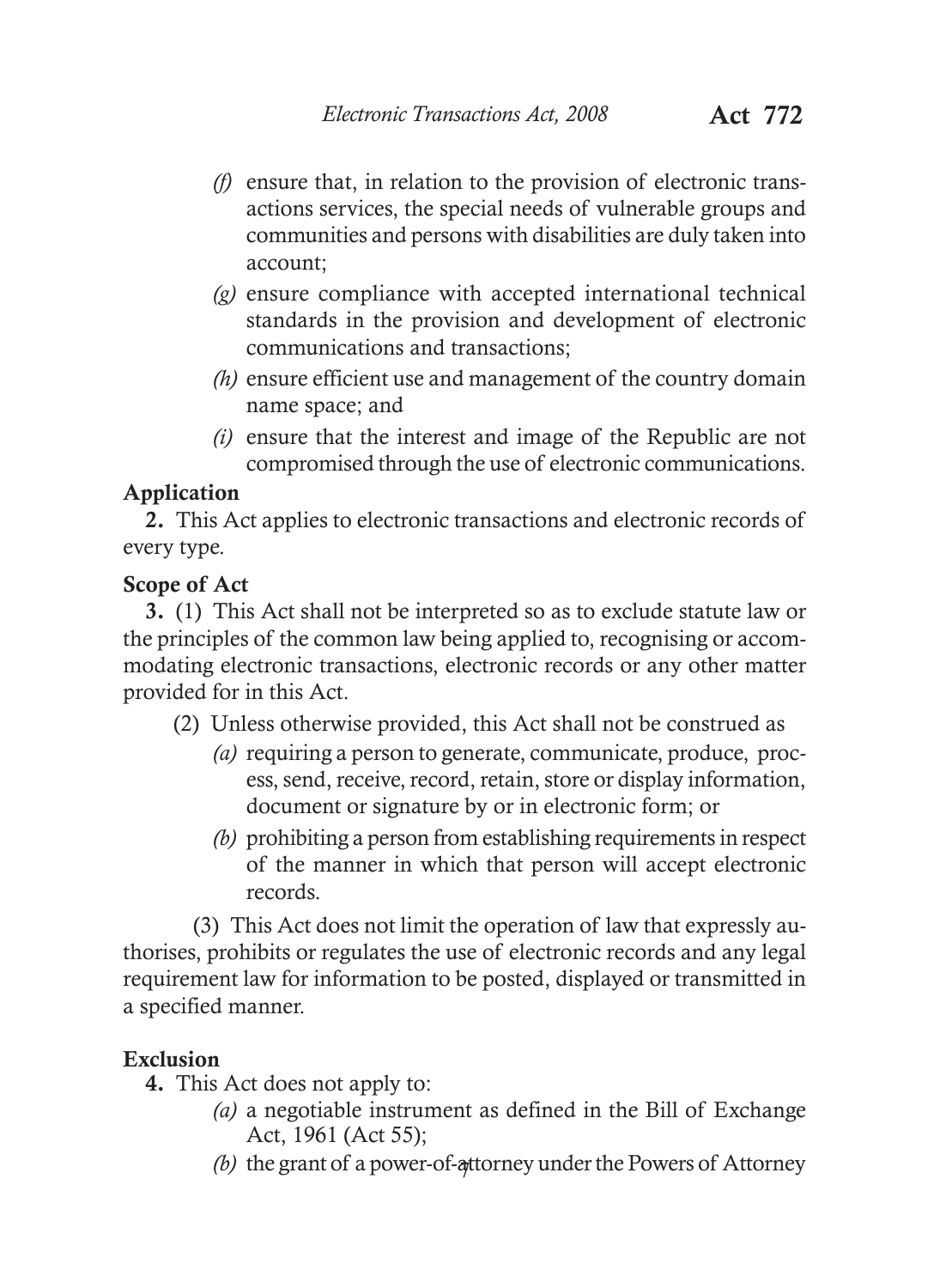Act, 1998 (Act 549);

- *(c)* a trust as defined in the Trustees Incorporation Act, 1962 (Act 106);
- *(d)* a will as defined in the Wills Act, 1971 (Act 360);
- *(e)* a contract for the sale or conveyance of immovable property or any interest in the immovable property;
- *(f)* bills of lading;
- *(g)* documents required for the registration of a company, Partnership or sole proprietorships;
- *(h)* the swearing of affidavits or statutory declarations before a Commissioner for Oaths or Notary Public; and
- *(i)* any class of documents or transactions that may be notified by *Gazette.*

### *Electronic transactions*

### Recognition of electronic message

5. Except as provided in this Act, where a law provides that information or any other matter shall be in writing, typewritten or in printed form, the requirement shall be deemed to have been satisfied if the information or matter is

- *(a)* rendered or made available in an electronic form,
- *(b)* accessible, and

*(c)* capable of being retained for a subsequent reference despite the contrary intention in the law.

### Original writing

6. (1) Where a law requires information to be presented or retained in its original form, the requirement shall be deemed to have been satisfied by an electronic record if

- *(a)* there is reliable assurance of the integrity of the electronic record, and
- *(b)* the electronic record is capable of being displayed to the person to whom it is to be presented.
- (2) The criteria to assess integrity shall be whether the

information has remained complete and unaltered and the information shall be assessed taking into consideration the relevant circumstances for which the information was generated to determine the standard of reliability.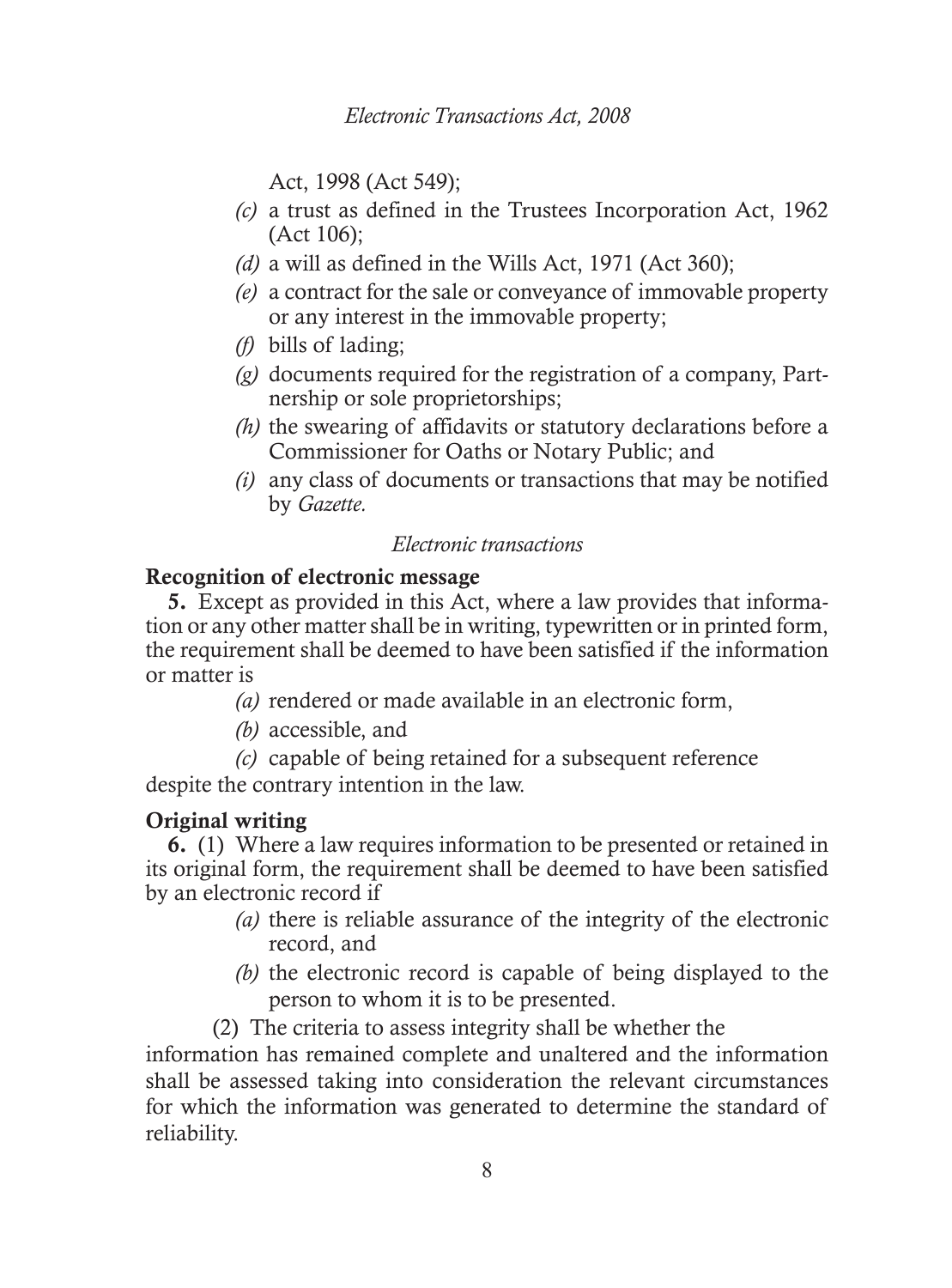### Admissibility and evidential weight of electronic records

7. (1) The admissibility of an electronic record shall not be denied as evidence in legal proceedings except as provided in this Act.

(2) In assessing the evidential weight of an electronic record the Court shall have regard to

- *(a)* the reliability of the manner in which the electronic record was generated, displayed, stored or communicated,
- *(b)* the reliability of the manner in which the integrity of the information was maintained,
- *(c)* the manner in which its originator was identified, and
- *(d)* any other facts that the Court may consider relevant.

### Retention of electronic records

8. (1) Where a law requires that a document, record or information shall be retained, that requirement is deemed to have been met if the document, record or information is held in electronic form and

- *(a)* is accessible,
- *(b)* is capable of retention for subsequent reference,
- *(c)* is retained in the format in which it was generated, sent or received, or in a format which can be demonstrated to represent accurately the information generated, sent or received, and
- *(d)* is retained to enable the identification of the origin and destination of the electronic record and the date and time when it was sent or received.

(2) The document, record or information shall be kept in electronic form for at least six years.

(3) An obligation to retain a document, record or information does not extend to information which is only to enable the message to be sent or received.

### Secure electronic record

9. (1) Where a security procedure has been applied to an electronic record at a specific point in time, the record is deemed to be a secure electronic record during the period when the security procedure was applied.

9 (2) An unauthorised alteration of the security procedure renders the record invalid.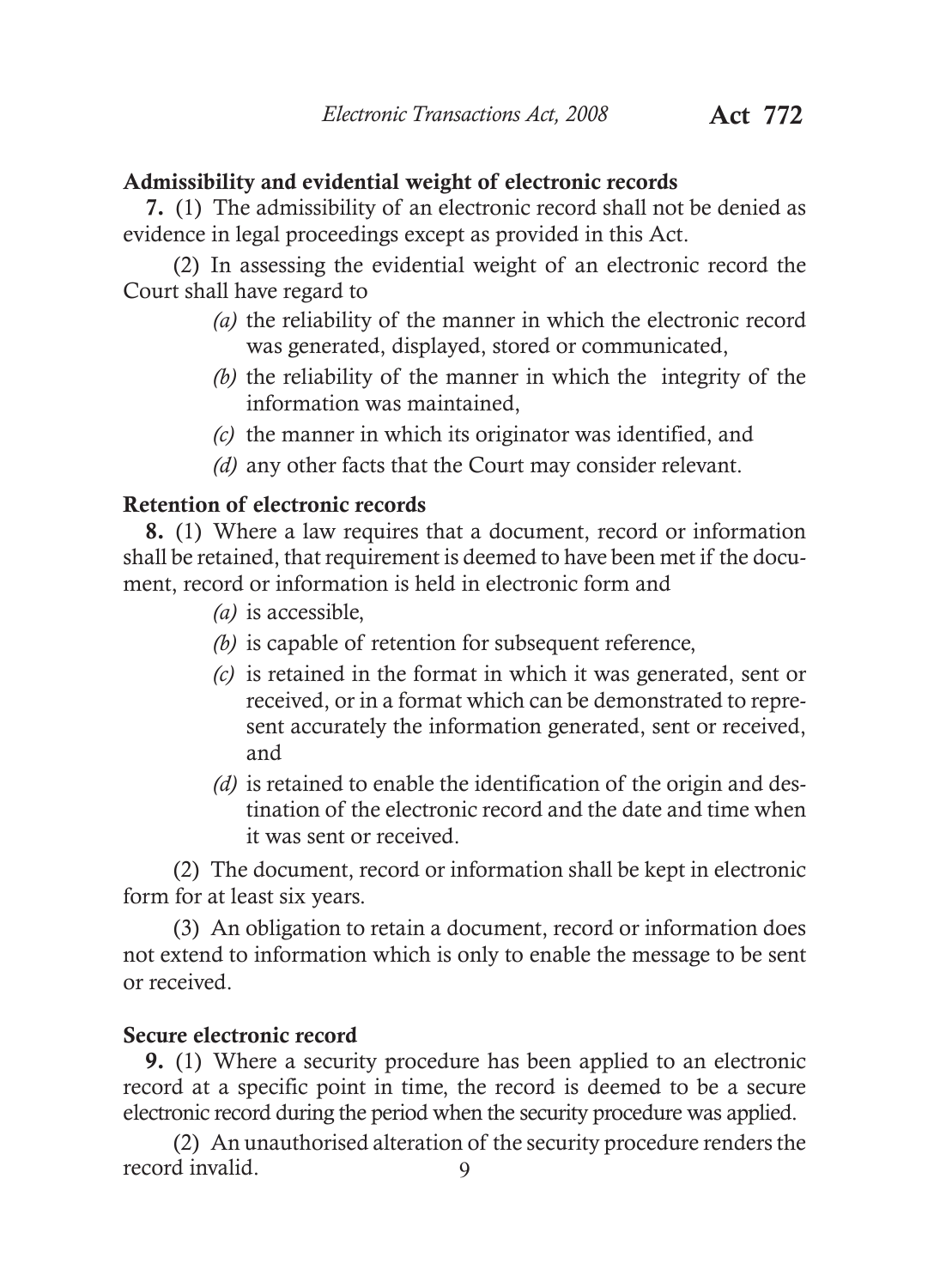(3) An alteration is unauthorised if it is done by a person without the lawful authority of the person who originally applied the security procedure.

### Digital signature

10. (1) Where a law requires the signature of a person, that requirement is deemed to be satisfied in relation to an electronic record if a digital signature is used.

- (2) A digital signature is deemed to be authentic if
	- *(a)* the means of creating the digital signature is, within the context in which it is used, linked to the signatory and not to another person,
	- *(b)* the means of creating the digital signature was, at the time of signing, under the control of the signatory and not another person without duress or undue influence , and
	- *(c)* an alteration to the digital signature, made after the time of signing, is detectable.
- (3) Subsection (2) does not limit the right of a person
	- *(a)* to prove the authenticity of a digital signature in any other way, or
	- *(b)* to adduce evidence in respect of the non-authenticity of a digital signature.

### Equal treatment of digital signatures

11. Except as provided in this Act, the provisions of this Act do not exclude, restrict, or deprive of legal effect, any method of creating a digital signature which

- *(a)* satisfies the requirements of this Act,
- *(b)* meets the requirements of other statutory provision, or
- *(c)* is provided for under a contract.

### Signing of an electronic record

12. A person may sign an electronic record by affixing a personal digital signature or using any other recognized, secure and verifiable mode of signing agreed by the parties or recognized by the industry to be safe, reliable and acceptable.

### Conduct of a person relying on a digital signature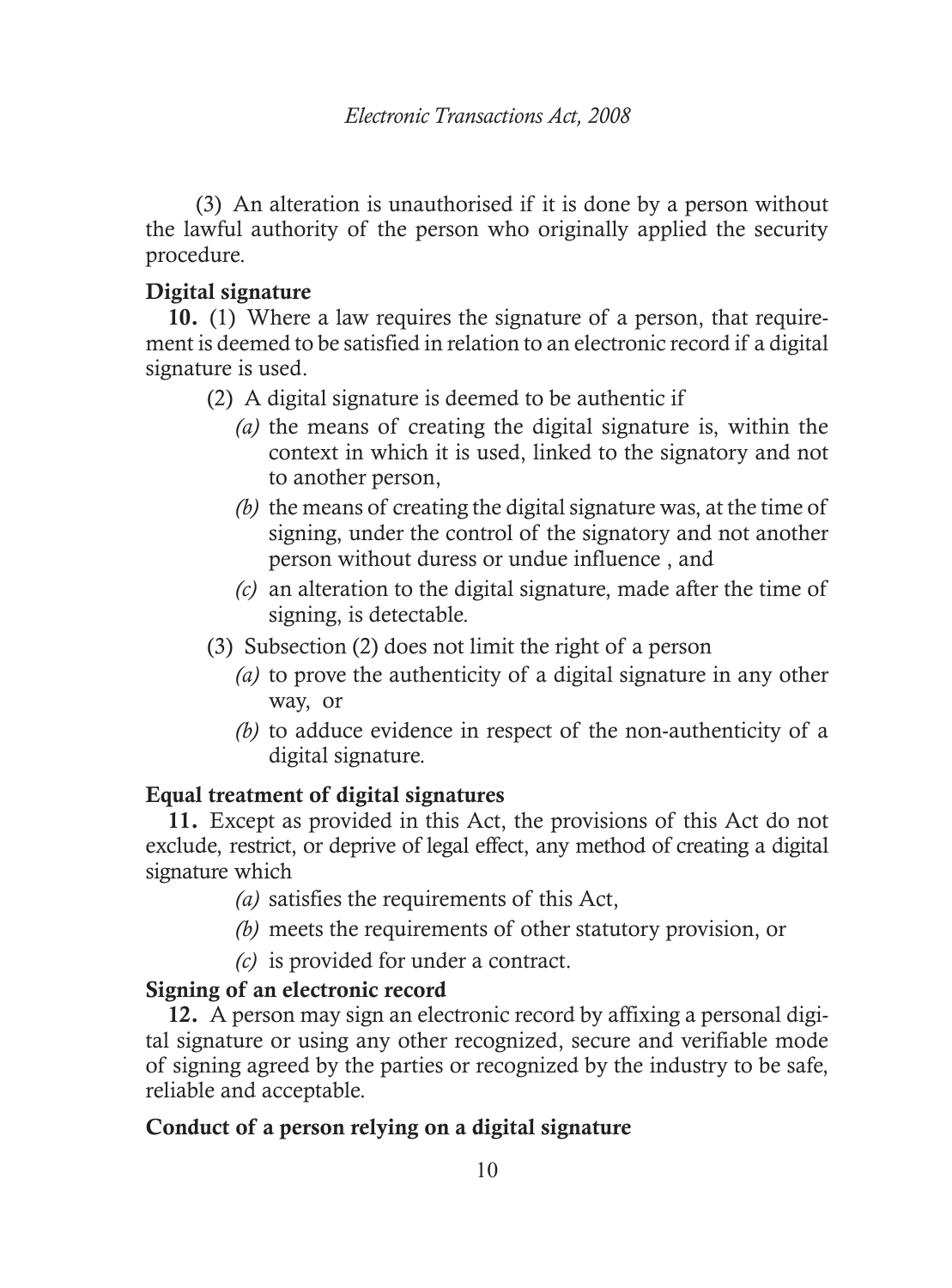13. A person who relies on a digital signature shall bear the legal consequences of failure to

- *(a)* take reasonable steps to verify the authenticity of a digital signature, or
- *(b)* take reasonable steps where a digital signature is supported by a certificate, to
	- (i) verify the validity of the certificate, or
	- (ii) observe any limitation with respect to the certificate.

### Recognition of digital certificates and digital signatures

14. (1) Unless otherwise prescribed by law, a person may determine the digital signature, certificate or authentication the person will use.

(2) The Minister may recognise a digital signature, certificate or authentication of a foreign information security service provider for use by a public servant by notice published in the *Gazette.*

#### Notarisation, acknowledgement and certification

15. (1) Where a law requires a signature, statement or document to be notarised, acknowledged, verified or made under oath, that requirement is deemed to be satisfied if the electronic signature of the person authorised to perform those acts is affixed to an electronic record.

(2) Where a law requires or permits a person to provide a certified copy of a document and the document exists in paper or in another physical form, that requirement is deemed to be satisfied if an electronic copy of the document is certified to be a true copy by using the electronic signature of the certifying person.

### Other requirements

16. (1) A requirement in law for multiple copies of a document to be submitted to a single addressee at the same time, is satisfied by the submission of a single electronic record that is capable of being reproduced by the addressee.

(2) Where a corporate seal is required to be affixed to a document, that requirement is deemed to be satisfied if the electronic signature of the corporate body is affixed to the electronic record in accordance with the provisions relating to the use of the corporate seal.

#### Automated transactions

17. (1) An automated transaction is valid even if an electronic agent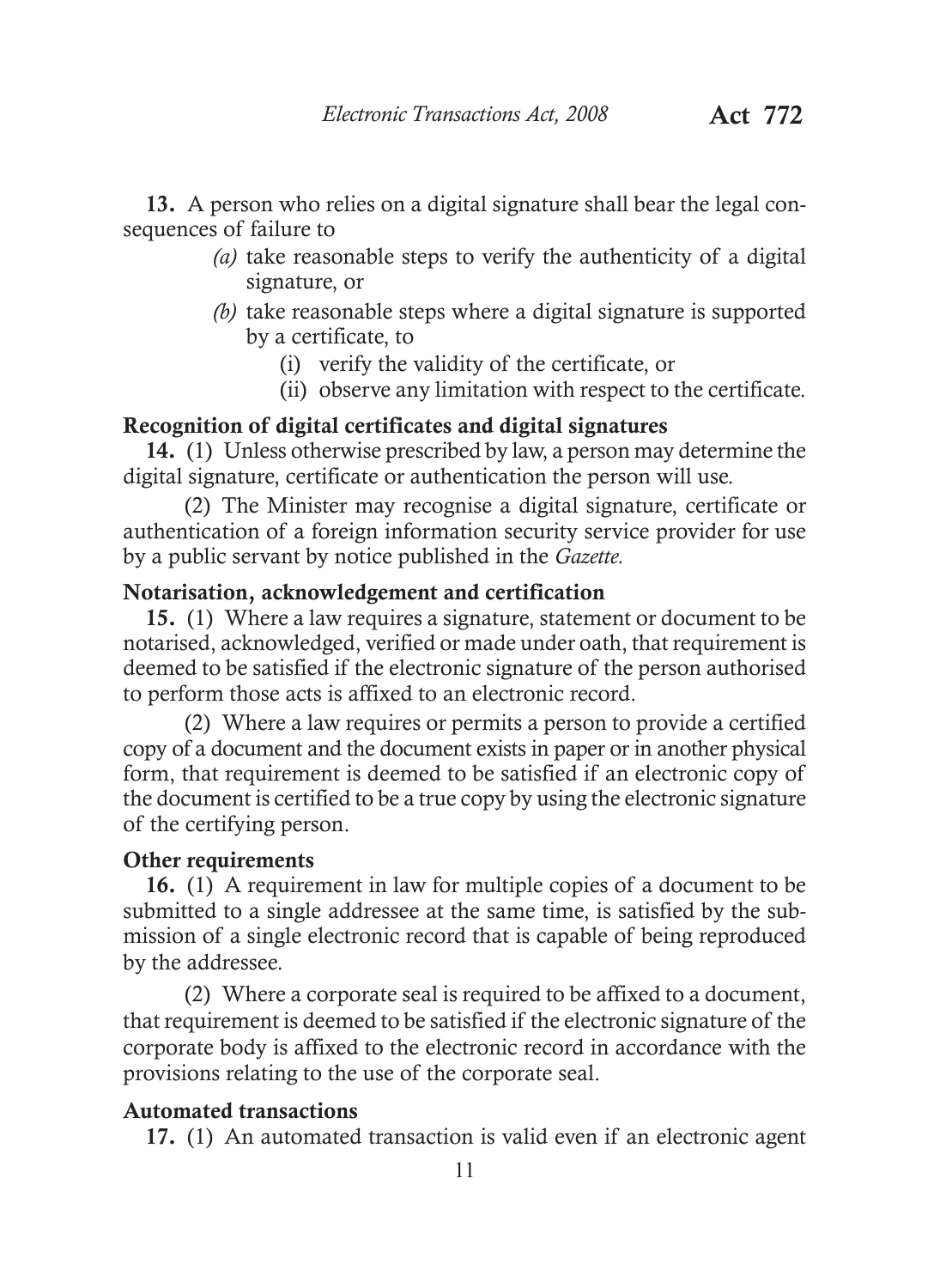is involved at any stage of its formation.

(2) A party interacting with an electronic agent to make an agreement is not bound by the terms of the agreement unless the terms were capable at first of being accessed by the party prior to the formation of the contract.

(3) An electronic contract is not valid where an individual interacts directly with the electronic agent and has made a material error during the creation of an electronic record and

- *(a)* the electronic agent did not provide that person with an easy opportunity to prevent or correct the error,
- *(b)* that person notifies the party creating the electronic record of the error as soon as practicable after noticing it,
- *(c)* that person takes reasonable steps to return to the previous situation, and
- *(d)* that person has not used or received material benefit or value from performance received from the other person.

### Despatch of electronic record

18. Unless otherwise agreed between the originator and the addressee, the despatch of an electronic record occurs when it enters an information processing system outside the control of the originator or the agent of the originator.

### Receipt of electronic record

19. The time of receipt of an electronic record shall be determined as follows:

- *(a)* if the addressee has designated an information system for the purpose of receiving electronic records, receipt occurs at the time when the electronic record enters the designated information system, or
- *(b)* if the addressee has not designated an information system, receipt occurs when the electronic record enters an information system of the addressee through which the addressee retrieves the electronic record.

(2) An electronic record is deemed to be despatched at the originator's registered place of business and is deemed to be received at the regis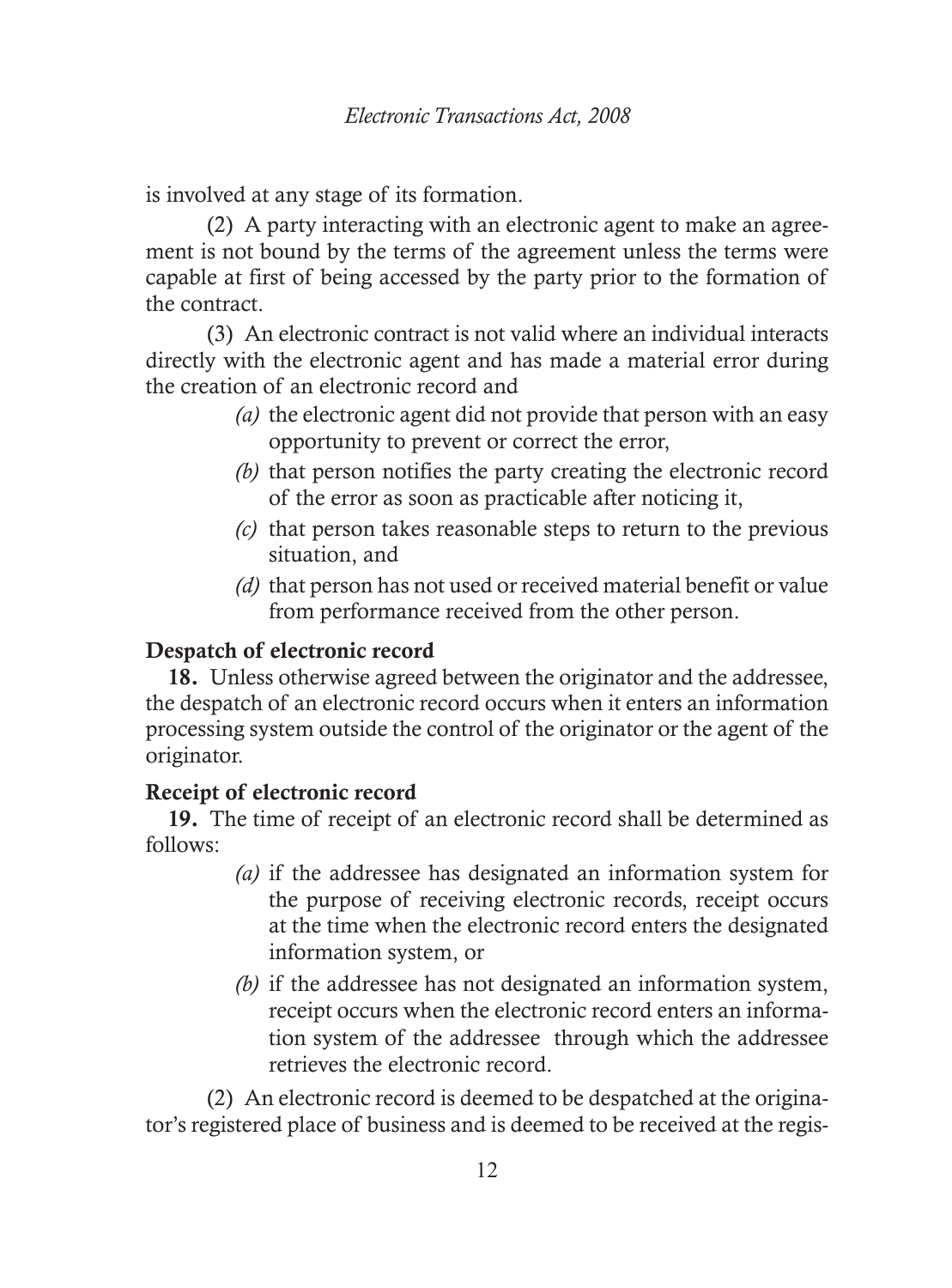tered place where the addressee has its place of business unless otherwise agreed by the originator and the addressee.

### Expression of intent or other statement

20. An expression of intent or other electronic representation of an electronic record between the originator and the addressee of an electronic record is admissible in circumstances where the intent or other electronic representation is relevant in law.

### Attribution of electronic records to originator

21. (1) An electronic record is considered to be that of the originator if it was sent by

- *(a)* the originator personally,
- *(b)* a person who has authority to act on behalf of the originator in respect of that electronic record, or
- *(c)* an information system programmed by or on behalf of the originator to operate automatically, unless it is proved that the information system did not properly execute the programme.

(2) An addressee is entitled to regard an electronic record as being that of the originator and to act on that assumption, if

- *(a)* the addressee properly applied a procedure previously agreed with the originator in order to ascertain whether the electronic record was that of the originator, or
- *(b)* the electronic record received by the addressee resulted from the actions of a person whose relationship with the originator or with an agent of the originator enabled that person to gain access to a method used by the originator to identify an electronic record as the originator's own.

(3) Where a procedure has not been agreed by both parties to ascertain the originator, the person who appears to be the originator shall be presumed to be the originator.

(4) The presumption in subsection (3) does not apply where:

- *(a)* the addressee has received notice from the originator that the electronic record was issued without the knowledge or consent of the originator;
- *(b)* the addressee knew or should reasonably have known, or used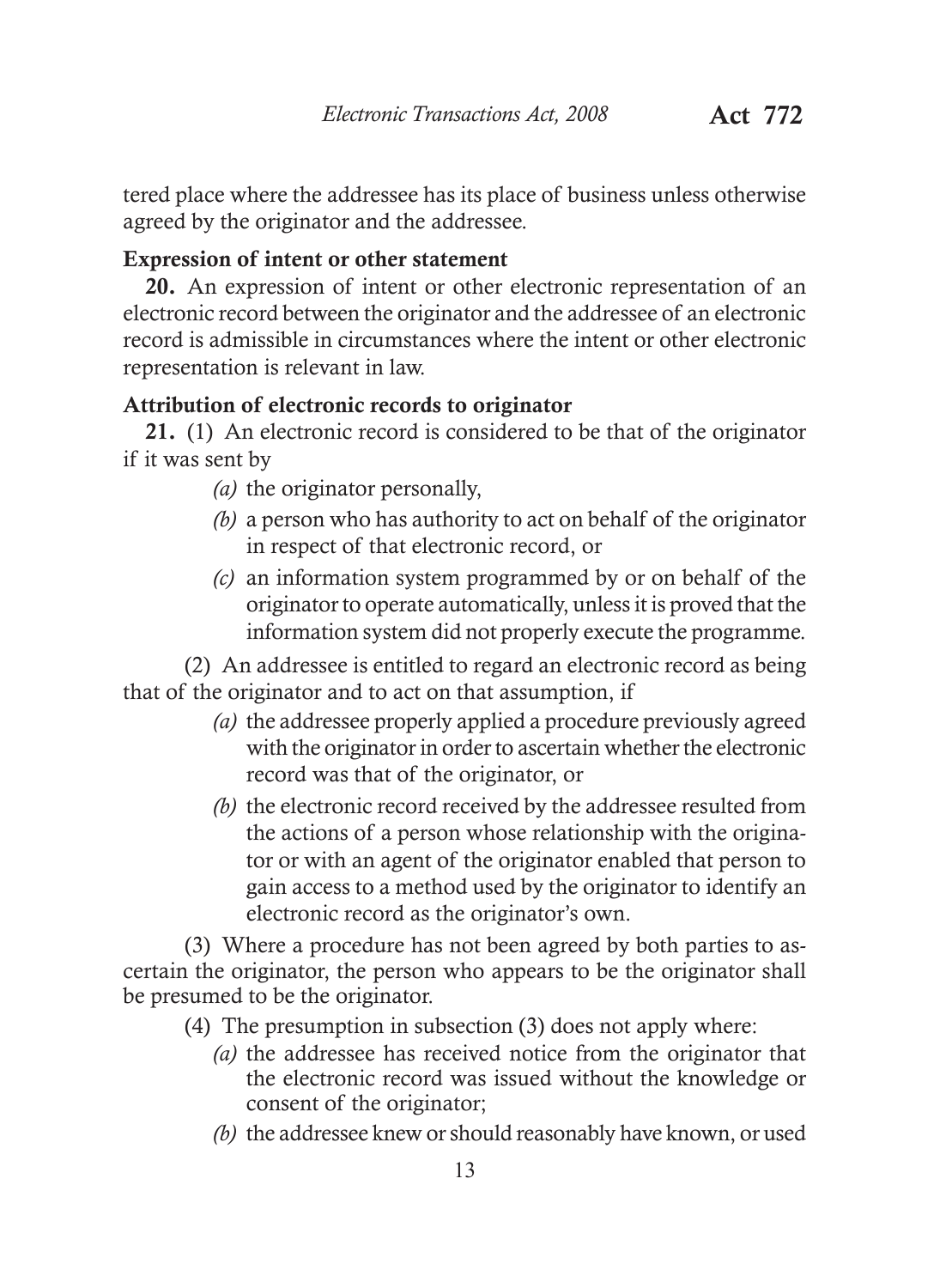### *Electronic Transactions Act, 2008*

any agreed procedure to know that the electronic record was not that of the originator and that the person who sent the electronic record did not have the authority of the originator to issue or send the electronic record; or

*(c)* the addressee knew or should reasonably have known, that the transmission resulted in an error in the electronic record as received.

#### Acknowledgement of receipt of electronic record

22. (1) An acknowledgement of receipt may be given through

- *(a)* a communication by the addressee, whether automated or otherwise, or
- *(b)* any conduct of the addressee to indicate to the originator that the electronic record has been received.

(2) An acknowledgement of receipt is not necessary to give legal effect to a message unless otherwise agreed by the parties.

#### Formation and validity of agreements

23. An agreement is valid even if it was concluded partly or in whole through an electronic medium.

#### Variation by agreement between parties

24. Sections 5 to 23 only apply if the parties involved in generating, sending, receiving, storing or otherwise processing electronic records have not agreed on the issues provided for by these sections.

#### *Electronic government services*

#### Acceptance of electronic filing and issuing of documents

25. A public body shall take steps or enter into arrangements to ensure that its functions are carried out, delivered or accessed electronically or online.

### Public agency and electronic records

**26.** (1) A public agency that, pursuant to any law accepts the filing of documents, requires that documents be created or retained, issues a permit, licence or approval or provides for a payment in accordance with law, may

- *(a)* accept the filing of a document, or the creation or retention of documents in the form of an electronic record,
- *(b)* issue the permit, licence or approval in the form of an electronic record, or
- *(c)* make or receive payment in electronic form or by electronic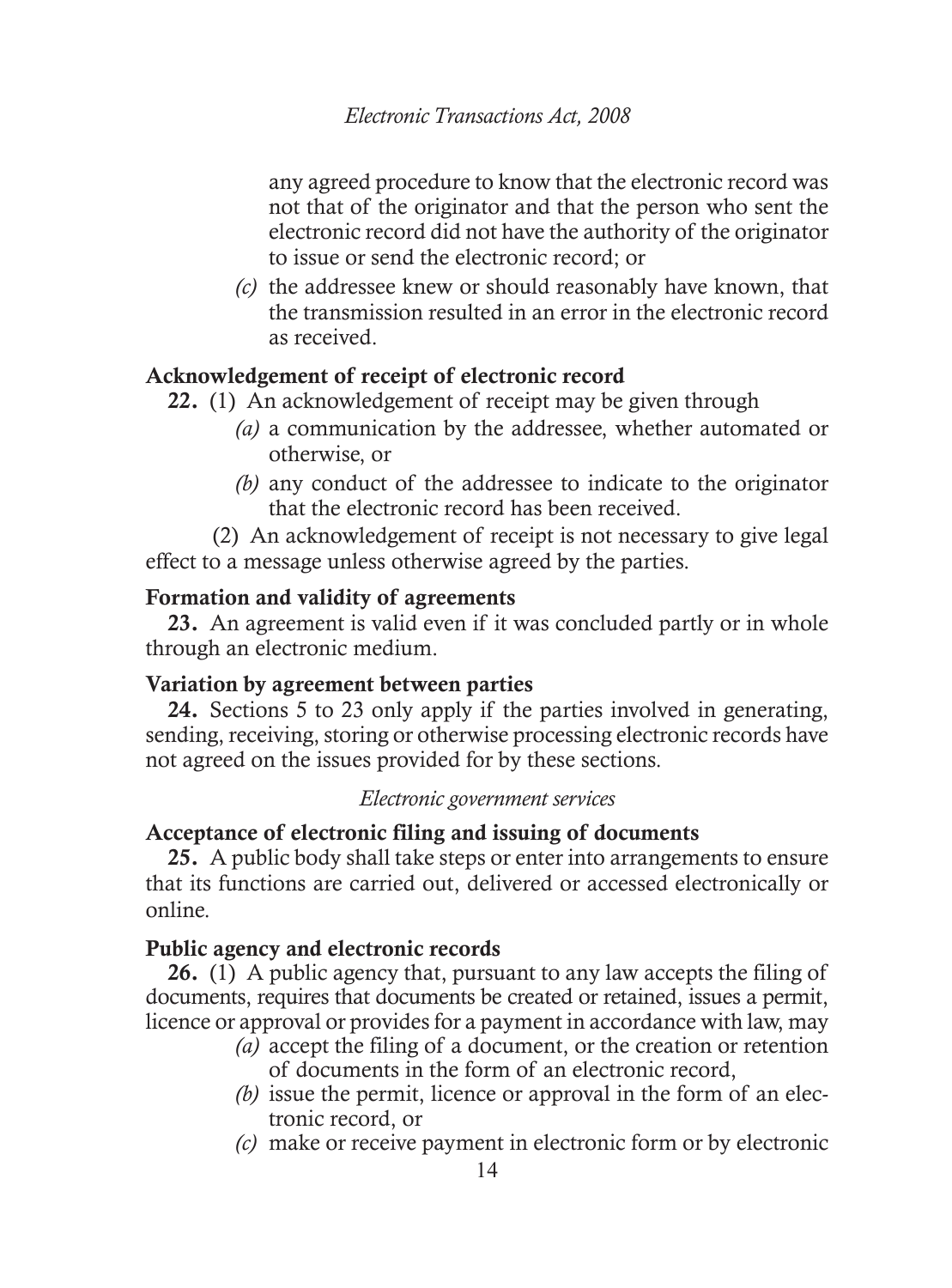means.

- (2) Any public agency may specify by notice in the *Gazette:*
	- *(a)* the manner and format in which the electronic records shall be filed, created, retained or issued;
	- *(b)* the type of electronic signature required where the electronic record has to be signed;
	- *(c)* the manner and format in which an electronic signature shall be attached to, incorporated in or otherwise associated with the electronic record;
	- *(d)* the identity or criteria required of an authentication service provider used by the person filing the electronic record or the public agency may designate an authentication service provider as a preferred authentication service provider;
	- *(e)* the appropriate control processes and procedures to ensure adequate integrity, security and confidentiality of electronic records or payments; and
	- *(f)* any other requirements for electronic records or payments.

#### Publication in electronic format

27. (1) Where a law requires publication in the *Gazette* the requirement is deemed to have been satisfied if published in electronic format referred to as an *E-Gazette.*

(2) The date of publication is deemed to be the date of first publication in the *Gazette.*

*Certifying Agency*

#### Prohibited acts

28. A person shall not sell or provide encryption or authentication service contrary to the provisions of this Act.

#### Provision of authentication encryption services

29. An encryption or an authentication service or product is deemed to have been provided in the country if it is made available:

- *(a)* from premises within the country;
- *(b)* from a body incorporated in the country;
- *(c)* to a person who is present or operating from any system in the country when that person makes use of the service or product; or
- *(d)* from a Ghanaian associated or related domain name or website.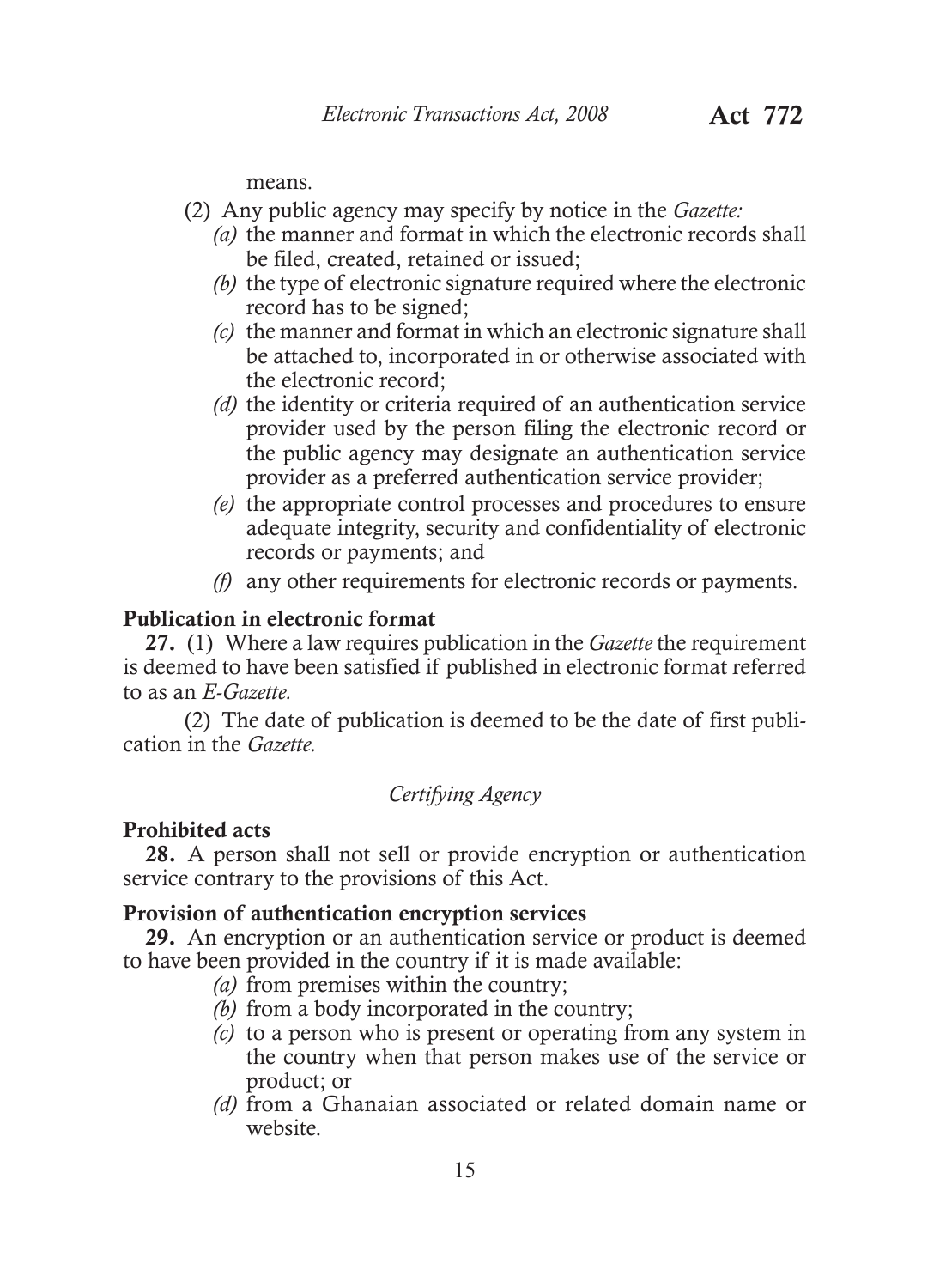### Certifying Agency

30. (1) The National Information Technology Agency established under National Information Technology Agency Act 2008 (Ac 771) shall facilitate the establishment of the Certifying Agency under this Act.

(2) The Certifying Agency shall maintain a website and provide information at the website in accordance with this Act.

### Functions of the Certifying Agency

31. The functions of the Agency are to:

- *(a)* issue licences for encryption and authentication service;
- *(b)* monitor the conduct, system and operation of encryption and authentication service providers to ensure compliance with conditions of the licence, and the provisions of this Act;
- *(c)* suspend a licence of a licence holder;
- *(d)* revoke a licence of a licence holder; and
- *(e)* appoint an independent auditing firm to conduct periodic audits of a licence holder to ensure compliance with conditions of the licence and this Act.

### Revocation or suspension of licence

32. (1) The Agency may suspend or revoke a licence if it is satisfied that the authentication service provider has failed or ceased to meet any of the requirements, conditions or restrictions subject to which the licence was granted or recognition was given.

(2) The Agency shall not suspend or revoke a licence unless it has

- *(a)* notified the licence holder in writing of its intention to do so,
- *(b)* given a description of the alleged breach, and
- *(c)* afforded the licensed holder the opportunity to
	- (i) respond to the allegations in writing, and
	- (ii) remedy the alleged breach.

(3) The Agency may suspend a licence with immediate effect for a period not exceeding ninety days pending implementation of the procedures required to remedy the breach where there is the likelihood of irreparable harm to consumers or third parties involved in an electronic transaction.

(4) A licence holder may surrender the licence to the Agency subject to the provisions of the licence and third party rights.

(5) The Agency shall publish the suspension or revocation of a licence in the *Gazette.*

#### Surrender of licence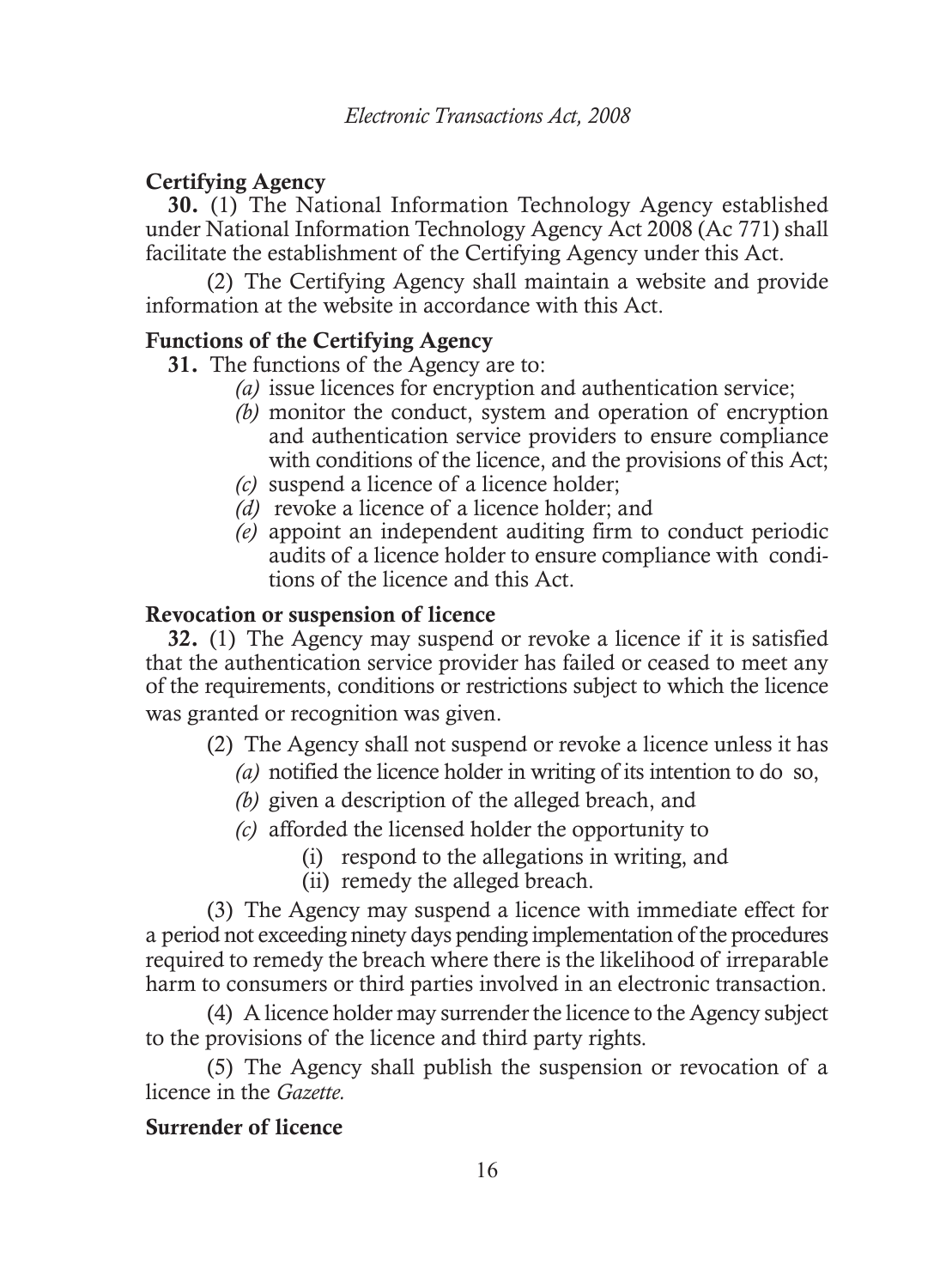33. (1) A licensee with a suspended or revoked licence shall surrender the licence to the Agency within twenty-four hours of receipt of notice of the suspension or revocation of its licence.

(2) Where a licensee fails to surrender the licence, each director of the licensee commits an offence and is liable on summary conviction to a fine of not more than five thousand penalty units for each day that the licence is not surrendered or to a term of imprisonment of not more than two years or to both.

### Recognition of foreign certifying authorities

34. (1) Subject to the conditions and restrictions that may be specified by law, the Agency may, by notification in the *Gazette,* recognise a foreign entity as a certifying agency.

(2) Where a foreign entity is recognized, as a certifying agency, service and products issued by a person pursuant to the directives of that foreign certifying agency are valid.

(3) The Agency by notification in the *Gazette* may revoke the recognition if it is satisfied that a foreign certifying agency has contravened any of the conditions and restrictions subject to which it was granted recognition*.*

#### Repository of digital signatures

35. (1) The Agency shall be the repository of Digital Signature Certificates issued under this Act.

- (2) The Agency shall
	- *(a)* make use of hardware, software and procedures that are secure from intrusion and misuse, and
	- *(b)* observe other standards that may be prescribed, to ensure that the secrecy and security of digital signatures are assured.

(3) The Agency shall maintain a computerized data base of the public keys to make them verifiable by a member of the public.

#### Register of licence holders

36. (1) The Agency shall establish and maintain a register of licence holders.

(2) The Agency shall record the following particulars in respect of each licence holder

- *(a)* the name and address of the licence holder,
- *(b)* a description of the type of service or product provided,
- *(c)* other particulars that may be prescribed to identify and locate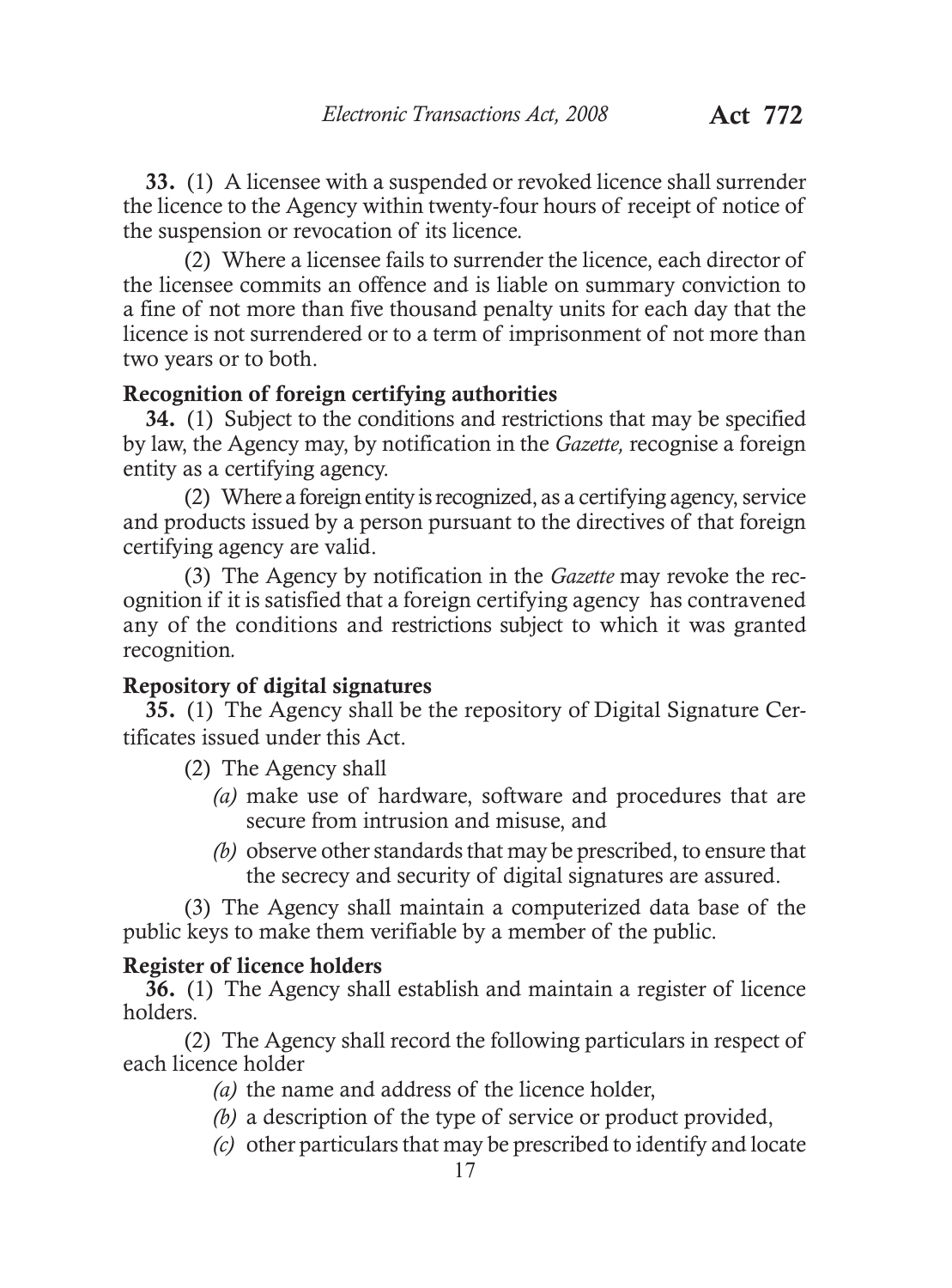the license holder or its products or services,

- *(d)* licensed encryption and authentication products or services under this Act,
- *(e)* licensed encryption and authentication products and services recognised under this Act,
- *(f)* suspended and revoked licences or recognition, and
- *(g)* any other information that may be prescribed or may be deemed appropriate by the Agency.

(3) The Agency shall provide notice of the suspension or revocation at its website.

(4) The Agency shall publish the list of licence holders, revoked or suspended licences in electronic and other media, subject to the rules relating to confidentiality.

(5) A licence holder shall not be required to disclose confidential information or trade secrets in respect of its products or services.

### Restrictions on disclosure of information

37. Subject to the provisions of the Constitution, a person may make disclosure of information under this Act

- *(a)* to a law enforcement agency,
- *(b)* for criminal or civil proceedings,
- *(c)* to government agencies responsible for safety and security on official request, and
- *(d)* to a third party enquiry for confirmation of a licence or representations made by a licence holder.

### Application for licence

38. (1) A licence shall not be issued or granted by the Agency to an individual.

(2) Each application for the issue of a licence shall be in the prescribed form.

(3) Each application for a licence shall be accompanied with,

- *(a)* a certificate of incorporation,
- *(b)* a statement including the procedures with respect to the identification of the applicant.
- *(c)* payment of a non-refundable application fee, and
- *(d)* other prescribed documents.

(4) The Agency shall take the following factors into account in considering an application: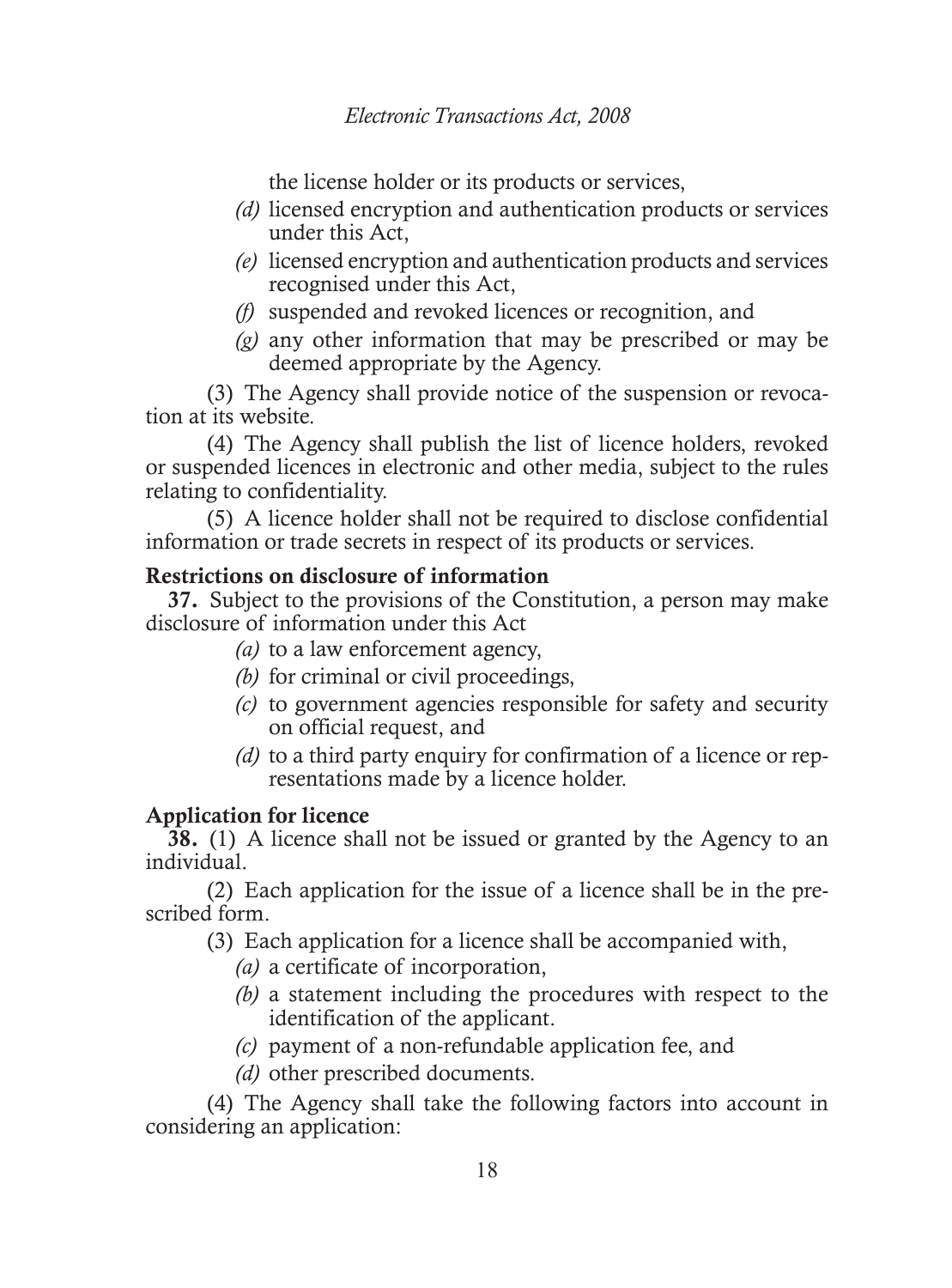- *(a)* the financial and human resources, including the assets of an applicant;
- *(b)* the quality of the applicants hardware and software systems;
- *(c)* procedures for processing products or services;
- *(d)* the availability of information to third parties relying on the authentication product or service;
- *(e)* the regularity and extent of audits by an independent body; and
- *(f)* any other relevant factor which may be prescribed or which the Agency may consider necessary.

(5) A licence is valid for the period and on the terms and conditions that may be determined by the Agency.

### Grant of licence

39. (1) The Agency shall not grant a licence under this Act unless the Agency is satisfied that a security procedure related to or issued by an applicant,

- *(a)* is uniquely linked to the user,
- *(b)* is capable of identifying that user,
- *(c)* is created using means that can be maintained under the sole control of that user, and
- *(d)* will be linked to the electronic record to which it relates so that any subsequent change of the electronic record is detectable.

(2) The Agency may, prior to licensing any authentication products or services, stipulate:

- *(a)* the technical and other requirements to be met by certificates issued by the licence holder;
- *(b)* the requirements for issuing certificates;
- *(c)* the requirements for certification practice statements;
- *(d)* the responsibilities of the certification service provider;
- *(e)* the liability of the certification service provider;
- *(f)* the records to be kept and the manner in which and length of time for which they must be kept;
- *(g)* requirements concerning certificate suspension and revocation procedures;
- *(h)* requirements as to notification procedures relating to certificate suspension and revocation; and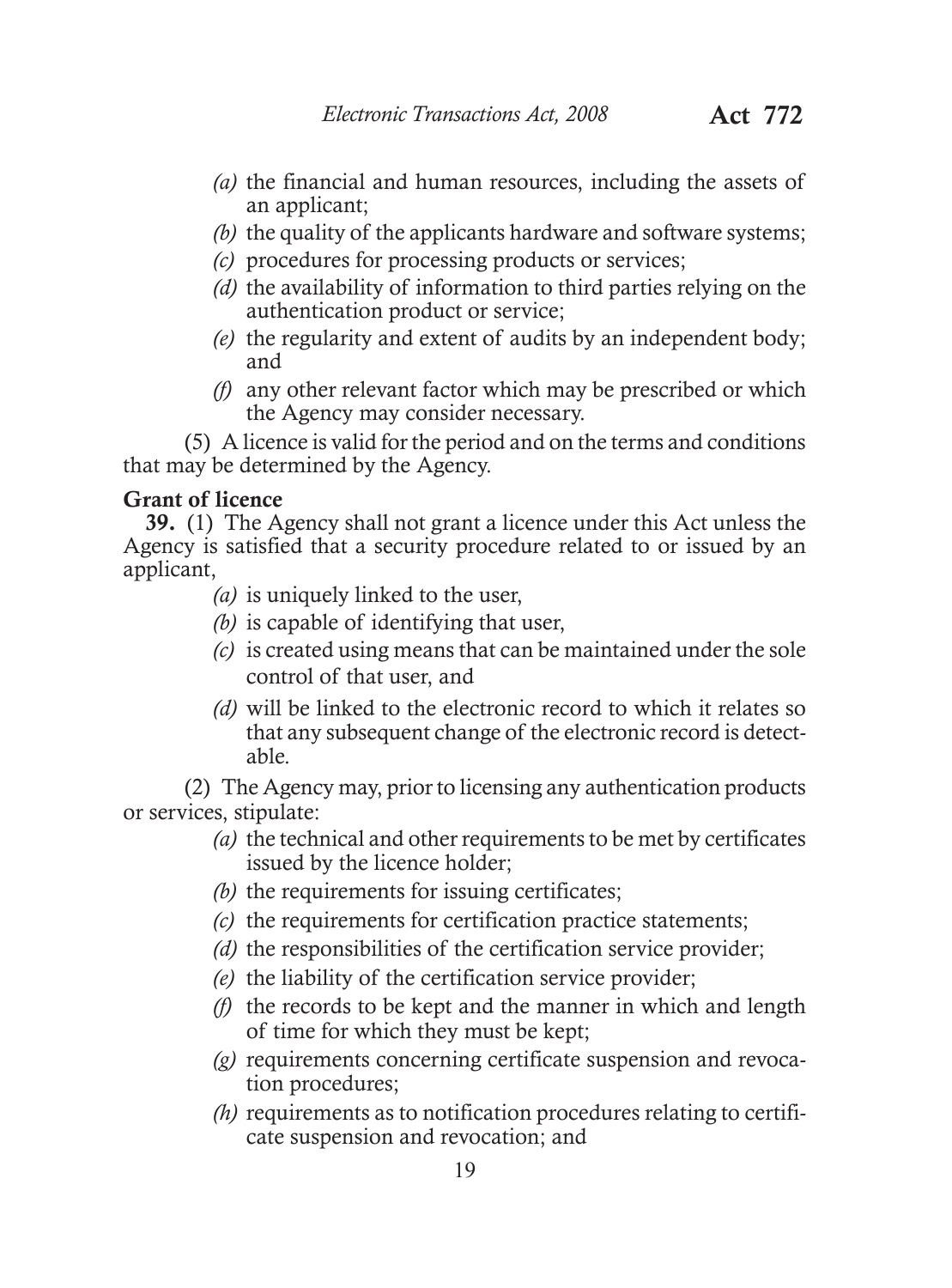- *(i)* other conditions or restrictions that the Agency may consider necessary.
- (3) A licence is not transferable.

### Display of licence

40. A licensee shall display its licence conspicuously on the premises of its principal place of business.

### Duties of licensed entities

41. A licensee shall ensure that each person employed or engaged by it complies with the provisions of this Act, Regulations made under this Act and the licence conditions.

### Renewal of licence

42. An application for renewal of a licence shall be

- *(a)* in the form, and
- *(b)* accompanied with the fees prescribed and shall be paid in full before the issue of a licence.

### Procedure for grant or rejection of renewal of licence

43. (1) The Agency may grant or reject the application for the renewal after considering the documents accompanying the application for renewal and other factors considered necessary.

(2) The Agency shall provide reasons for the rejection of the application in writing to the applicant.

### Notification of adverse event

- 44. The Agency shall
	- *(a)* use reasonable efforts to notify any person who is likely to be affected by the occurrence of an adverse event, or
	- *(b)* deal with the event or situation in accordance with the procedure specified in its certification practice statement

where in the opinion of the Agency an event has occurred or a situation has arisen which may materially and adversely affect the integrity of its computer system or the conditions subject to which a licence was granted.

### Procedures to be followed by licensed person

- 45. A licensed person shall
	- *(a)* make use of hardware, software and procedures that are secure from intrusion and misuse,
	- *(b)* provide such level of reliability in its services which are reasonably suited to the performance of the intended functions,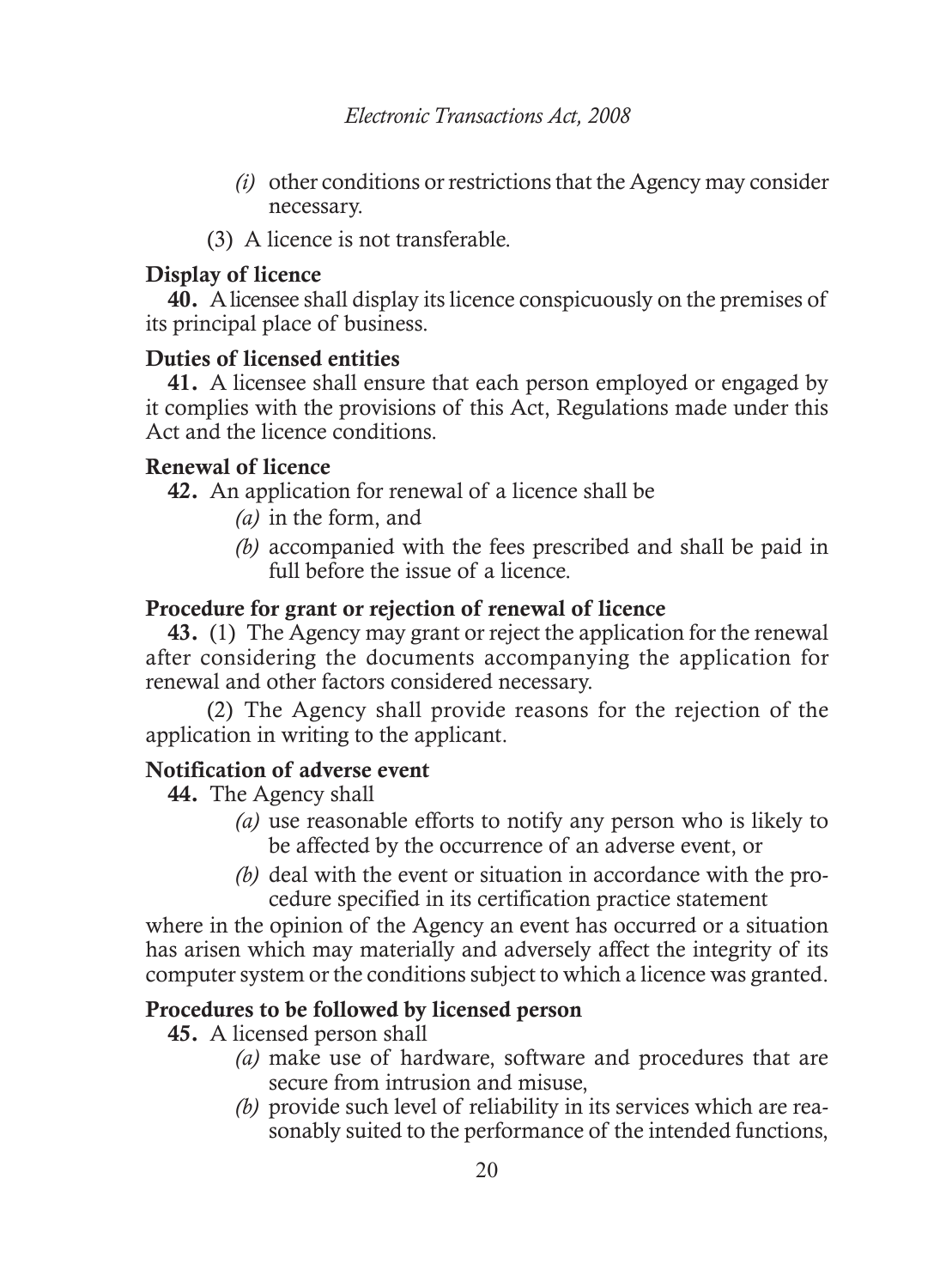- *(c)* adhere to security procedures to ensure that the secrecy and privacy of the product or service are assured, and
- *(d)* adhere to such security procedures and observe such other standards as may be prescribed.

#### *Consumer protection*

#### Scope of application

46. Sections 47 to 54 apply only to electronic transactions.

#### Information to be provided

47. (1) The supplier offering goods or services for sale, hire or exchange in an electronic transaction shall make available to the consumer on the electronic platform where the goods or services are offered the following information related to the supplier:

- *(a)* full name and legal status;
- *(b)* physical address and telephone number;
- *(c)* website address and e-mail address;
- *(d)* membership of any self-regulatory or related bodies and the contact details of the body;
- *(e)* a code of conduct to which that supplier subscribes and how that code of conduct may be accessed electronically by the consumer;
- *(f)* the registration number, the names of office bearers and the place of registration of a legal person;
- *(g)* sufficient description of the main characteristics of the goods or services offered by that supplier to enable a consumer to make an informed decision on the proposed electronic transaction;
- *(h)* the full price of the goods or services, including transport costs, taxes and any other fees or costs;
- *(i)* the manner of payment;
- *(j)* terms of agreement including guarantees that will apply to the transaction and how these terms may be accessed, stored and reproduced electronically by consumers;
- *(k)* the time within which the goods will be despatched or delivered or within which the services will be rendered;
- *(l)* the manner and period within which consumers can access and maintain a full record of the transaction;
- *(m)* the return, exchange and refund policy;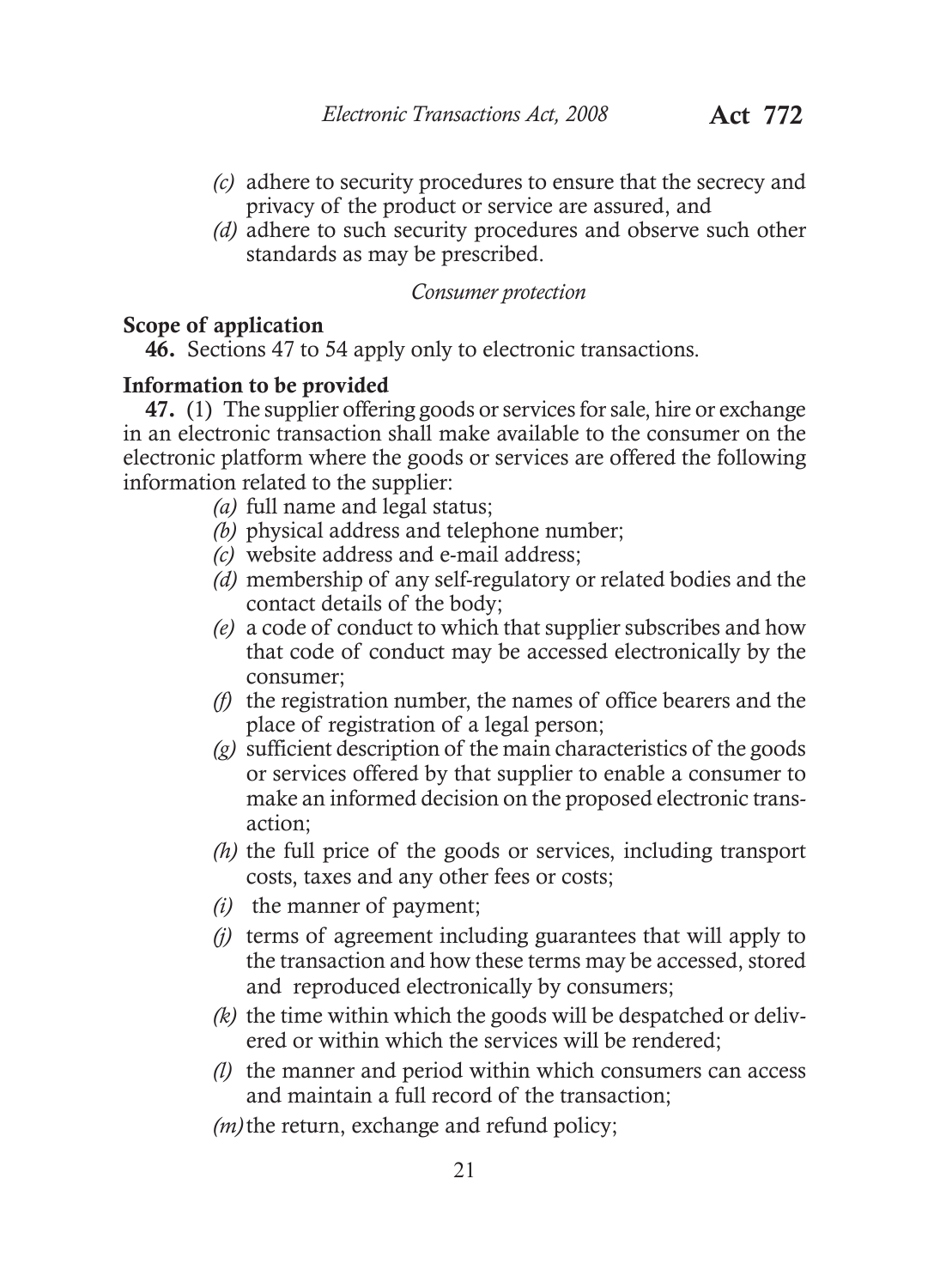- *(n)* the alternative dispute resolution code to which that supplier subscribes and access to the code by the consumer;
- *(o)* the security procedures and privacy policy of that supplier as regards payment, payment information and personal information;
- *(p)* the minimum duration of the agreement in the case of agreements for the supply of products or services to be performed on an ongoing basis or recurrently where appropriate; and
- *(q)* the rights of consumers as provided for in this section.
- (2) The supplier shall provide a consumer with an opportunity to
	- *(a)* read, store and reproduce the contract terms and general conditions,
	- *(b)* identify and correct handling errors, and
	- *(c)* withdraw from the transaction before concluding a contract.

(3) If a supplier fails to comply with the provisions of this section, the consumer may cancel the contract within fourteen days of receipt of the goods or services under the transaction.

(4) If a transaction is cancelled as a result of the failure of the supplier to comply with the provisions of this section

- *(a)* the consumer shall return the goods received, or where applicable, cease using the services performed, and
- *(b)* the supplier shall refund payments made by the consumer within thirty days.

(5) The supplier shall utilise a payment system that is sufficiently secure with reference to accepted technological standards at the time of the transaction and the type of transaction concerned.

(6) The supplier is liable for damage suffered by a consumer due to failure by the supplier to apply a secure payment system.

### **Performance**

48. (1) The supplier shall execute the order within fourteen days after the day on which the supplier receives the order, unless the parties have agreed otherwise.

(2) Where a supplier fails to execute the order within the fourteen days or within the agreed period, the contract is voidable.

(3) If a supplier is unable to perform on the grounds that the goods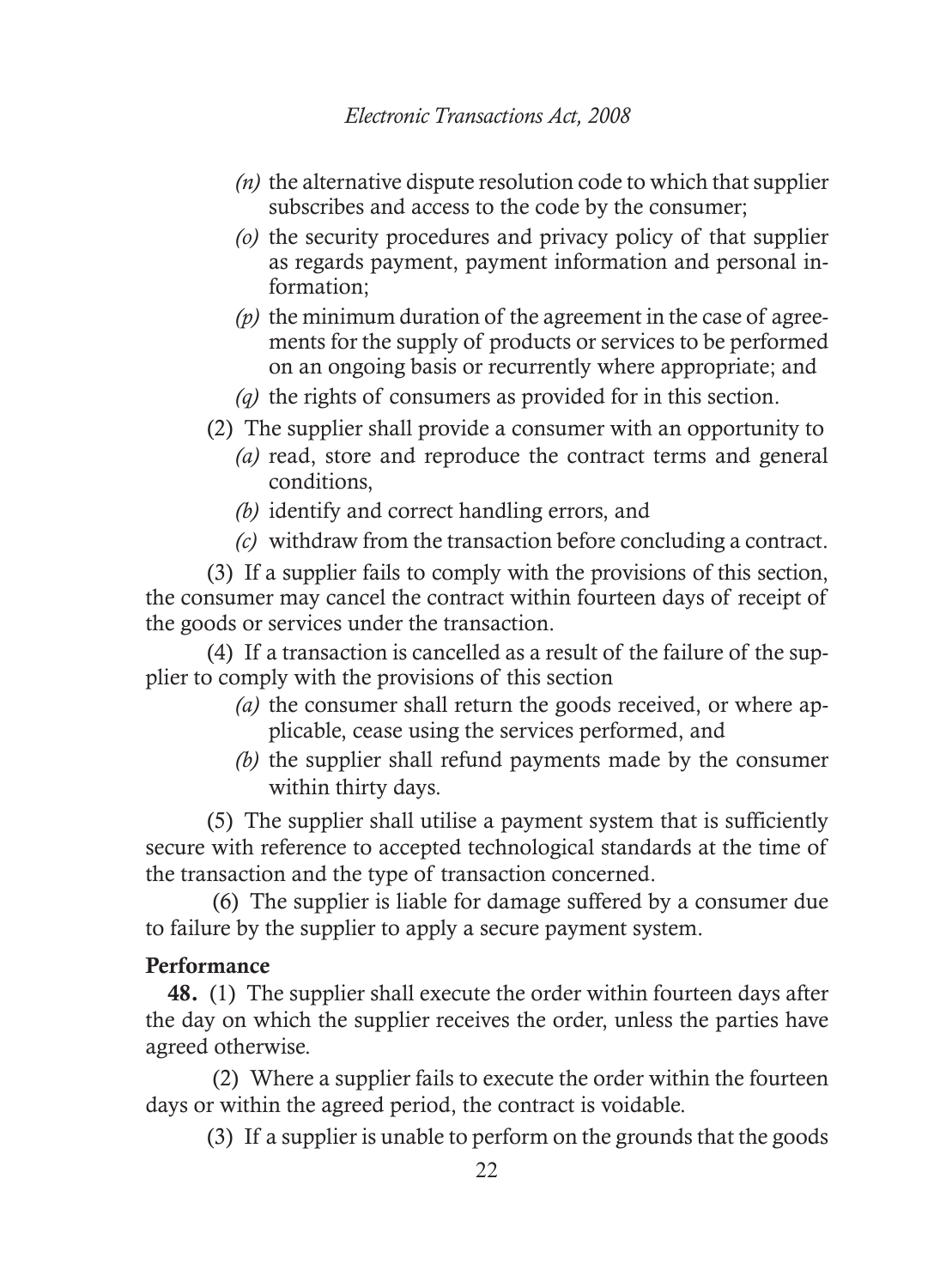or services ordered are unavailable, the supplier shall immediately notify the consumer of this fact and refund any payment within seven days after the date of notification.

### Grace period

49. (1) A consumer is entitled to cancel a transaction and any related credit agreement for the supply

- *(a)* of goods within fourteen days after the date of the receipt of the goods, or
- *(b)* of services within seven days after the date of the conclusion of the agreement,

without reason and without penalty.

(2) The only charge that may be levied on the consumer is the direct cost of returning the goods.

(3) This section shall not be construed to limit the rights of a consumer provided for in any other law.

(4) This section does not apply to an electronic transaction:

- *(a)* for financial services, including but not limited to, investment services, insurance and reinsurance operations, banking services and operations relating to dealings in securities;
- *(b)* by way of an auction;
- *(c)* for the supply of foodstuffs, beverages or other goods intended for everyday consumption supplied to the home, residence or workplace of the consumer;
- *(d)* for services which began with the consumer's consent before the end of the seven-day grace period;
- *(e)* where the price for the supply of goods or services is dependent on fluctuations in the financial markets and which cannot be controlled by the supplier;
- *(f)* where the goods
	- (i) are made to the consumer's specification,
	- (ii) by reason of their nature cannot be returned, or
	- (iii) are perishable;
- *(g)* where audio or video recordings or computer software were unsealed by the consumer;
- *(h)* for the sale of newspapers, periodicals, magazines and books;
- *(i)* for the provision of gaming and lottery services; or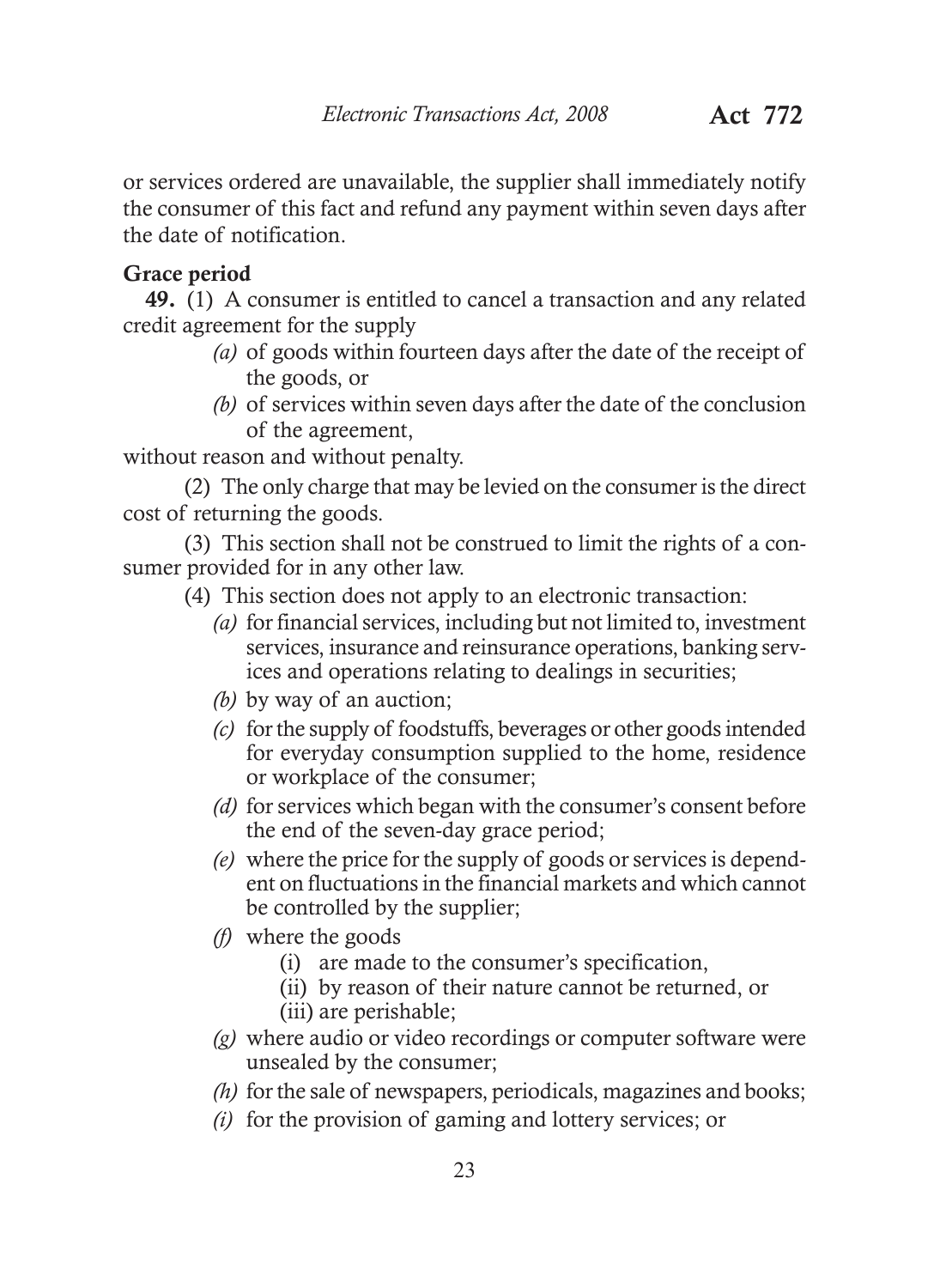*(j)* for the provision of accommodation, transport, catering or leisure services where the supplier has commenced the provision of these services on a specific date or within a specific period.

### Unsolicited goods, services or communications

50. (1) Except in the case of a notice sent by an electronic communications provider to a customer in relation to the service, a person shall not send unsolicited electronic communications to a consumer without obtaining the prior consent of the consumer.

(2) A person who sends electronic commercial communication to a consumer shall provide the consumer

- *(a)* with the option to cancel the subscription to the mailing list of that person, and
- *(b)* with the identifying particulars of the source from which that person obtained the consumer's personal information at the request of the consumer.

(3) An agreement shall not be deemed to have been concluded where a consumer fails to respond to an unsolicited communication; and the consumer is entitled to recover the costs associated with the cancellation of unsolicited communication.

(4) A person who contravenes subsection (1) commits an offence and is liable on summary conviction to a fine of not more than five thousand penalty units or a term of imprisonment of not more than ten years or to both.

(5) A person who sends unsolicited commercial communications to another person or who continues to send unsolicited commercial communications after cancellation of the subscription commits an offence and is liable on summary conviction to a fine of not more than five thousand penalty units or a term of imprisonment of not more than ten years or to both.

### Liability for misuse of electronic payment medium

51. (1) A holder of an electronic payment medium shall not, unless acting in collusion with another person, be liable to the issuer for loss arising from use of the medium by a person who is not acting or being treated as acting as the agent of the holder.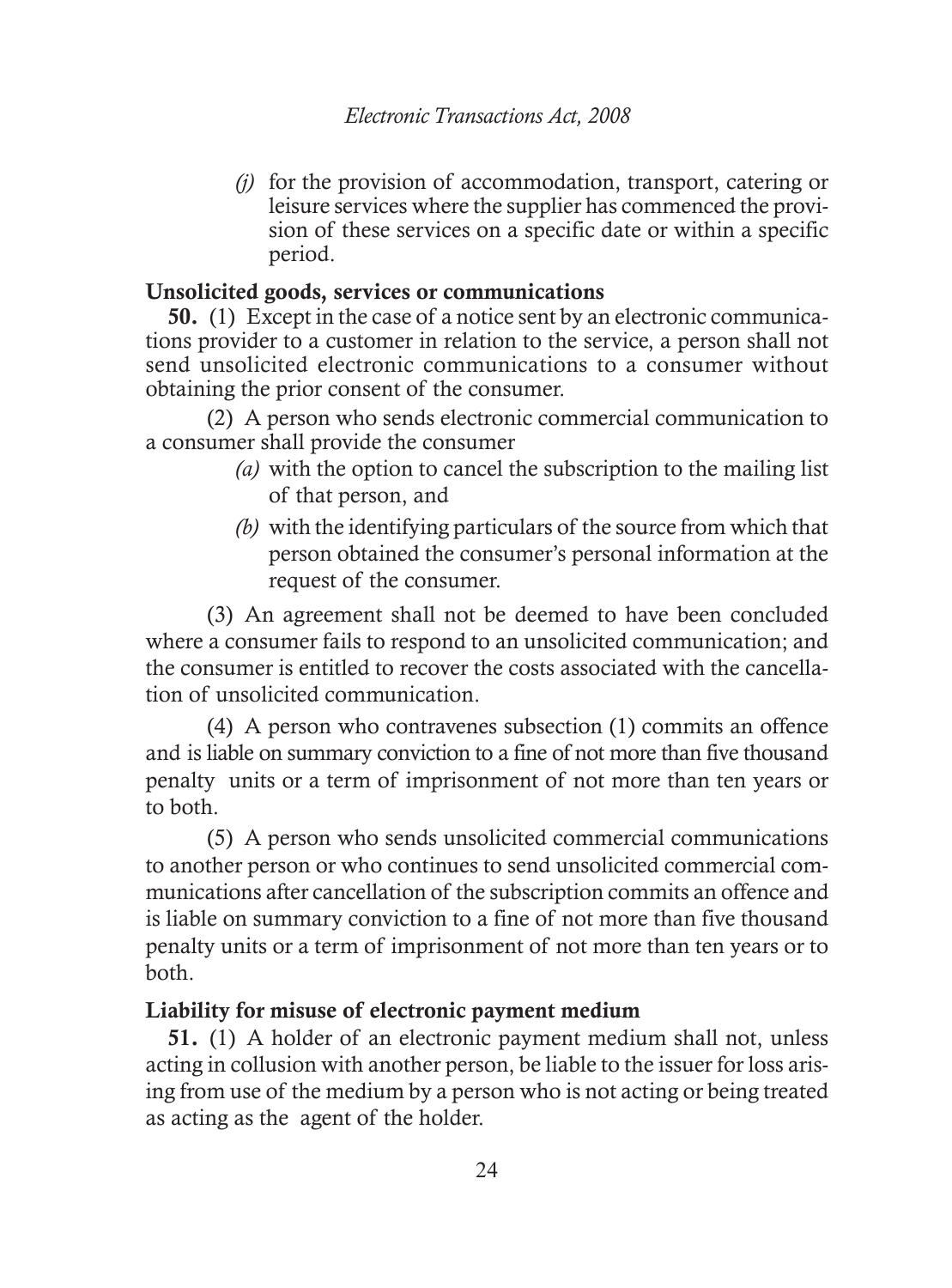- (2) Subsection (1) does not prevent
	- *(a)* the holder of the electronic payment medium from being made liable for loss to the issuer arising from use of the medium by another person during a period beginning when the medium ceases to be in the possession of an authorised person and ending when the medium is once more in the possession of an authorised person, or
	- *(b)* the holder from being made liable to any extent for loss to the issuer from use of the medium by a person who acquired possession of it with the holder's consent.

(3) Subsections (2) does not apply to the use of the electronic payment medium after the issuer has been given notice of loss and does not apply unless the issuer provides the holder with particulars of the name, address and telephone number of a person stated to be the person to whom notice is to be given.

(4) The notice takes effect when received, but where it is given orally, shall be confirmed in writing within fourteen clear days.

(5) A sum paid by the holder for the issue of the electronic payment medium is treated as paid towards satisfaction of liability under this section to the extent that it has not been previously offset by use made of the medium.

(6) The holder or a person authorised by the holder to use the electronic payment medium is an authorised person for the purpose of subsection (2).

#### Electronic payment medium lists prohibited

52. (1) A financial institution shall not

- *(a)* make available,
- *(b)* lend, or
- *(c)* sell

any list or portion of a list of holders of an electronic payment medium and their addresses and account numbers to any person without the prior written consent of the holders except by order of a Court.

(2) A financial institution may make available to another financial institution information about an electronic payment medium holder's credit rating without the holder's prior written consent if written notice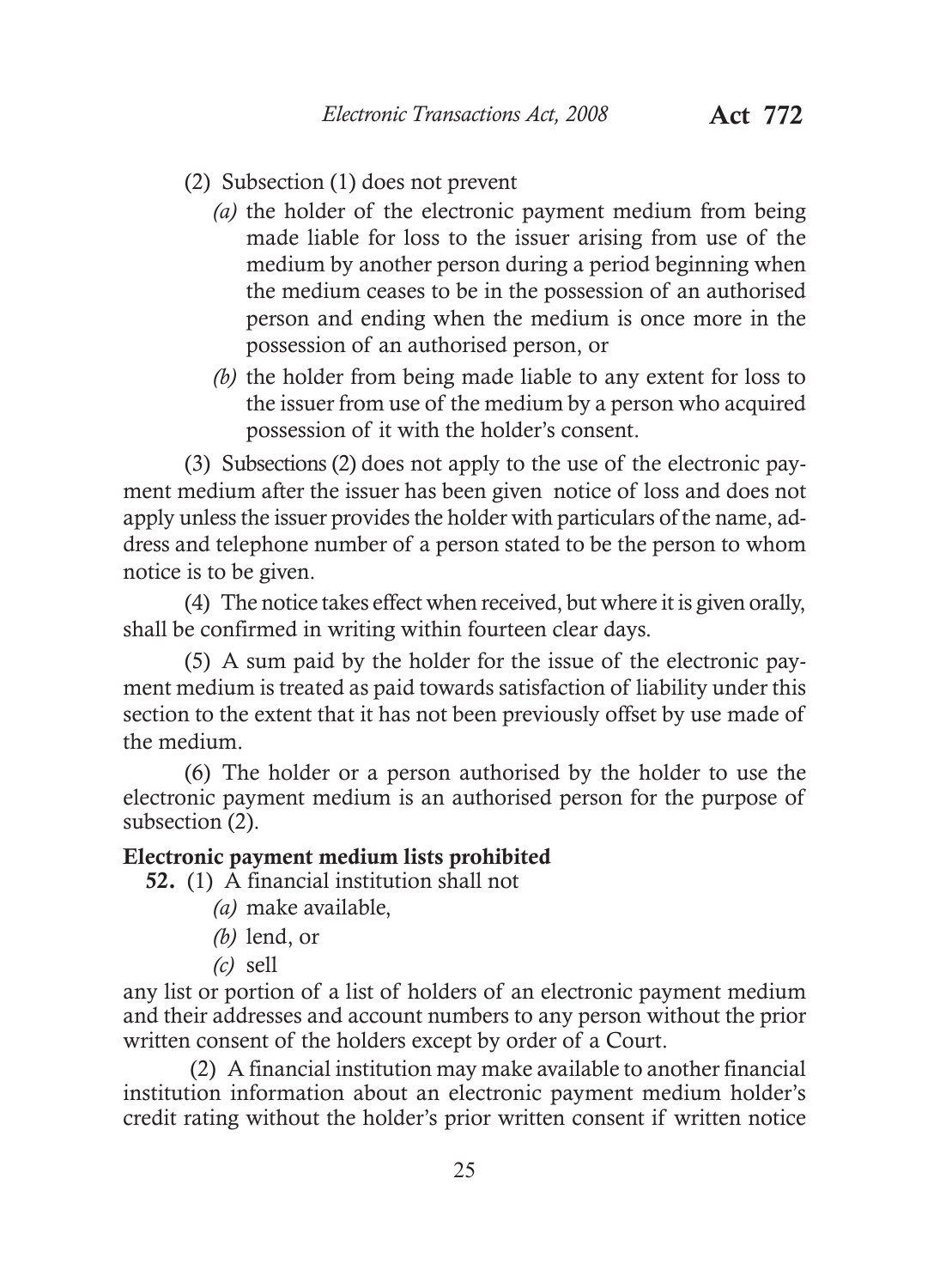of the disclosure is given to the holder within seven days subject to any law regulating credit rating institutions.

(3) A financial institution which contravenes subsection (1) commits an offence and each director and officer of the institution who fails to ensure compliance with this Act is liable on summary conviction to a fine of not more than two thousand five hundred penalty units or imprisonment for a term of not more than five years or to both.

### Applicability of foreign law

53. Despite a provision of an agreement to the contrary, the supply of goods pursuant to a contract to consumers in this country is subject to the provisions of this Act.

### Non-exclusion

54. A provision in an agreement which excludes consumer rights provided for in this Act is void.

### *Protected computers and critical database*

### Protected computer

55. (1) The Minister may declare that a computer, computer system or computer network is a protected system by notification in the *Gazette*.

(2) The Minister may authorise access to a protected system by or in writing.

(3) Until the Minister by *Gazette* publication declares a computer, computer system or computer network to be a protected system, the computer , computer system or computer network shall be treated as a "protected computer" if the computer, program or electronic record is used directly in connection with or for

*(a)* the security, defence or international relations of the country;

- (b) the existence or identity of a confidential source of information related to the enforcement of criminal law;
- *(c)* the provision of services directly related to communications infrastructure, banking and financial services, public utilities, public transportation or public key infrastructure;
- *(d)* the protection of public safety and public health, including systems related to essential emergency services;
- *(e)* foreign commerce or communication affecting a citizen of Ghana or business in which a citizen of Ghana or the Government has an interest; or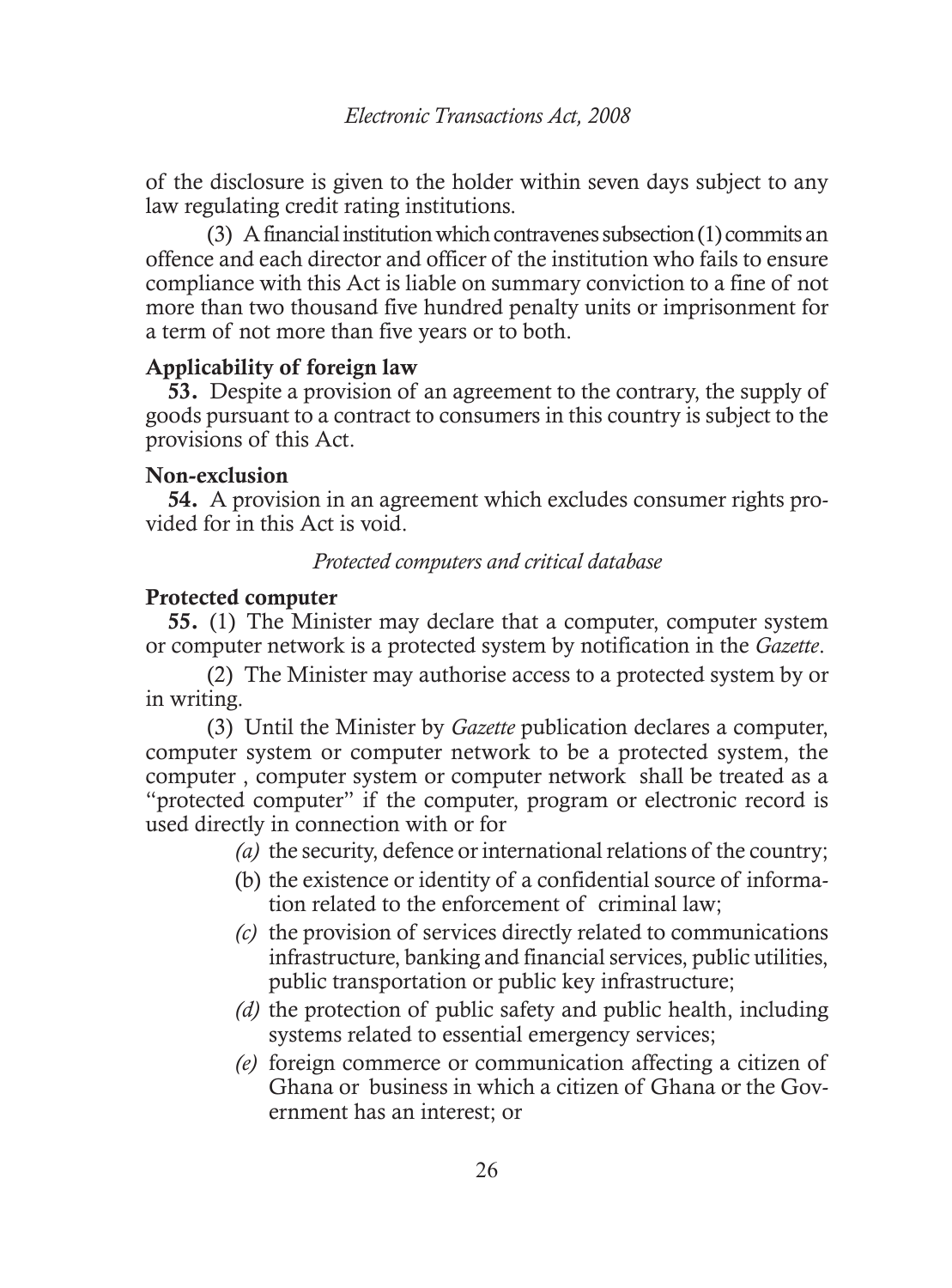*(f)* the legislative, executive or judicial service, the public services and security agencies.

(4) A person who secures access or attempts to secure access to a protected system in contravention of the provisions of this section commits an offence and is liable on summary conviction to a fine of not more than five thousand penalty units or imprisonment for a term of not more than ten years or to both.

### Identification of critical electronic record and critical databases

- 56. The Minister may by notice in the *Gazette*
	- *(a)* declare certain classes of information which are of importance to the protection of the national security of the Republic or the economic and social well-being of its citizens to be critical electronic records for the purpose of this Act, and
	- *(b)* establish a procedure to be followed in the identification of critical databases for the purposes of this Act.

### Scope of critical database protection

57. The Minister may declare certain classes of information relating to national security or the economic or social wellbeing of the public to be critical electronic record for the purposes of sections 58 to 62.

### Registration of critical databases

58. (1) The Minister may by notice in the *Gazette* determine

- *(a)* requirements for the registration of a critical database,
- *(b)* procedures for the registration of a critical database, and
- *(c)* any other matter relating to registration.

(2) Registration of a critical database means recording the following information:

- *(a)* the full name, address and contact details of the critical database administrator;
- *(b)* the location of the critical database, including the locations of the component parts where a critical database is not stored at a single location; and
- *(c)* a general description of the categories or types of information stored in the critical database.

### Management of critical databases

59. (1) The Minister shall prescribe minimum standards for prohibitions in respect of

*(a)* the general management of a critical database,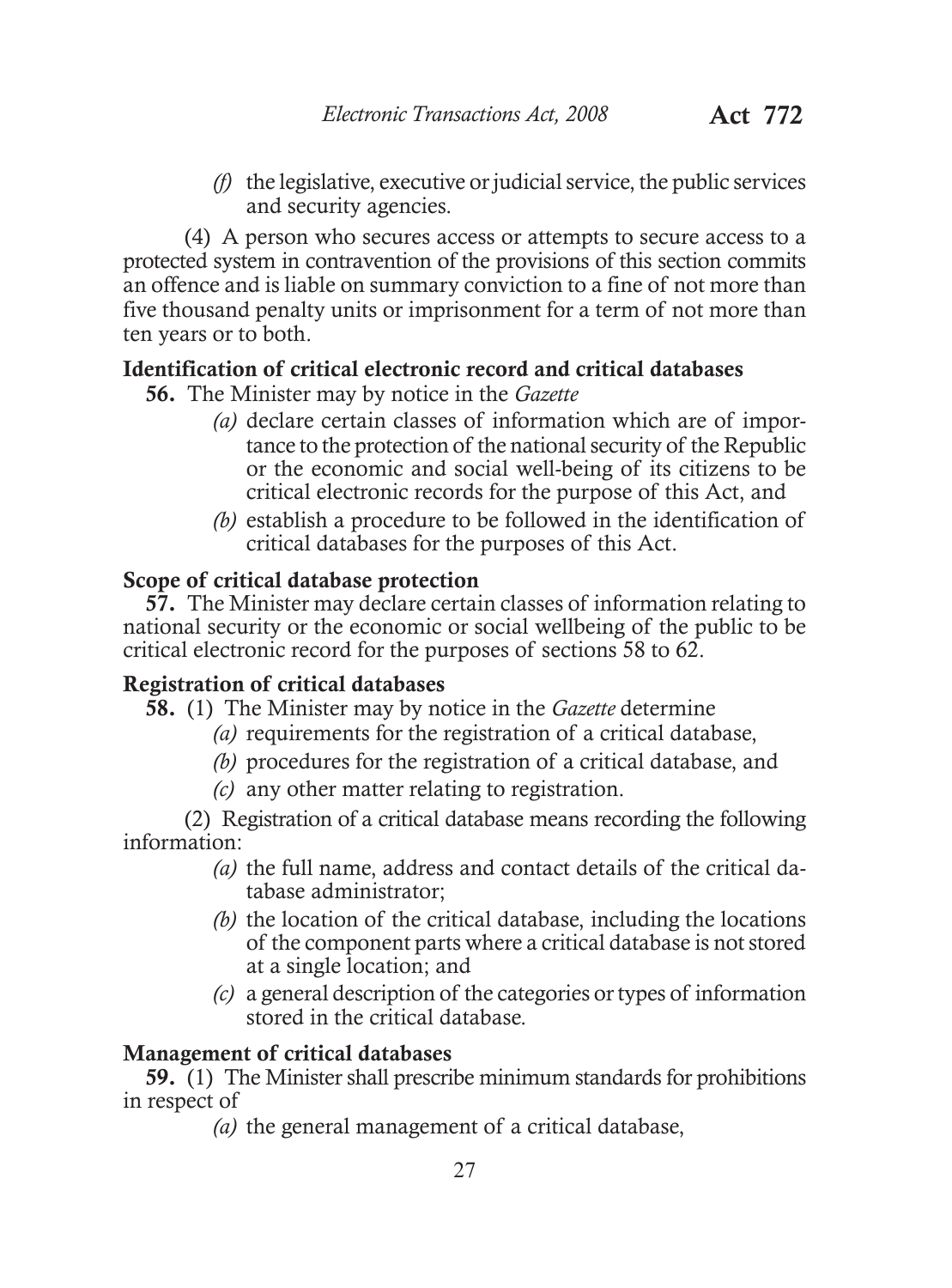it considers necessary for the protection of national security.

*Domain name registry*

### Establishment of Registry

63. (1) There is established by this Act a Domain Name Registry.

(2) The Registry is a body corporate with perpetual succession and a common seal and may sue and be sued in its corporate name.

(3) The Registry may be converted into a company limited by guarantee on the same terms and conditions as provided under this Act.

(4) The Registry is a non-profit making entity.

### Functions of the Registry

64. (1) The Registry is responsible for the country domain name space from a date to be determined by the Minister by notice in the *Gazette* and shall

- *(a)* administer and manage the country domain name space;
- *(b)* comply with international best practice in the administration of the .gh domain name space;
- *(c)* license and regulate registries;
- *(d)* license and regulate registrars for the respective registries; and
- *(e)* publish guidelines on
	- (i) the general administration and management of the .gh domain name space,
	- (ii) the requirements and procedures for domain name registration, and

(iii) the maintenance of and public access to a repository, with due regard to the policy directives which the Minister may give from time to time by notice in the *Gazette*.

(2) After the assumption of responsibility for the country domain space, a person shall not do anything or operate the country domain name or any domain name associated with the country except as provided under this Act.

(3) A person who contravenes this section commits an offence and is liable on summary conviction to a fine of not more than five hundred penalty units or to a term of imprisonment of not more than three years or to both.

### Duties of the Registry

65. (1) The Registry shall enhance public awareness on the economic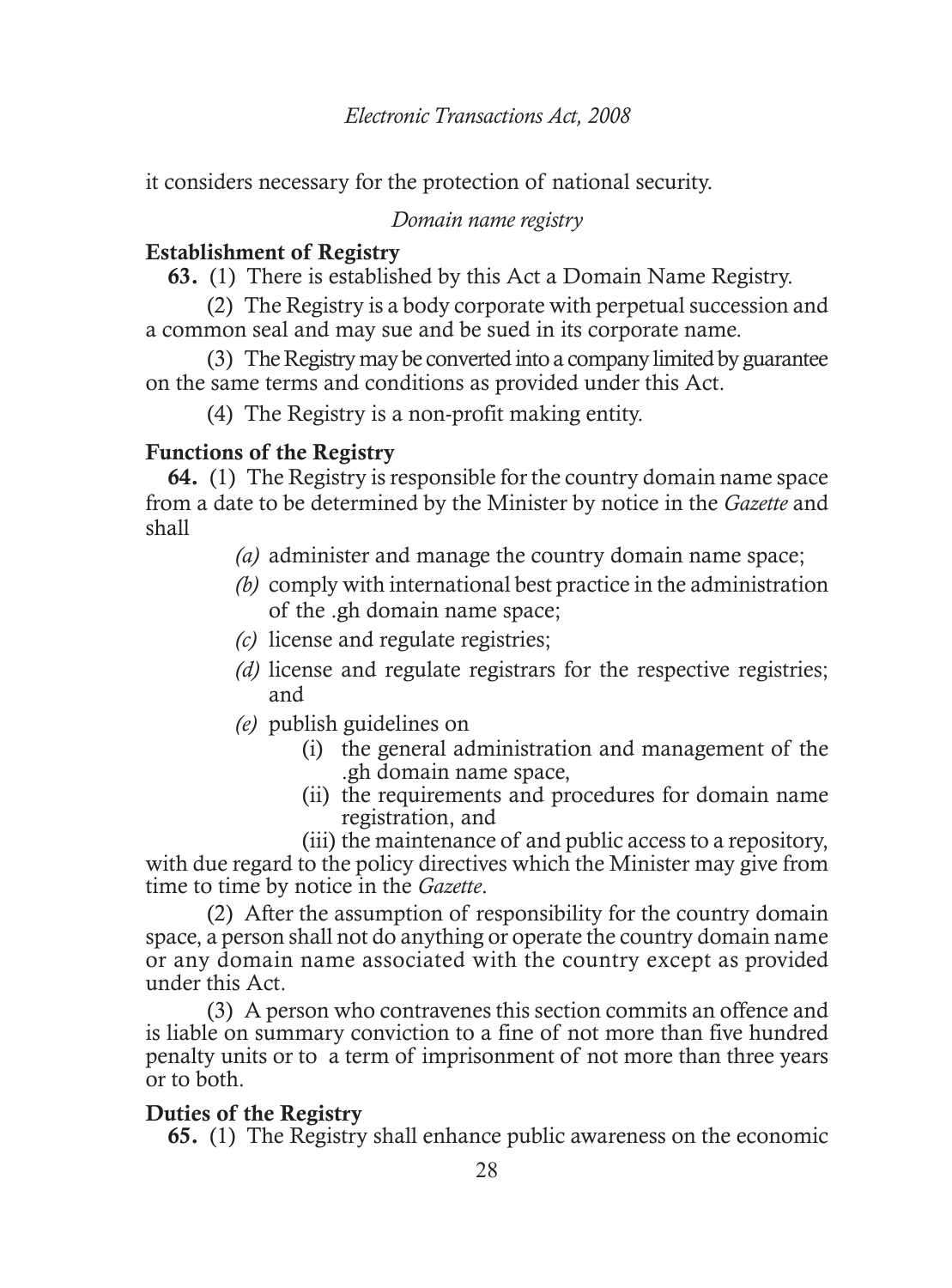- *(b)* access to, transfer and control of a critical database,
- *(c)* infrastructural or procedural rules and requirements to secure the integrity and authenticity of a critical electronic record,
- *(d)* procedures and technological methods to be used in the storage or archiving of a critical database,
- *(e)* accident recovery plans in the event of loss of critical data bases or parts of the database,
- *(f)* the security of the databases,
- *(g)* the physical safety of a person in control of the critical database, and
- *(h)* any other matter required for the adequate protection, management and control of a critical database.

(2) This Act shall not be construed to limit the right of a public body to perform an authorised function in terms of any other law.

### Restrictions on disclosure of information

60. (1) Information contained in the register of a critical database shall not be disclosed to another person other than to employees of the Agency who are responsible for the keeping of the register.

- (2) The Agency is at liberty to disclose information to
	- *(a)* a law enforcement agency, and
	- *(b)* a Ministry, Department or Agency.

(3) Nothing in this law shall preclude the Agency from pleading in proceedings relating to information held in its custody or records that production or disclosure of a matter may be prejudicial to the security of the State or injurious to the public interest in accordance with article 135 of Constitution.

### Right of inspection

61. The Minister may cause audits to be carried out by a critical database administrator to evaluate compliance with the provisions of this Act.

#### Non-compliance with Act

62. (1) The Minister on receipt of the audit report shall consider,

- *(a)* any action recommended to remedy the non-compliance, and
- *(b)* the period within which the remedial action shall be performed.

(2) The Minister shall report the recommendation to the National Security Council and the Council may take action or give directions that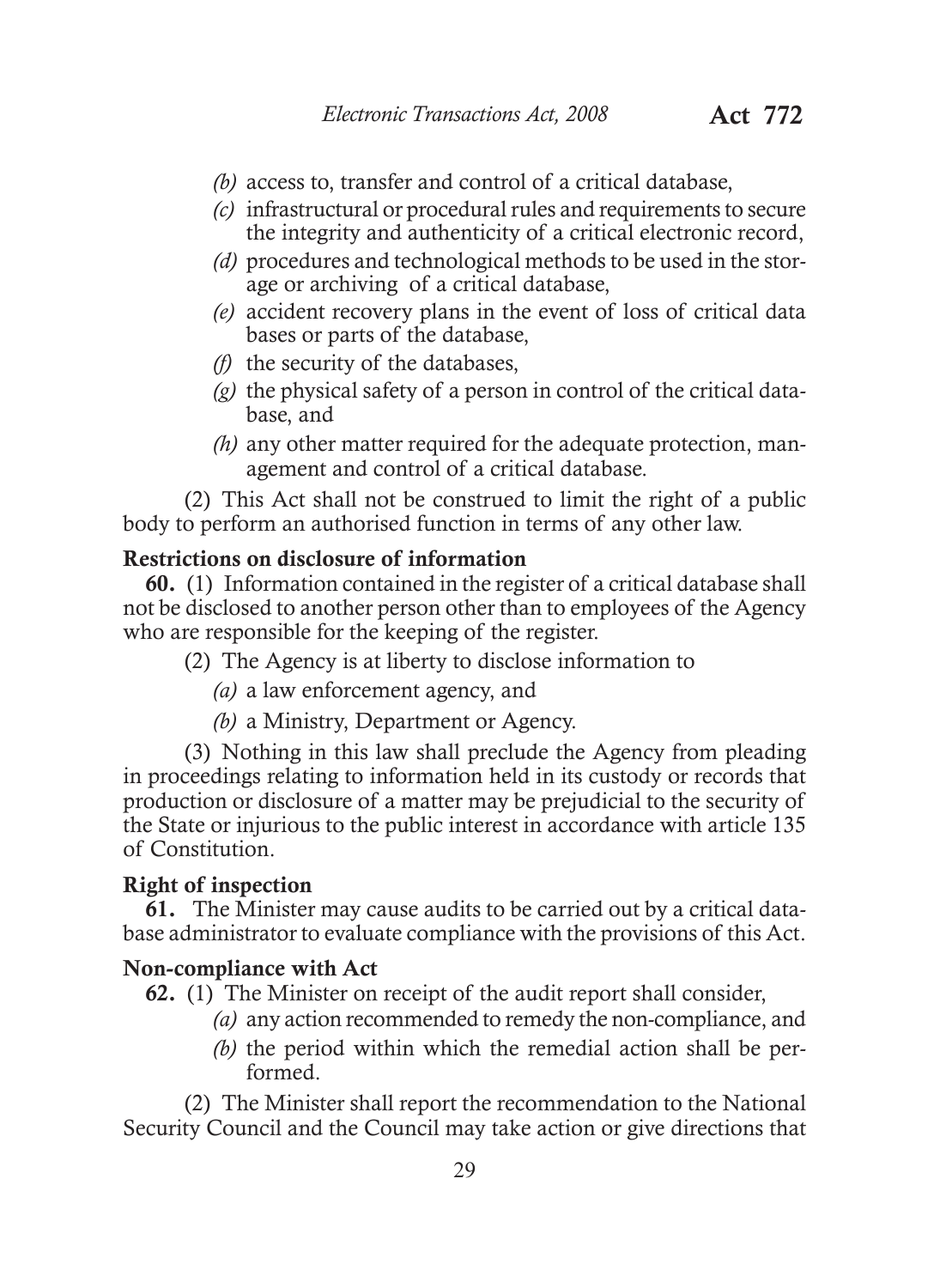and commercial benefits of domain name registration.

- (2) The Registry
	- *(a)* may conduct investigations related to its functions that it considers necessary,
	- *(b)* shall conduct research into and keep abreast with developments in the country and elsewhere on the domain name system,
	- *(c)* shall continually survey and evaluate the extent to which the .gh domain name space meets the needs of the citizens, and
	- *(d)* may issue information on the registration of domain names in the country.

(3) The Registry may, and shall when requested by the Minister, make recommendations to the Minister in relation to policy concerned with the .gh domain name space.

(4) The Registry shall continually evaluate the effectiveness of this Act and action taken towards the management of the .gh domain name space.

- (5) The Registry may
	- *(a)* liaise, consult and co-operate with any person or other Registry, and
	- *(b)* appoint experts and other consultants on conditions that the Registry may determine.

### Licensing of registrars and registries

66. (1) A person shall not update a repository or administer a second level country domain name unless the person is licensed to do so by the Registry.

(2) An application to be licensed as a registrar or registry shall be made in the prescribed manner and subject to the prescribed fees.

(3) The Registry shall apply the prescribed conditions and criteria when evaluating an application.

### Governing body of the Domain Name Registry

67. (1) The governing body of the Registry is a Board consisting of

- *(a)* one person nominated by Council for Scientific and Industrial Research,
- *(b)* one person nominated by the Minister of the Interior from the law enforcement agencies,
- *(c)* one person nominated by the public universities,
- *(d)* one person nominated by the private universities;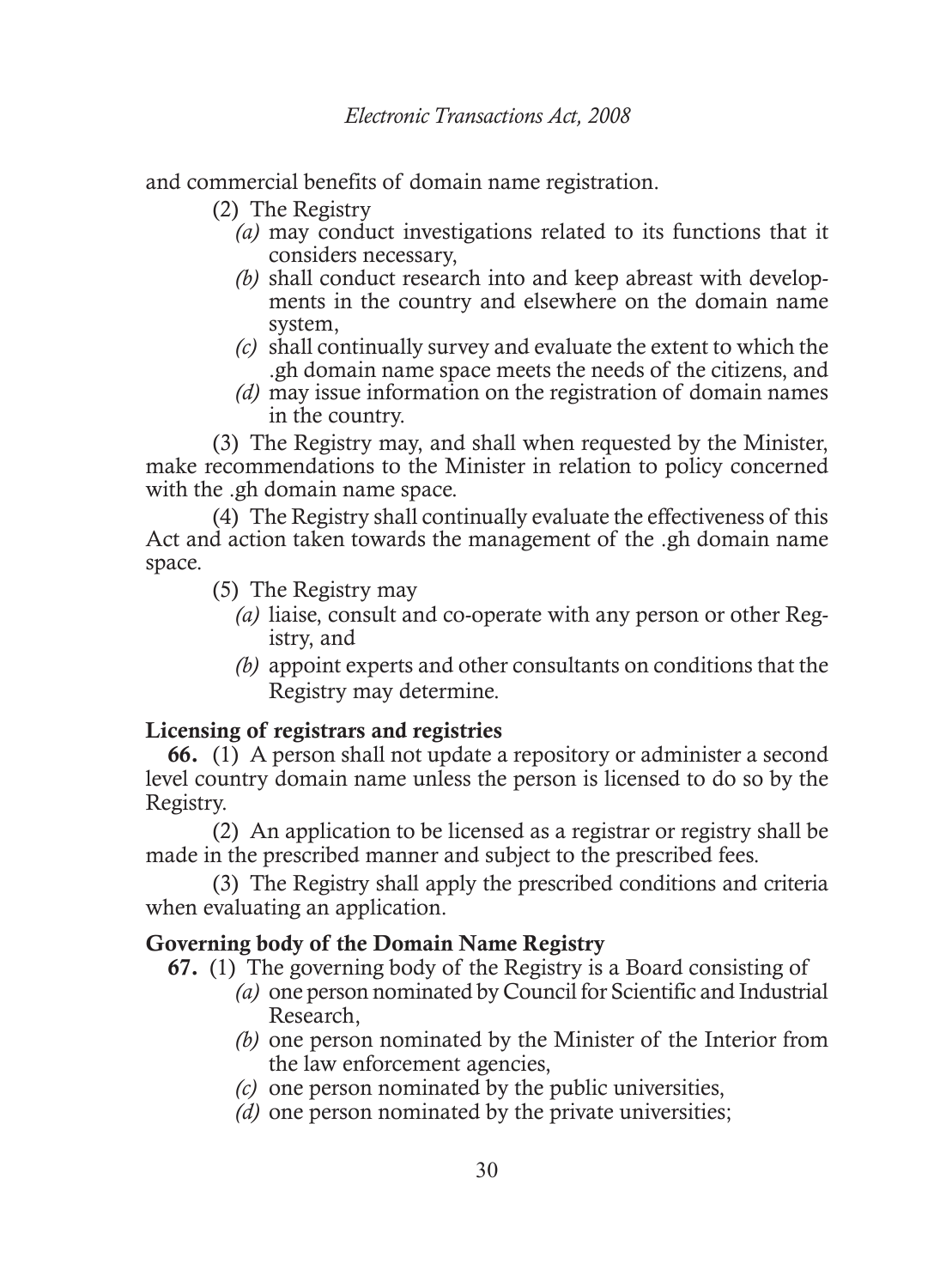- *(e)* the Executive Director of the Board,
- *(f)* two persons nominated by the Industry Forum established under section 88 of this Act, and
- *(g)* two other persons with interest in the development of the Ghana domain name one of whom is a woman nominated by the Minister.

(2) The members of the Board shall be appointed by the President in accordance with article 70 of the Constitution.

(3) The President shall appoint one of the members to be the chairperson.

(4) The Board shall ensure the proper and effective performance of the functions of the Registry.

#### Tenure of office of members

68. (1) A member of the Board shall hold office for a period not exceeding four years and is eligible for re-appointment but a member shall not be appointed for more than two terms in succession.

(2) Where a member of the Board, resigns, dies, is removed from office or is for a reasonable cause unable to act as a member, the minister shall notify the President of the vacancy and the President shall, acting on the advice of the nominating authority and in consultation with the Council of State appoint another person to hold office for the unexpired portion of the member's term of office.

(3) A member of the Board, who is absent from three consecutive meetings of the Board without reasonable cause ceases to be a member of the Board.

(2) A member of the Board, may at any time resign from office in writing addressed to the President through the Minister.

(5) The President may by letter addressed to a member revoke the appointment of that member.

#### Meetings of the Board

69. (1) The Board shall meet at least once every two months for the despatch of business at the times and in the places determined by the chairperson.

(2) The chairperson shall at the request in writing of not less than one-third of the membership of the Board convene an extraordinary meeting of the Board at the place and time determined by the chairperson.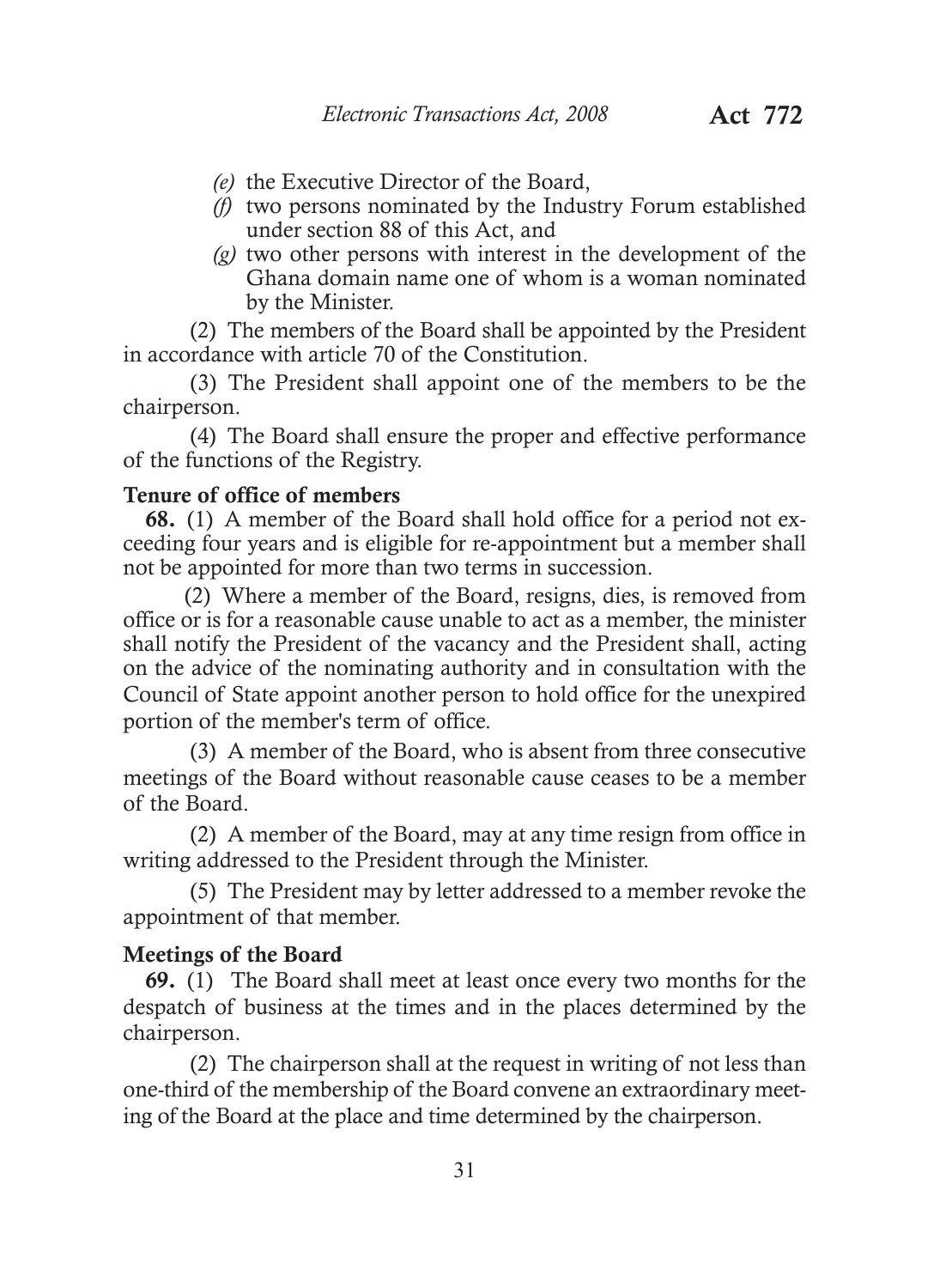(3) The quorum at a meeting of the Board is four members.

(4) The chairperson shall preside at meetings of the Board and in the absence of the chairperson a member of the Board elected by the members present from among their number shall preside.

(5) Matters before the Board shall be decided by a majority of the members present and voting and in the event of an equality of votes, the person presiding shall have a casting vote.

(6) The Board may co-opt a person to attend a Board meeting but that person shall not vote on a matter for decision at the meeting.

(7) The proceedings of the Board shall not be invalidated because of a vacancy among the members or a defect in the appointment or qualification of a member.

(8) Subject to this section, the Board may determine the procedure for its meetings.

### Disclosure of interest

70. (1) A member of the Board who has an interest in a matter for consideration by the Board shall disclose in writing the nature of that interest and is disqualified from participating in the deliberations of the Board in respect of that matter.

(2) A member who contravenes subsection (1) ceases to be a member.

### Appointment of committees

71. (1) The Board may appoint committees consisting of members of the Board or non-members or both to perform a function.

(2) A committee of the Board may be chaired by a member of the Board.

### Dispute Resolution Committee

72. (1) Without limiting section 71 the Board shall establish a Dispute Resolution Committee the composition of which shall be determined by the Board.

(2) The Committee shall expeditiously hear and inquire into and investigate any matter which is brought before it.

(3) The Committee shall determine the periods that are reasonably necessary for the fair and adequate presentation of the matter by the respective parties and the Agency may require those matters to be presented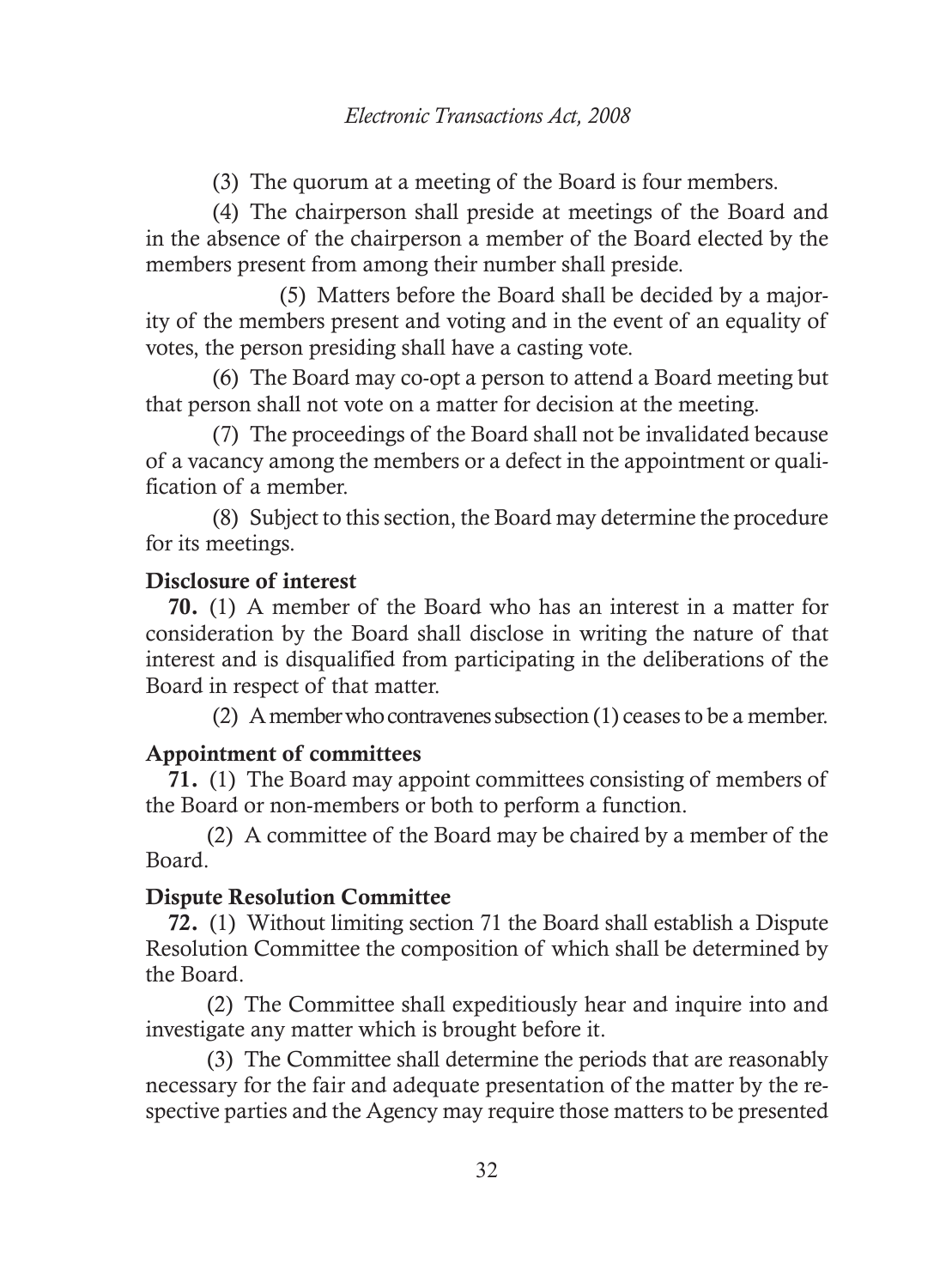within the periods.

(4) The Committee may require evidence or arguments to be presented in writing and may decide the matters upon which it will hear oral evidence or written arguments.

(5) Each party to a matter is entitled to appear at the hearing and may be represented by a lawyer or any other person.

#### Powers of the Dispute Resolution Committee

73. (1) The Dispute Resolution Committee may

- *(a)* issue summons to compel the attendance of witnesses under the hand of the Secretary;
- *(b)* examine witnesses on oath, affirmation or otherwise;
- *(c)* compel the production of documents;
- *(d)* cite a person for trial at the High Court for contempt;
- (e) to make a declaration setting out the rights and obligations of the parties to the dispute;
- *(f)* make provisional or interim orders or awards that relate to the matter or part of it, or give directions in pursuance of the hearing;
- *(g)* dismiss or refrain from hearing or determining a matter, in whole or in part, if it appears that the matter, or part of the matter, is trivial or vexatious or that further proceedings are not necessary or desirable in the public interest;
- *(h)* in appropriate circumstances, order any party to pay the reasonable costs and expenses of another party, including the expenses of witnesses and fees of lawyers, in bringing the matter before the Agency; and
- *(i)* generally give directions and do what is necessary or expedient for the hearing and determination of the matter.

#### Allowances

74. Members of the Board and members of a committee of the Board shall be paid allowances approved by the Minister in consultation with the Minister responsible for Finance.

#### The Executive Director

75. (1) The President shall, in accordance with article 195 of the Constitution, appoint a Executive Director for the Registry.

(2) The Executive Director shall hold office on the terms and conditions specified in the letter of appointment.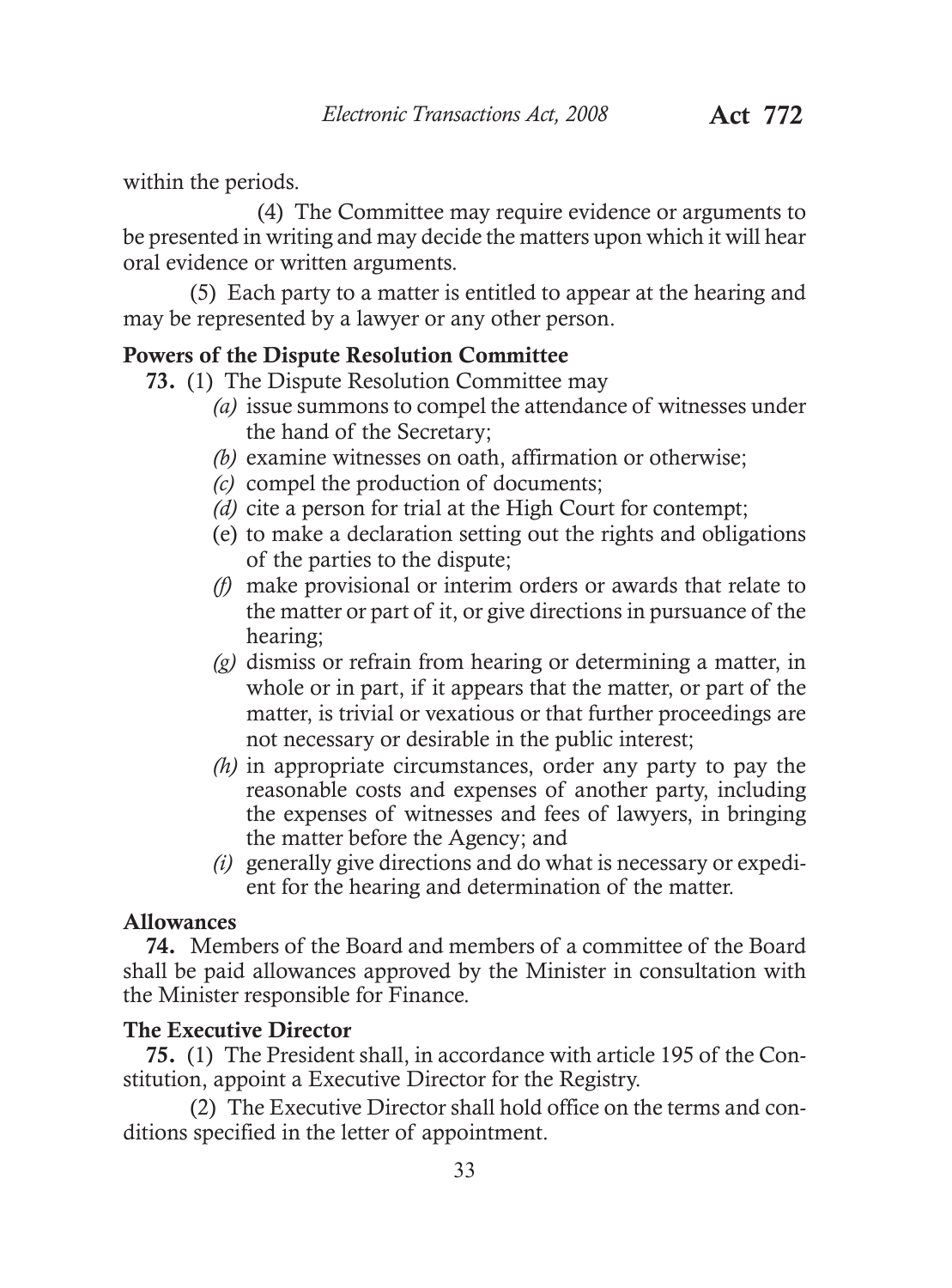### Functions of the Executive Director

76. (1) The Executive Director is responsible for the day to day administration of the affairs of the Registry and is answerable to the Board in the performance of functions under this Act.

(2) The Executive Director shall perform any other functions determined by the Board.

(3) The Executive Director may delegate a function to an officer of the Registry but shall not be relieved from the ultimate responsibility for the performance of the delegated function.

### Appointment of other staff

77. (1) The President shall in accordance with article 195 of the Constitution appoint other staff of the Registry that are necessary for the proper and effective performance of its functions.

(2) Other public officers may be transferred or seconded to the Registry or may otherwise give assistance to it.

(3) The Registry may engage the services of advisers and consultants on the recommendations of the Board.

#### Funds of the Registry

78. The funds of the Registry include

- *(a)* moneys provided by Parliament,
- *(b)* donations, grants and gifts,
- *(c)* fees, and
- *(d)* any other moneys that are approved by the Minister responsible for Finance.

#### Accounts and audit

79. (1) The Board shall keep books of account and proper records in relation to them in the form approved by the Auditor-General.

(2) The Board shall submit the accounts of the Registry to the Auditor-General for audit within three months after the end of the financial year.

(3) The Auditor-General shall, not later than three months after the receipt of the accounts, audit the accounts and forward a copy of the audit report to the Minister.

(4) The Internal Audit Agency Act, 2003 (Act 658) shall apply to this Act.

(5) The financial year of the Registry is the same as the financial year of the Government.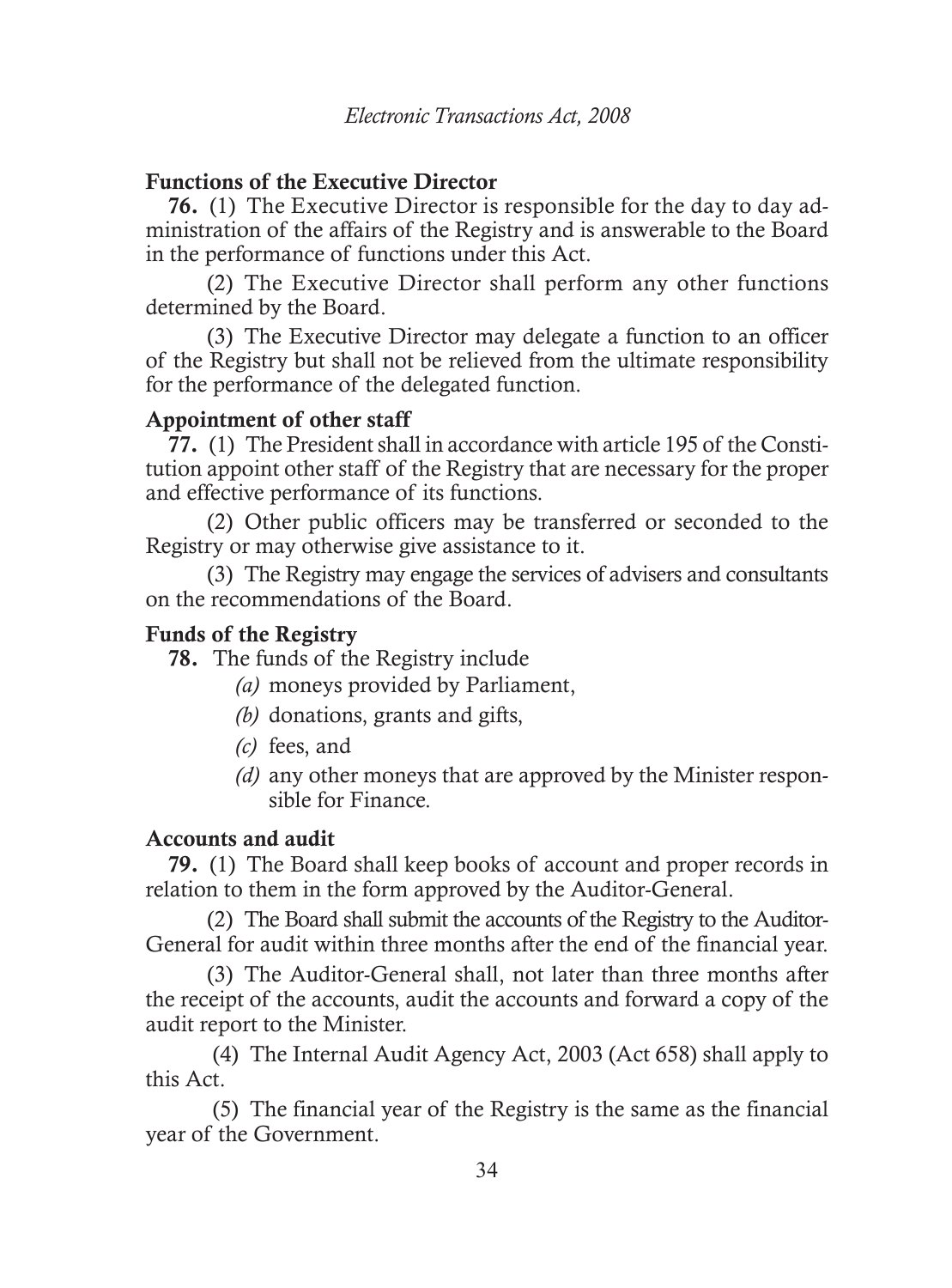#### Annual report and other reports

80. (1) The Board shall within one month after the receipt of the audit report, submit an annual report to the Minister covering the activities and the operations of the Registry for the year to which the report relates.

(2) The annual report shall include the report of the Auditor-General.

(3) The Minister shall, within one month after the receipt of the annual report, submit the report to Parliament with a statement that the Minister considers necessary.

(4) The Board shall also submit to the Minister any other reports which the Minister may require in writing.

#### Resolution of disputes

81. (1) The Agency shall establish a dispute resolution process for the determination of the following disputes

- *(a)* a dispute between or among different licence holders,
- *(b)* a dispute between a licence holder and a consumer, and
- *(c)* a dispute between the Domain Name Registry of Ghana and any licence holder or applicant for a licence.

(2) One or more parties to a dispute may refer the dispute to the Agency.

(3) The Agency may by legislative instrument make regulations on the manner and procedure for the resolution of disputes.

#### *Appeal Tribunal*

### Establishment of the Information Communication Technology Tribunal

82. (1) There is established by this Act an appeal tribunal, known as the Information Communication Technology Tribunal referred to in this Act as "the Tribunal".

(2) The Tribunal shall be convened on an adhoc basis to consider an appeal

- *(a)* against a decision or order made by the Agency,
- *(b)* on a particular matter under a licence, and
- *(c)* on a decision of the Dispute Resolution Committee.

#### Composition of the Tribunal

- 83. (1) The Tribunal consists of
	- *(a)* a chairperson who is either a retired Justice of the Superior Court or a lawyer of at least fifteen years standing who has experience in electronic communication law, policy and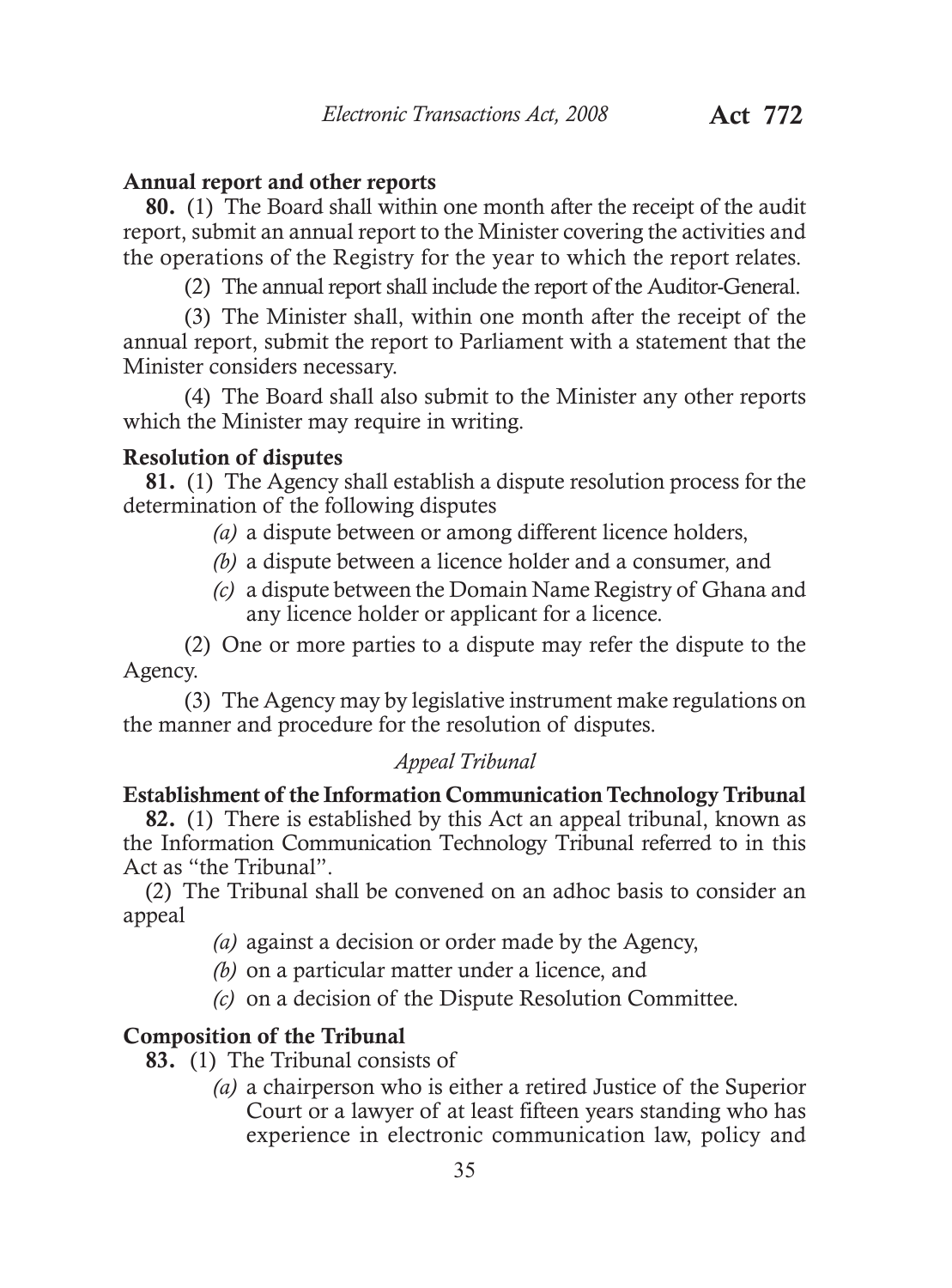regulatory matters or arbitration, and

*(b)* two other members with knowledge of or experience in the information communication technology related matters, industry, electronic engineering, law, economics, business or public administration.

(2) The members of the Tribunal shall be appointed by the Public Services Commission.

(3) The Public Services Commission shall also appoint a Registrar for the Tribunal for the smooth operations of the Tribunal.

(4) The Registrar and other staff are employees of the Agency.

(5) The expenses of the Tribunal shall be paid out of income derived by the Agency and shall be part of the annual budget of the Agency.

### Rules of Procedure of Tribunal

84. The Board shall, propose rules of procedure for the Tribunal.

### Appeals against decisions of the Agency or Dispute Resolution Committee

85. (1) A person affected by a decision of the Agency or the Dispute Resolution Committee may appeal against the decision by notice of appeal to the Tribunal in accordance with the rules of procedure of the Tribunal.

(2) The notice of appeal shall be sent within twenty-eight days after the date the decision is announced or the date of receipt of the decision that is being appealed against.

- (3) The notice of appeal shall set out
	- *(a)* the decision appealed against,
	- (b) the provision under which the decision appealed against was taken, and
	- *(c)* the grounds of appeal.

(4) After the receipt of a notice of appeal, the Tribunal shall be convened within one month to consider the appeal.

### Decision of Tribunal

86. (1) The Tribunal, after hearing the appeal, may

- *(a)* quash the decision,
- *(b)* allow the appeal in whole or in part,
- *(c)* vary the decision of the Agency in any manner and subject to any conditions or limitations it thinks fit but shall not impose any condition or requirement beyond the powers of the Agency under the Act, or
- *(d)* dismiss the appeal and confirm the decision of the Agency.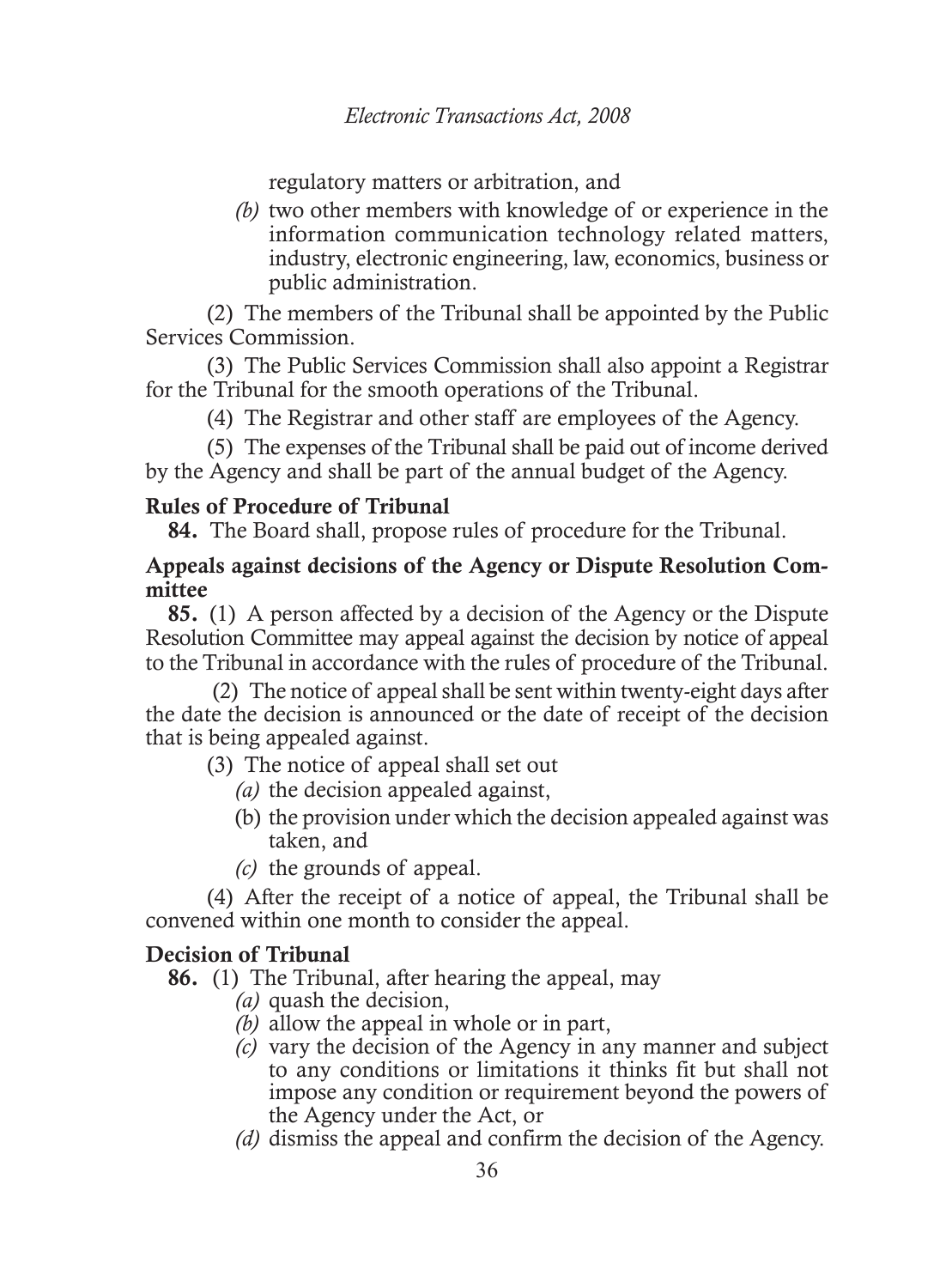(2) The Tribunal may take into account a submission filed by any person in reaching a decision on an appeal brought before it.

(3) A decision of the Tribunal shall have the same effect as a judgment of the High Court.

## Appeals against the decisions of the Tribunal

87. (1) A decision of the Tribunal may be the subject of an appeal.

- (2) An appeal under this section
	- *(a)* lies to the Court of Appeal,
	- *(b)* shall relate only to a point of law arising from the decision of the Tribunal, and
	- *(c)* may be brought only by a party to the proceedings before the Tribunal.

(3) The appeal shall be filed in the Court of Appeal ninety days after the decision of the Tribunal and there shall be no extension of time.

#### *Industry Forum*

#### Establishment of Industry Forum

88. (1) There is hereby established an Industry Forum which shall be a platform to bring the industry together from time to time to discuss matters of common interest that relate to the industry.

(2) The Agency may designate an industry body to be the Forum by notifying that body in writing if the Agency is satisfied that

- *(a)* the membership of the body is open to the relevant parties and is fully representative of the industry,
- *(b)* the body is capable of performing as required under the relevant provisions of this Act, and
- *(c)* the body has the administrative capacity to service the Forum.

(3) The body shall agree in writing to be the Forum, before being designated by the Agency.

(4) Despite the designation, each licensed entity under the Act is deemed to be a member of the Forum.

(5) The Agency may decide that an existing industry body that was previously designated under subsection (2) to be an Industry Forum is no longer an Industry Forum if satisfied that the body does not meet the requirements of this section any longer.

(6) A designation or withdrawal of designation under this section takes effect from the date specified by the Agency.

(7) Until the Agency designates a body, the Agency has the obliga-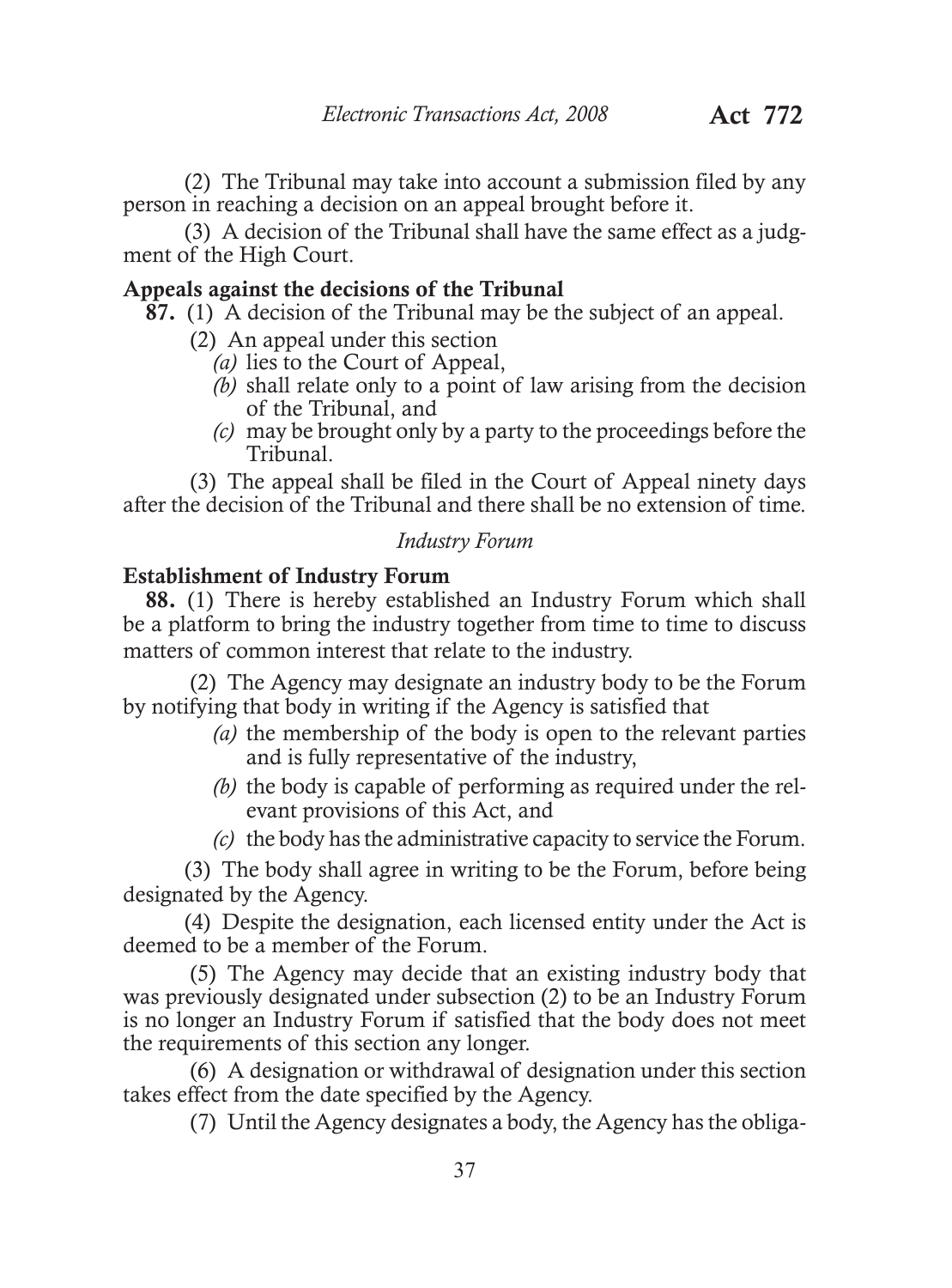tion to facilitate the meeting of the industry to perform the functions of the Forum.

(8) The Ministry and the Agency shall participate in the Forum as observers.

## Industry code

89. (1) The Forum may prepare a voluntary industry code to deal with a matter provided for in this Act

- *(a)* on its own initiative, or
- *(b)* at the request of the Agency.

(2) The code shall not be effective until it is registered by the Agency.

(3) The Agency shall register a voluntary industry code if it is consistent with

- *(a)* the objects of this Act,
- *(b)* regulations, standards or guidelines made under this Act, and
- *(c)* provisions of this Act which are relevant to the particular matter or activity.

(4) The Agency may refuse to register the code, if the Agency is not satisfied that there has been sufficient opportunity for public consultation in the development of the code by the Forum.

(5) The Agency shall notify the Forum in writing and provide the reasons for the refusal to register the code within thirty days after the refusal.

(6) Where the Agency does not register or refuses to register a voluntary industry code within a period of thirty days after the date that the voluntary industry code was submitted for registration, the Agency is deemed to have refused the registration of the voluntary industry code unless the Industry Forum receives a written notice of registration of the voluntary industry code after that period.

*Liability of service providers and intermediaries*

#### Mere conduit

90. (1) An intermediary or service provider is not liable for providing access to or for operating facilities for information systems or transmitting, routing or storage of electronic records through an information system under its control, as long as the intermediary or service provider

- *(a)* does not initiate the transmission,
- *(b)* does not select the addressee,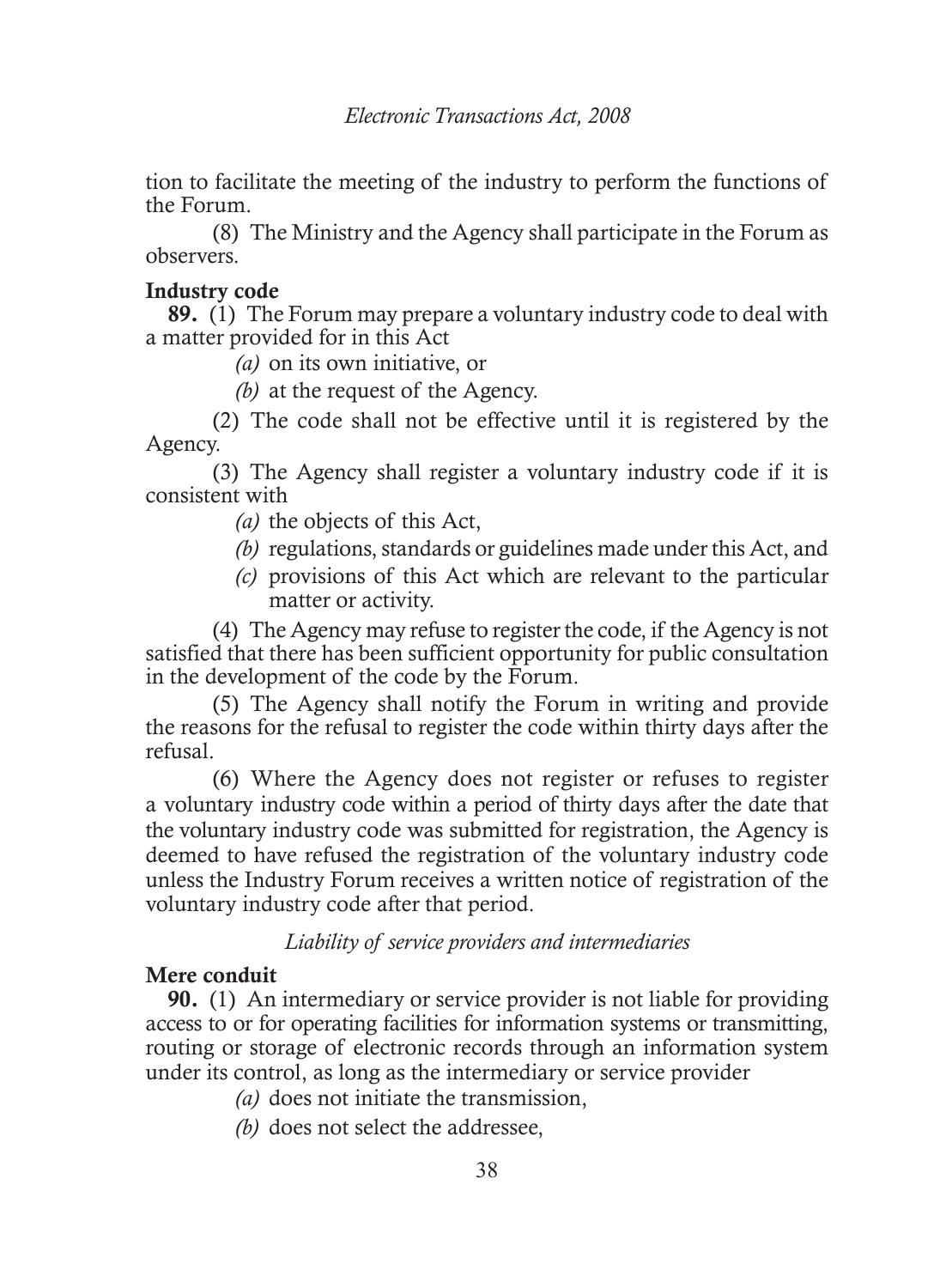- *(c)* performs the functions in an automatic, technical manner without selection of the electronic record, and
- *(d)* does not modify the electronic record contained in the transmission.

(2) The acts of transmission, routing and provision of access include the automatic, intermediate and transient storage of the information transmitted in so far as this takes place

- *(a)* for the sole purpose of carrying out the transmission in the information system,
- *(b)* in a manner that makes it ordinarily inaccessible to anyone other than an anticipated recipient, and
- *(c)* for a period no longer than is reasonably necessary for the transmission.

## Electronic record transmission

91. An intermediary or service provider who transmits an electronic record provided by a recipient of the service through an information system under its control is not liable for the automatic, intermediate and temporary storage of that electronic record, where the purpose of storing the electronic record is to make the onward transmission of the electronic record more efficient to other recipients of the service on their request, as long as the service provider

- *(a)* does not modify the electronic record,
- *(b)* complies with conditions on access to the electronic record,
- *(c)* complies with rules regarding the updating of the electronic record, specified in a manner widely recognised and used by the industry,
- *(d)* does not interfere with the lawful use of technology widely recognised and used by the industry to obtain information on the use of the electronic record, and
- *(e)* removes or disables access to the electronic record it had stored upon receiving a take-down notice under this Act.

## Hosting

92. (1) An intermediary or service provider who provides a service that consists of the storage of electronic records provided to a user of the service, is not liable for damages arising from information stored at the request of the recipient of the service, as long as the service provider

*(a)* does not have actual knowledge that the information or an activity relating to the information is infringing the rights of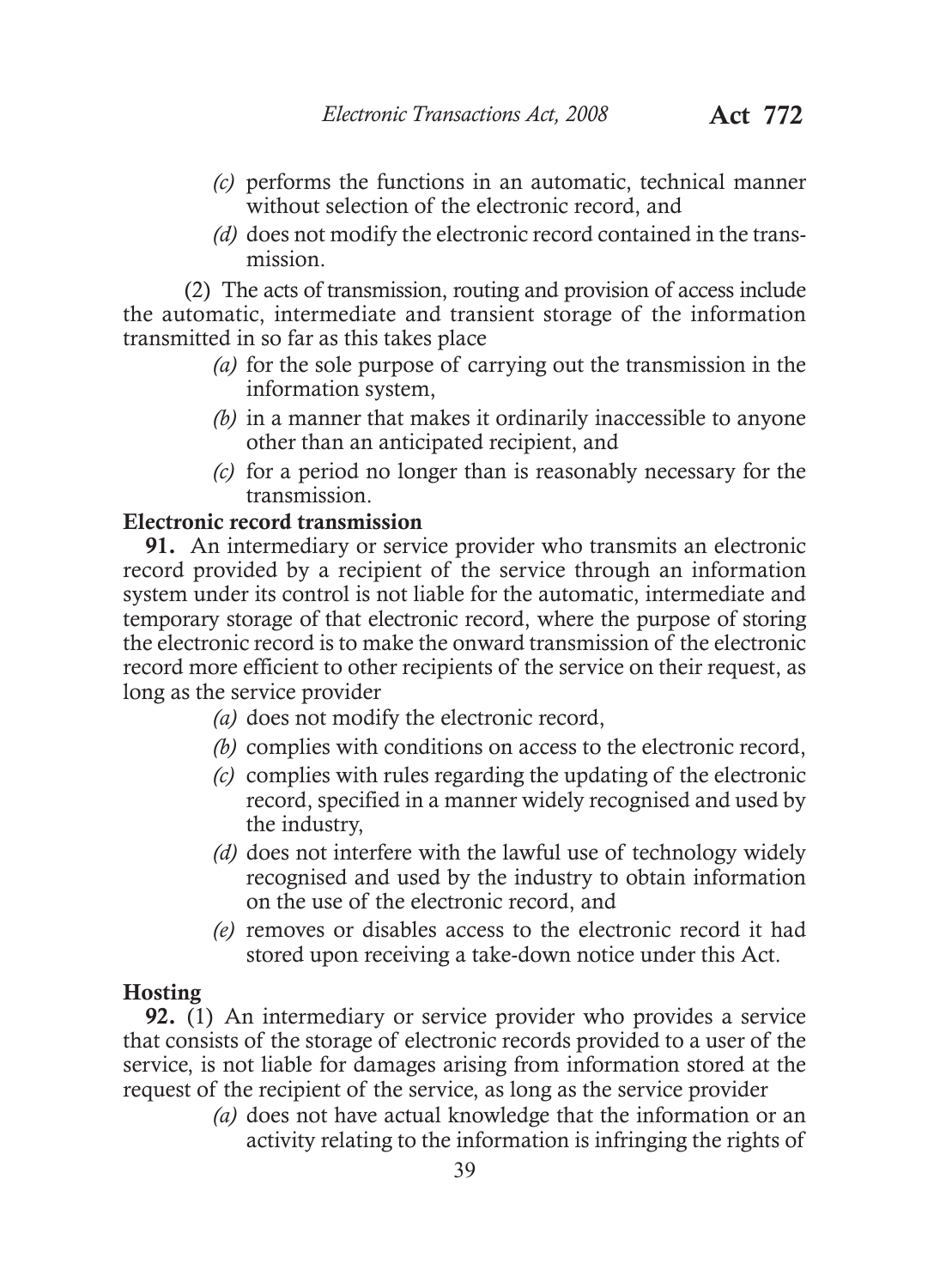a third party,

- *(b)* is not aware of facts or circumstances from which the infringing activity or the infringing nature of the information is apparent or can be reasonably inferred, and
- *(c)* upon receipt of a take-down notification under this Act, takes action expeditiously to remove or to disable access to the information.

(2) The limitations on liability established by this section do not apply to a service provider unless

- *(a)* it has provided an address to receive notifications of infringement, or
- *(b)* it has an agent for receipt of notification of infringement.

## Information location tools

93. An intermediary or service provider is not liable for damages incurred by a person if the service provider refers or links users to a web page containing an infringing electronic record or infringing activity, by using information location tools, including a directory, index, reference, pointer, or hyperlink, where the intermediary or service provider

- *(a)* does not have actual knowledge that the electronic record or an activity relating to the electronic record is infringing the rights of that person or the State;
- *(b)* is not aware of facts or circumstances from which the infringing activity or the infringing nature of the electronic record is apparent or can be reasonably inferred;
- *(c)* does not receive a financial benefit directly attributable to the infringing activity; and
- *(d)* removes or disables access to the reference or link to the electronic record or activity within a reasonable time after being informed that the electronic record or the activity relating to the electronic record, fringes the rights of a person or the State.

## Take-down notification

94. (1) A person who claims that an electronically published matter is illegal or unlawful shall notify the publisher.

(2) A notification of unlawful activity shall be in a permanent medium addressed by the complainant to the intermediary or service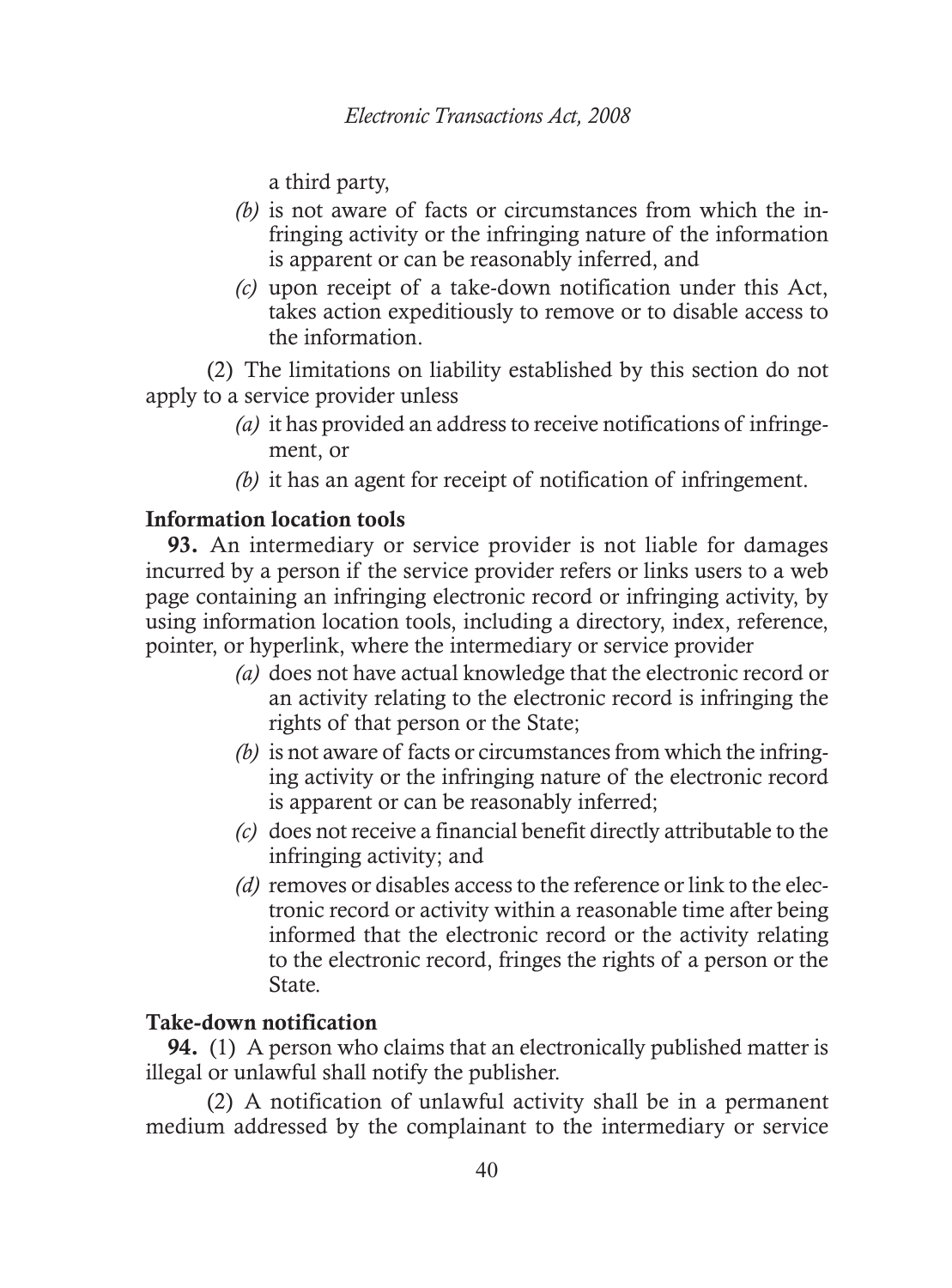provider or its designated agent and shall include

- *(a)* the full names and address of the complainant,
- *(b)* the written or electronic signature of the complainant,
- *(c)* identification of the right that has allegedly been infringed
- *(d)* identification of the material or activity that is claimed to be the subject of unlawful activity,
- *(e)* the remedial action required to be taken by the intermediary or service provider in respect of the complaint, and
- *(f)* telephonic and electronic contact details, if any, of the complainant.

(3) A person who lodges a notification of unlawful activity with a service provider knowing that it materially misrepresents the facts is liable to pay a pecuniary penalty equivalent to five hundred penalty units.

(4) The intermediary or service provider is liable for wrongful takedown in response to a notification.

## Monitoring and compliance

95. (1) An intermediary or service provider shall not be required to monitor an electronic record processed by means of a personal system in order to ascertain whether its processing would constitute or give rise to an offence or give rise to civil liability.

(2) Nothing in this section shall relieve an intermediary or service provider from

- *(a)* an obligation to comply with an order or direction of a Court or other competent Agency, or
- *(b)* any contractual obligation.

## Limitations and prohibited acts

- 96. (1) Except as provided in this Act
	- *(a)* any person or entity that provides an electronic communication service to the public shall not knowingly divulge the contents of a communication while in electronic storage by that service to any person or entity, and
	- *(b)* a person or entity providing remote computing service to the public shall not knowingly divulge the contents of any communication which is carried or maintained on that service to any other person or entity
		- (i) on behalf of, and received by means of electronic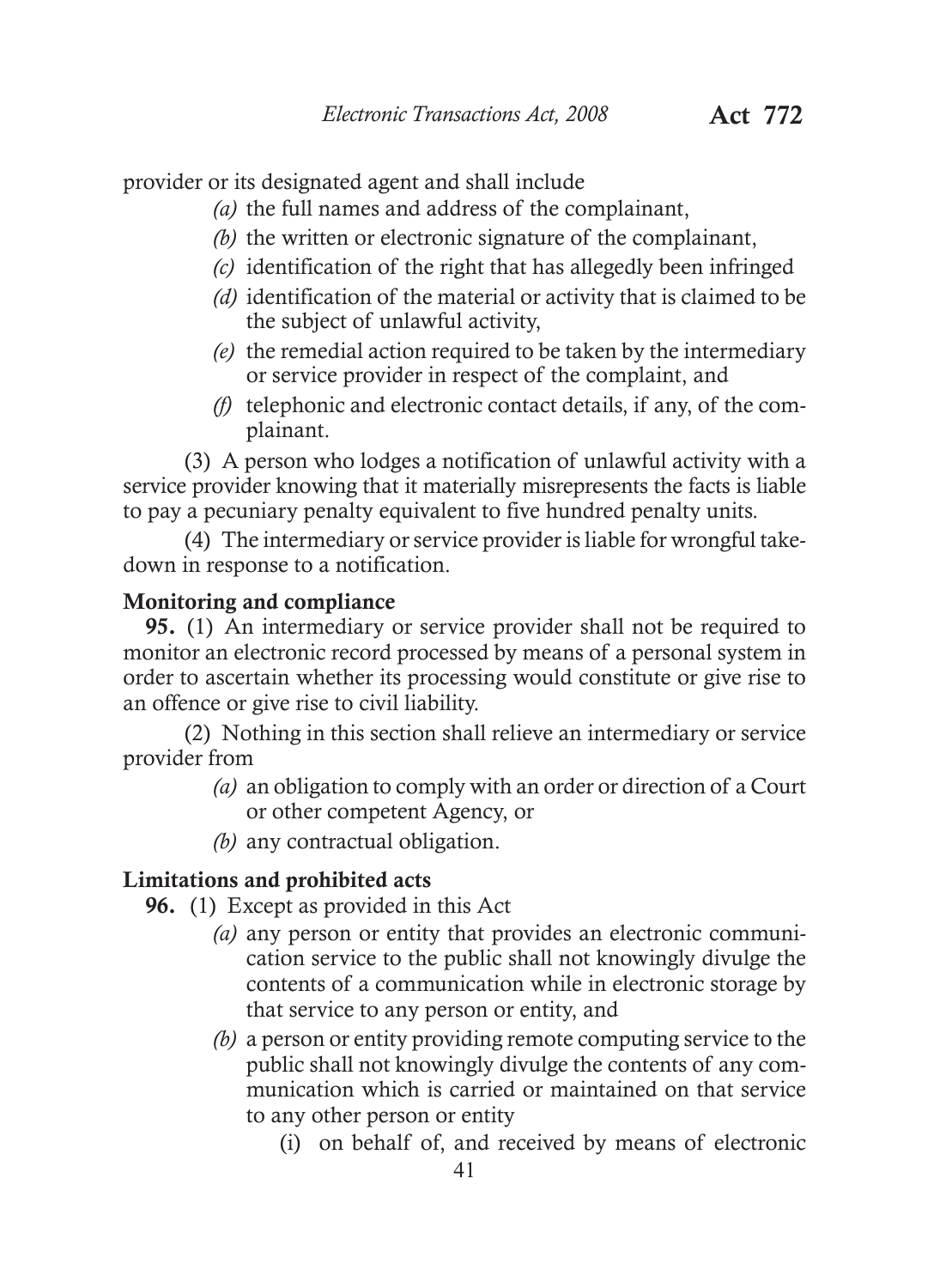transmission from a subscriber or customer of the service; and

(ii) solely for the purpose of providing storage or computer processing services to the subscriber or customer,

if the provider is not authorised to access the contents of the communications to provide any service other than storage or computer processing.

- (2) A person or entity may divulge the contents of a communication
	- *(a)* to an addressee or intended recipient of the communication or an agent of the addressee or intended recipient;
	- *(b)* as otherwise authorised by law;
	- *(c)* with the lawful consent of the originator, an addressee, intended recipient of the communication, or the subscriber in the case of remote computing service;
	- *(d)* to a person employed, authorised or whose facilities are used to forward the communication to its destination;
	- *(e)* as may be necessarily incident to the provision of the service or to the protection of the rights or property of the provider of that service; or
	- *(f)* to a law enforcement agency if the contents were inadvertently and unintentionally obtained by the service provider and appear to relate to the commission of a crime.

## Savings

97. Sections 89 to 96 do not affect

- *(a)* an obligation founded on an agreement,
- *(b)* the obligation of a service provider acting as in that capacity under a licensing or other regulatory regime established by or under any law, and
- *(c)* an obligation imposed by law or by a Court order to remove, block or deny access to an electronic record.

## *Cyber inspectors*

## Powers of law enforcement officers

98. (1) This provision is in addition to the powers of arrest, search and seizure of a law enforcement agency provided by law.

(2) A law enforcement agent may seize any computer, electronic record, program, information, document, or thing in executing a warrant under this Act if the law enforcement officer has reasonable grounds to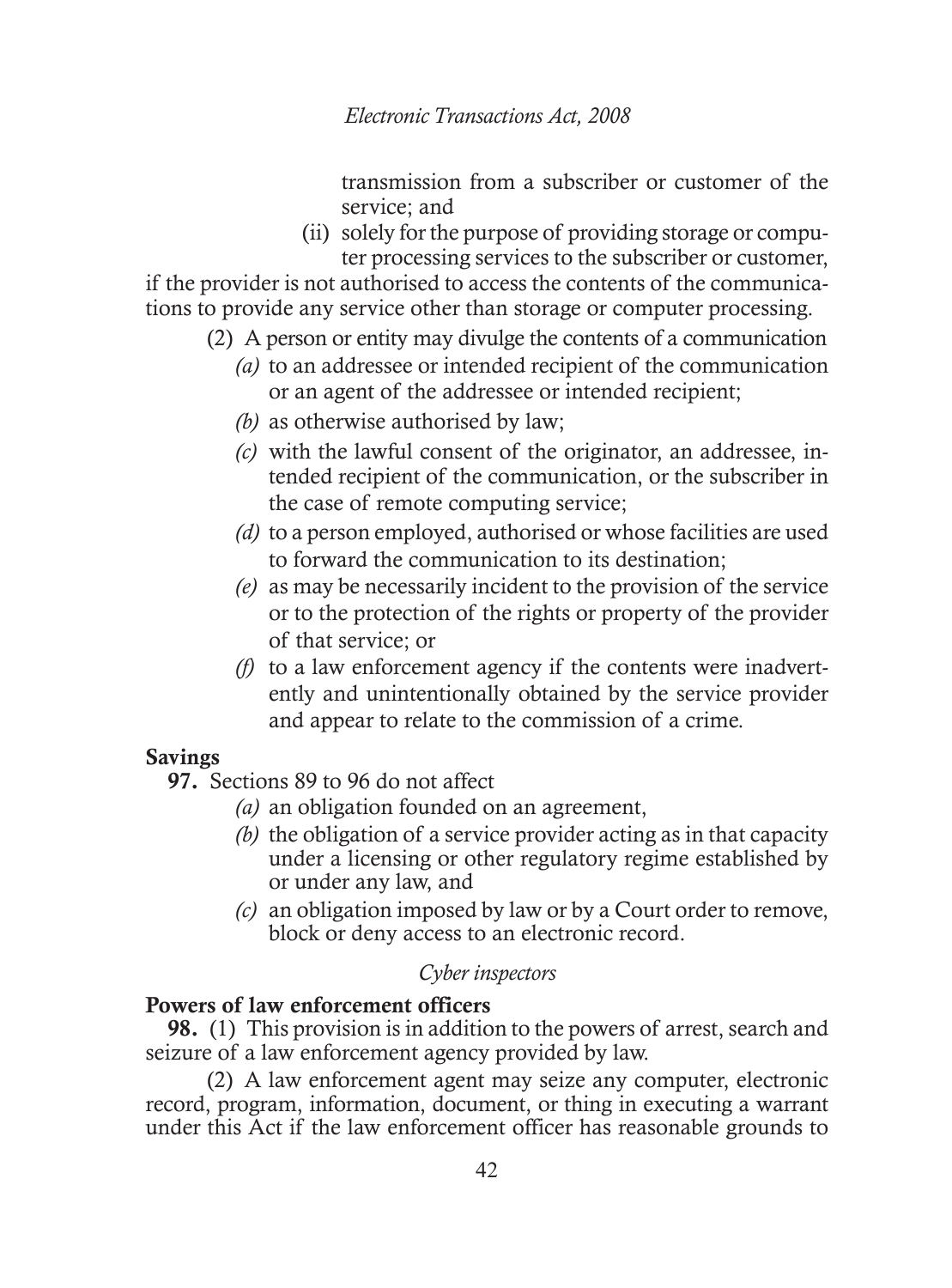believe that an offence under this Act has been or is about to be committed.

## Law enforcement officer and third party assistance

99. (1) A law enforcement officer executing a warrant may be accompanied by an authorised person and is entitled, with the assistance of that person, to

- *(a)* have access to and inspect and check the operation of any computer to which this section applies;
- *(b)* use or cause the computer to be used to search any programme or electronic record held in or available to the computer;
- *(c)* have access to information, any code or technology which has the capability of retransforming or unscrambling an encrypted programme or electronic record held in or available to the computer into readable and comprehensible format or text to investigate an offence under this Act or any other offence which has been disclosed in the course of the lawful exercise of the powers under sections 98 to 106; and
- *(d)* make and take away a copy of any programme or electronic record held in the computer as specified in the search warrant and any other programme or electronic record held in that or any other computer which the law enforcement officer has reasonable grounds to believe is evidence of the commission of another offence.

(2) A law enforcement officer executing a warrant under this Act is entitled to require

- *(a)* the person by whom or on whose behalf, the police officer has reasonable grounds to suspect, to produce a computer which is or has been used, or
- *(b)* any person in charge of, or otherwise concerned with the operation of the computer,

to provide the officer or any authorised person with the reasonable technical and other assistance required for investigation or prosecution.

(3) A law enforcement officer executing a warrant under this Act is entitled to require a person in possession of decryption information to grant the law enforcement officer access to the decryption information necessary to decrypt an electronic record required to investigate an offence.

#### Preservation of evidence

100. (1) A provider of wire or electronic communication services or a remote computing service on the written request of a law enforcement agency, shall take the necessary steps to preserve records and other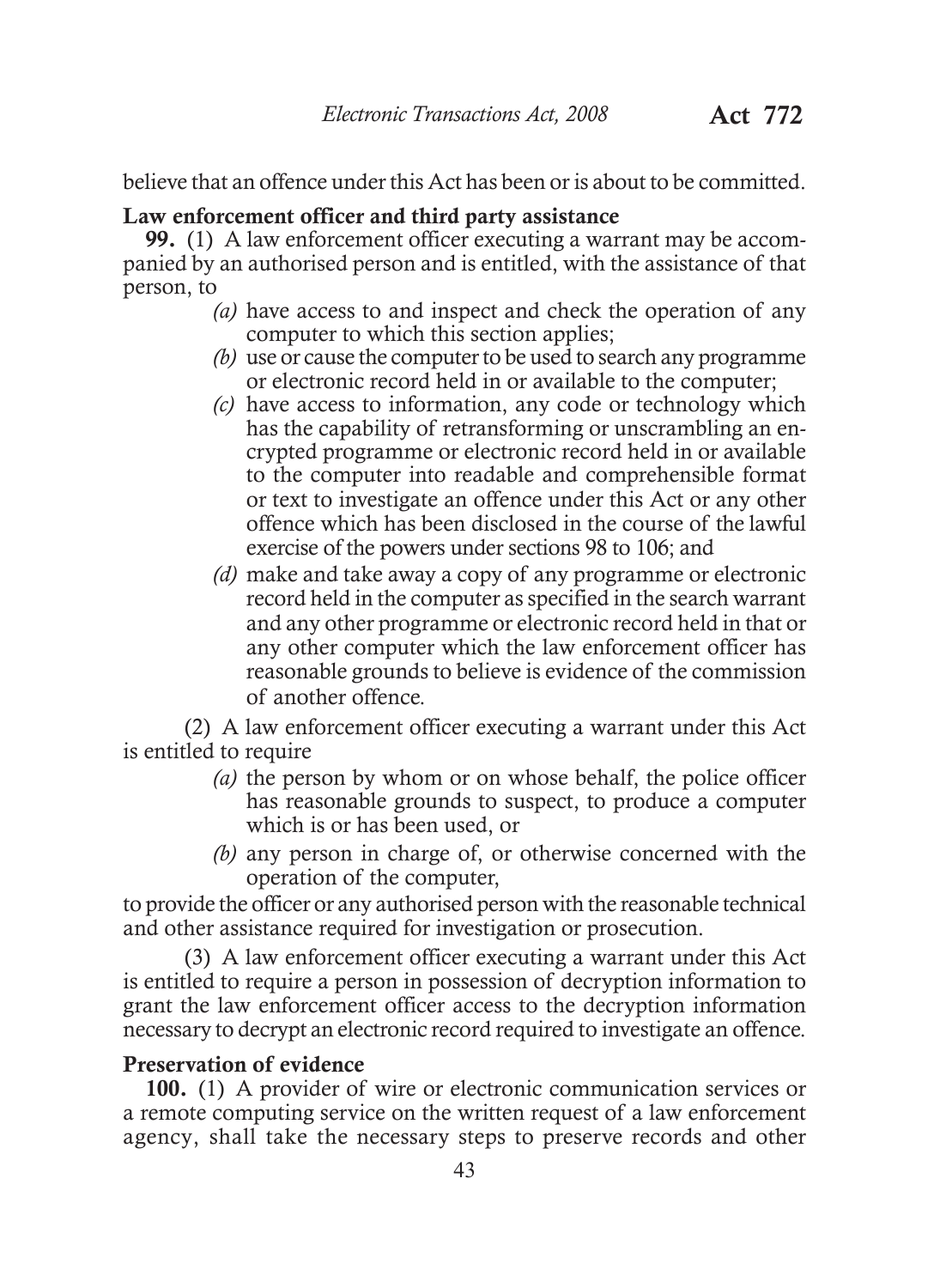evidence in its possession pending the issue of a Court order and shall take steps to ensure that the request by the law enforcement agency is not disclosed to third parties during the period.

(2) Where an order from the Court is not obtained and served for fourteen days after the re ceipt of the written request, the wire or electronic communication services, or remote computing service provider is not under any obligation to preserve the evidence.

#### Contents of electronic communications in electronic storage

101. (1) A Court may order the disclosure of the contents of an electronic communication that is in transit, held, maintained or has been in electronic storage in an electronic communications system by an electronic communication service provider.

(2) The Court shall not make an order unless it is satisfied that the disclosure is relevant and necessary for investigative purposes or is in the interest of national security.

### Disclosure of electronic information

102. (1) Except as provided in this Act, a provider of an electronic communication service or remote computing service shall not disclose a record or other information pertaining to a subscriber to a customer of an electronic communication service to any person without the consent of the subscriber or customer.

(2) A provider of an electronic communication service or remote computing service shall disclose a record or other information related to a subscriber or customer to a law enforcement agency

- *(a)* on receipt of a Court order for the disclosure, or
- *(b)* on receipt of the written consent of the subscriber or customer to the disclosure.

## Provider to keep logs and records

103. A provider of electronic communication service or remote computing service shall keep logs and records of the

- *(a)* name,
- *(b)* electronic source and destination address,
- *(c)* billing records if any,
- *(d)* duration of service to a subscriber or a customer,
- *(e)* types of services and related logs of the subscribers, and
- *(f)* activities which take place on its electronic platform as may be reasonably appropriate for a period of twelve months.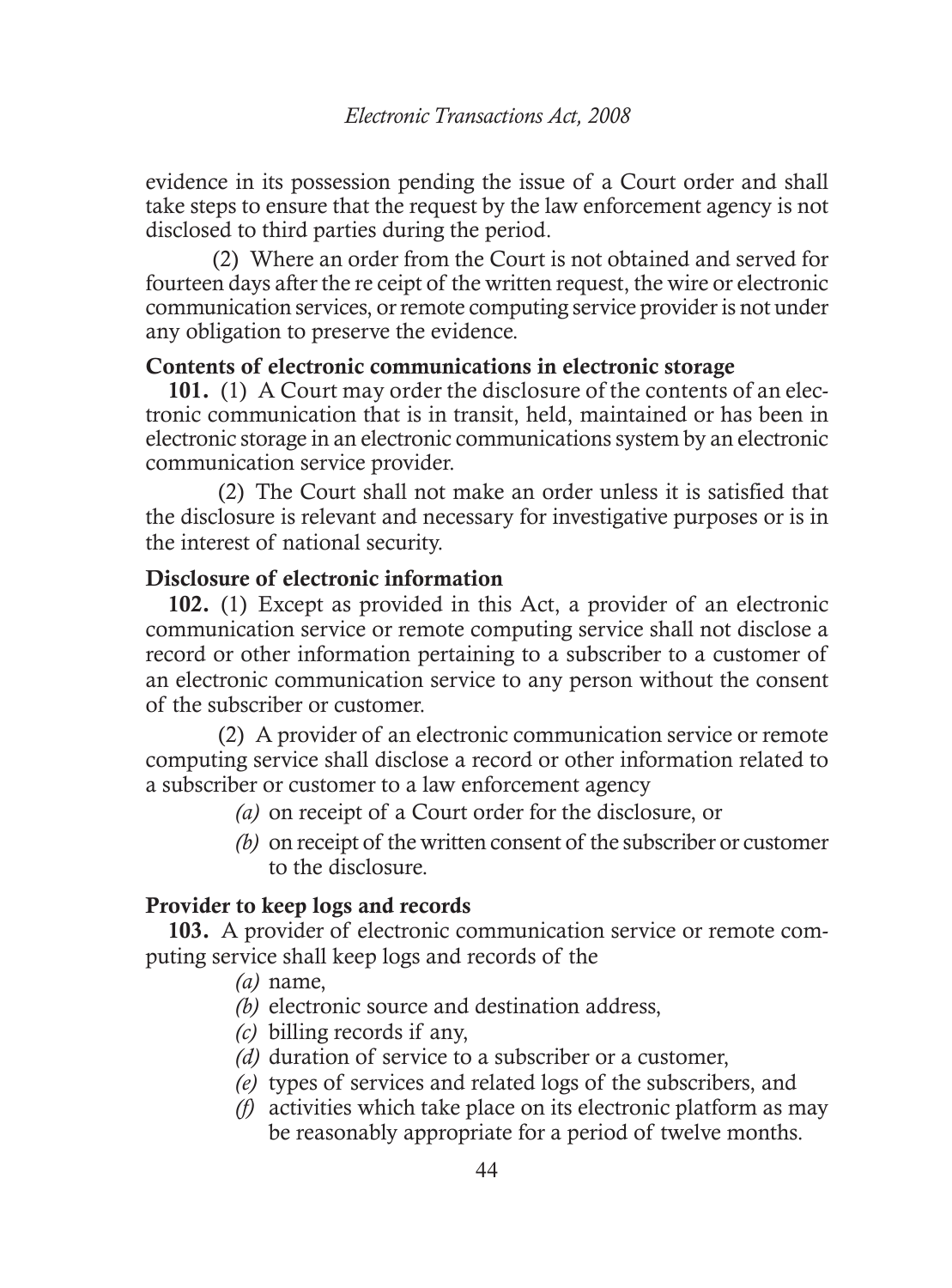#### Backup preservation

104. (1) A Court may order that an electronic communication provider shall create a backup copy of the contents of the electronic communications sought to be preserved on application by a law enforcement agency and the electronic communication provider shall, without notifying the subscriber or customer of the order, create the backup copy and shall confirm to the law enforcement agency that the backup copy has been made.

(2) The law enforcement agency shall within three days after receipt of the confirmation of the creation of the backup, notify the subscriber or customer of the Court order and compliance by the provider.

(3) The provider shall not destroy the backup copy until the delivery of a copy of the backup information to the agency or the determination of the trial in respect of which the back-up application was sought.

(4) Unless notice to vacate the Court order is obtained by the subscriber or customer and served upon the law enforcement agency and the provider, the provider shall release the backup copy to the requesting law enforcement agency fourteen days after receipt of the order for the creation of the backup copy.

## Customer challenge

105. A subscriber or customer may apply to a Court to vacate an order obtained under this Act by a law enforcement agency at any time after notice if the Court orders.

#### Inadmissible evidence

106. Where a Court varies, quashes or modifies an order for disclosure obtained by a law enforcement agency, evidence obtained solely on the basis of that order and not from another independent source is inadmissible in civil, criminal or administrative proceedings.

*Cyber offences*

#### **Stealing**

107. Section 124 of the Criminal Offences Act 1960 (Act 29) on stealing applies with the necessary modification

- *(a)* to any thing done using an electronic processing or procuring procedure system whether or not the appropriation was by use of an electronic processing procedure, and
- *(b)* to any thing whether or not the medium used in the receiving in whole or in part was an electronic record.

#### Appropriation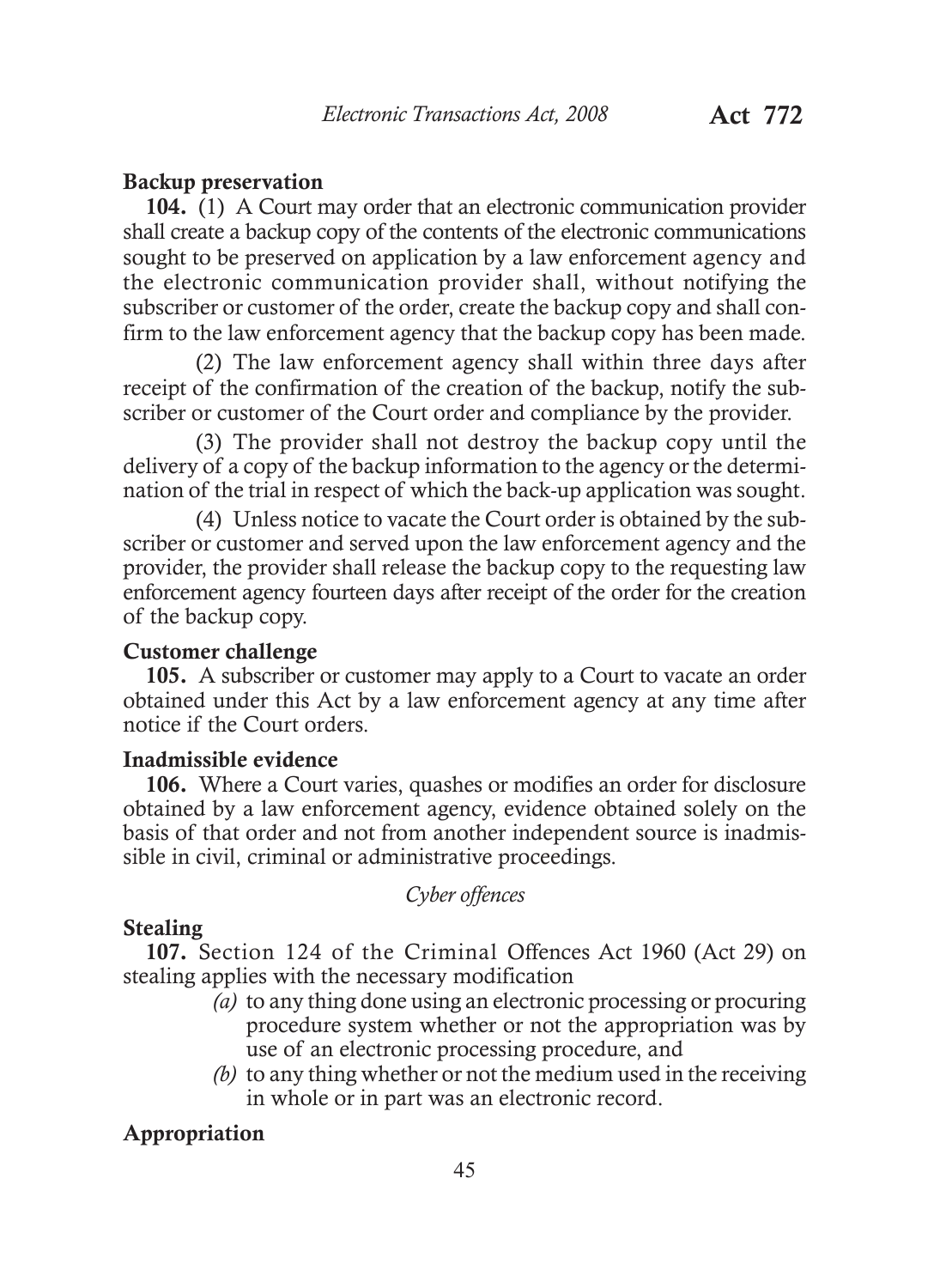108. (1) Section 122(2) of the Criminal Offences Act, 1960 (Act 29) on acts which amount to appropriation applies with the necessary modification to anything whether or not the moving, taking, obtaining, carrying away or dealing is by means of electronic processing or procuring procedure in part or in whole.

(2) For a cyber offence, "thing" includes any electronic related matter which results in the loss of property, identity, electronic payment medium, information, electronic record and any related matter whether tangible or intangible wherever located on any network if the accused is subject to prosecution under this Act.

#### Representation

109. Section 133 of the Criminal Offences Act, 1960 (Act 29) on false pretences applies with the necessary modification to a representation whether or not the medium used in communicating the representation in part or in whole was an electronic processing system and whether or not the representation consists of an electronic record in part or in whole.

## Charlatanic advertisement

110. Section 137 of the Criminal Offences Act, 1960 on charlatanic advertisement in newspapers applies with the necessary modification to any publication in an electronic record, website related publication however described or linked.

## Attempt to commit crimes

111. Section 18 of the Criminal Offences Act, 1960 (Act 29) on attempts to commit crimes applies with the necessary modification to any person who attempts to commit a crime whether the medium used in whole or in part was an electronic medium or an electronic agent.

#### Aiding and abetting

112. Sections 20 and 21 of the Criminal Offences Act, 1960 (Act 29) on abetment of crime applies with the necessary modification to any person who abets a crime whether the medium used in whole or in part was an electronic medium or an electronic agent.

#### Duty to prevent felony

113. Section 22 of the Criminal Offences Act, 1960 (Act 29) on duty to prevent a felony (Act 29) applies with the necessary modification to any person who knowing that a person plans to commit or is committing a felony, fails to use reasonable means to prevent the commission of the felony whether the medium used in whole or in part was an electronic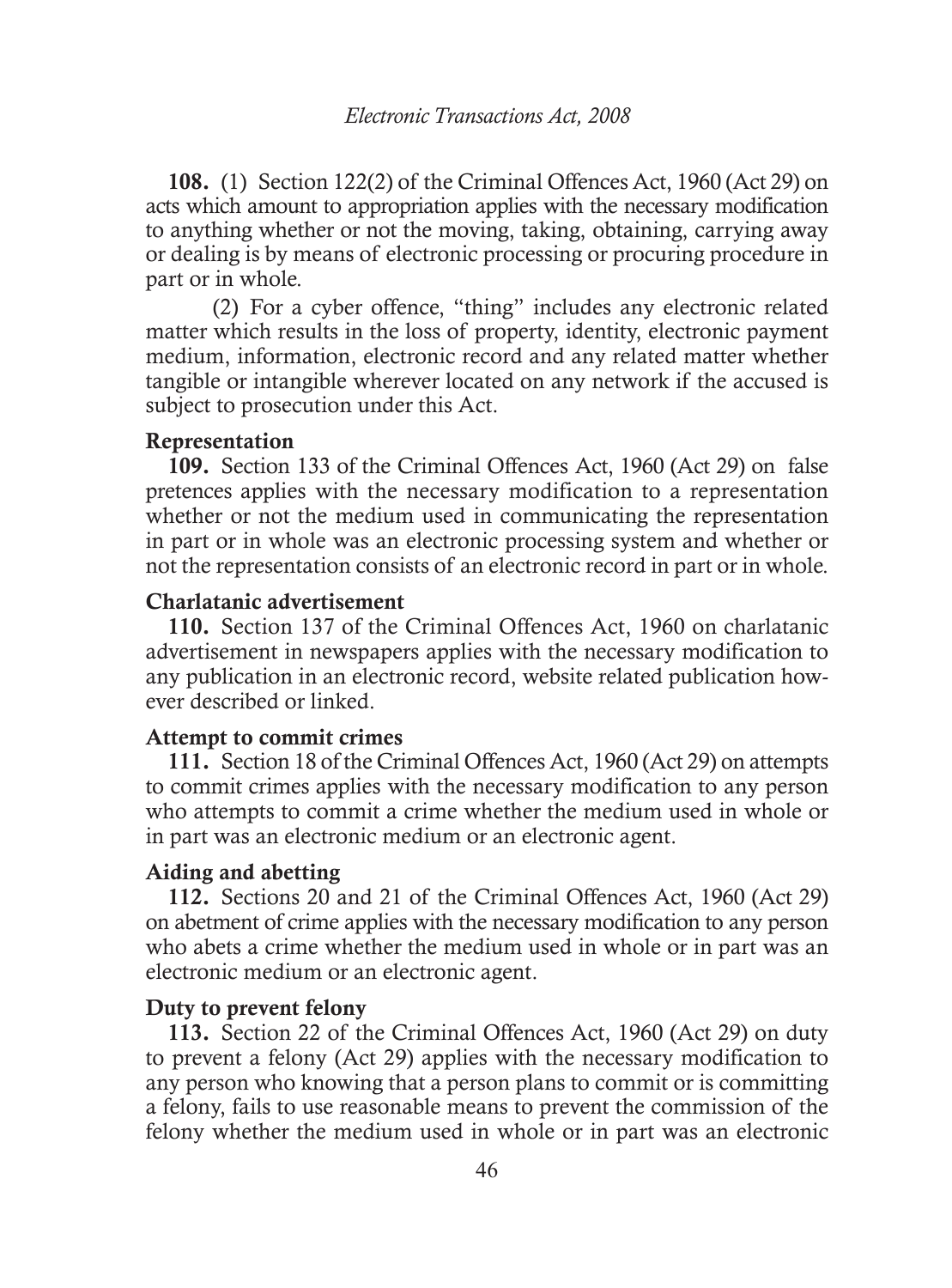medium or an electronic agent and whether the means to prevent the commission of the offence is an electronic medium or agent.

#### **Conspiracy**

114. Section 23 of the Criminal Offences Act, 1960 (Act 29) on conspiracy applies with the necessary modification to any person who conspires to commit an offence whether the medium used in whole or in part was an electronic medium or an electronic agent.

#### Forgery

115. Sections 158, 159,161,162,164,166,167,168,169 and 170 of the Criminal Offences Act, 1960 (Act 29) on forgery apply with the necessary modification to any person who forges anything whether or not the forgery is in whole or in part effected by use of any electronic process or in electronic form.

## Intent

116. A person who uses any electronic medium or any electronic agent whether in part or in whole is deemed to intend to cause or contribute to causing the event which results from the use or intervention of the electronic medium or agent.

## Criminal negligence

117. A person who uses an electronic medium or any electronic agent whether in part or in whole is deemed to have caused an event negligently if without intending to cause the event, the person causes it by voluntary action from the use or intervention of an electronic medium or agent without the skill and care as are reasonably necessary under the circumstances.

## Access to protected computer

118. A person who secures unauthorised access or attempts to secure access to a protected system in contravention of a provision of this Act commits an offence and is liable on summary conviction to a fine of not more than five thousand penalty units or to a term of imprisonment of not more than ten years or to both.

## Obtaining electronic payment medium falsely

119. A person who makes or causes to be made either directly or indirectly, a false representation to procure the issue of an electronic payment medium personally or to another person commits an offence and is liable on summary conviction to a fine of not more than five thousand penalty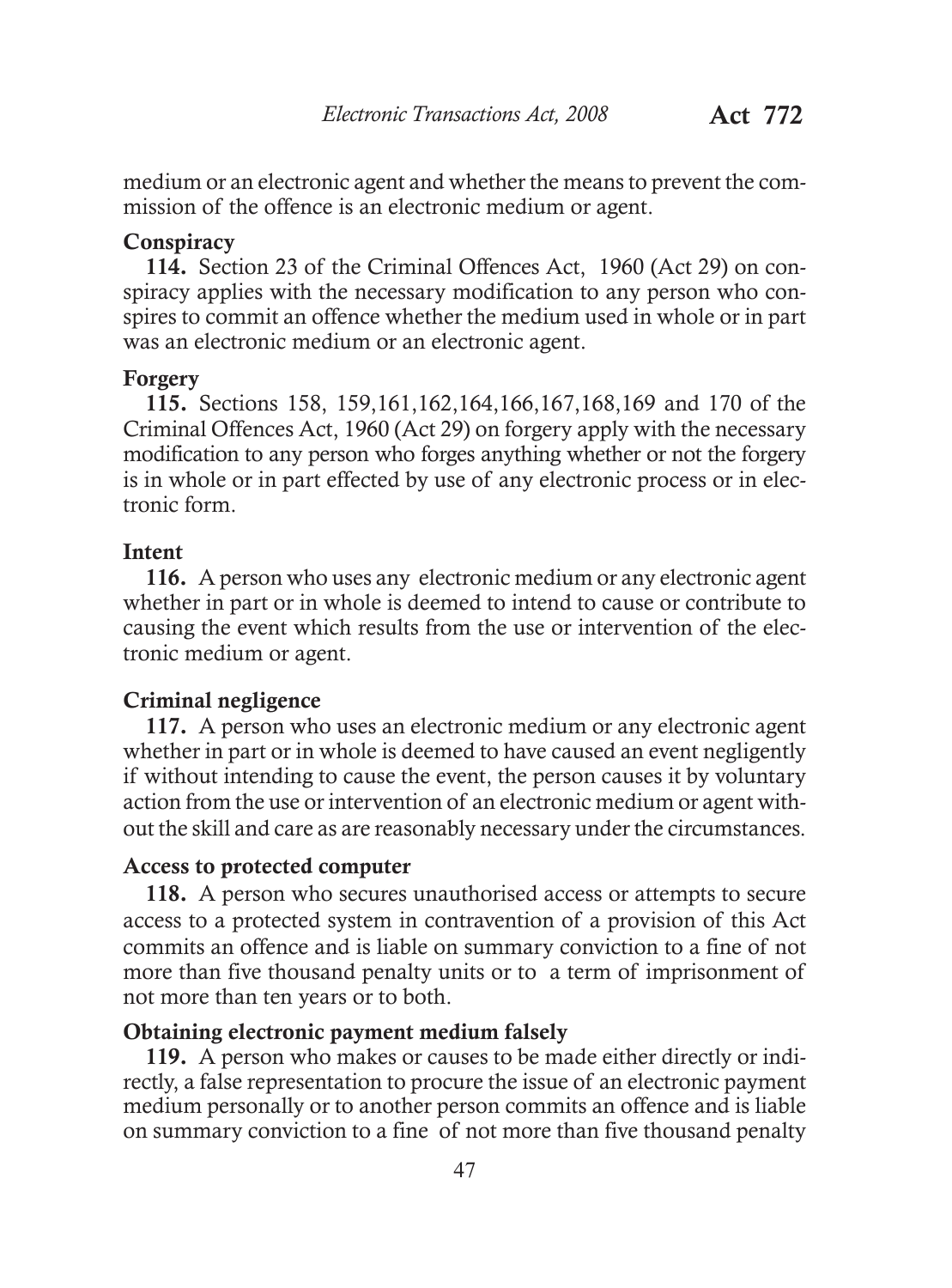units or to a term of imprisonment of not more than ten years or to both.

#### Electronic trafficking

120. A person who is found in possession of any electronic related payment medium invoices, vouchers, sales drafts, or other representations of devices related to the manufacture or use of the device without lawful explanation commits the offence of electronic trafficking and is liable on summary conviction to a fine of not more than five thousand penalty units or a term of imprisonment of not more than ten years or to both.

#### Possession of electronic counterfeit-making equipment

121. A person who receives, possesses, transfers, buys, sells, controls, or has custody of equipment used in the manufacture of counterfeit electronic related materials or electronic record commits an offence and is liable on summary conviction to a fine of not more than five thousand penalty units or to a term of imprisonment of not more than ten years or to both.

### General offence for fraudulent electronic fund transfer

122. A person who without authority, in the course of an electronic fund transfer, uses the personal or financial record or credit account numbers or electronic payment medium of another with intent to defraud an issuer or a creditor or who obtains money, goods, services, or anything fraudulently commits an offence and is liable on summary conviction to a fine of not more than five thousand penalty units or to a term of imprisonment of not more than ten years or to both.

#### General provision for cyber offences

123. Except as provided for in this Act, any offence under a law which is committed in whole or in part by use of an electronic medium or in electronic form is deemed to have been committed under that Act and the provisions of that Act shall apply with the necessary modification to the person who commits the offence.

#### Unauthorised access or interception

124. A person who intentionally accesses or intercepts an electronic record without authority or permission commits an offence and is liable on summary conviction to a fine of not more than two thousand five hundred penalty units or to a term of imprisonment of not more than five years or to both.

#### Unauthorised interference with electronic record

125. A person who intentionally and without authority interferes with an electronic record in a way which causes the electronic record to be modified, destroyed or otherwise rendered ineffective, commits an offence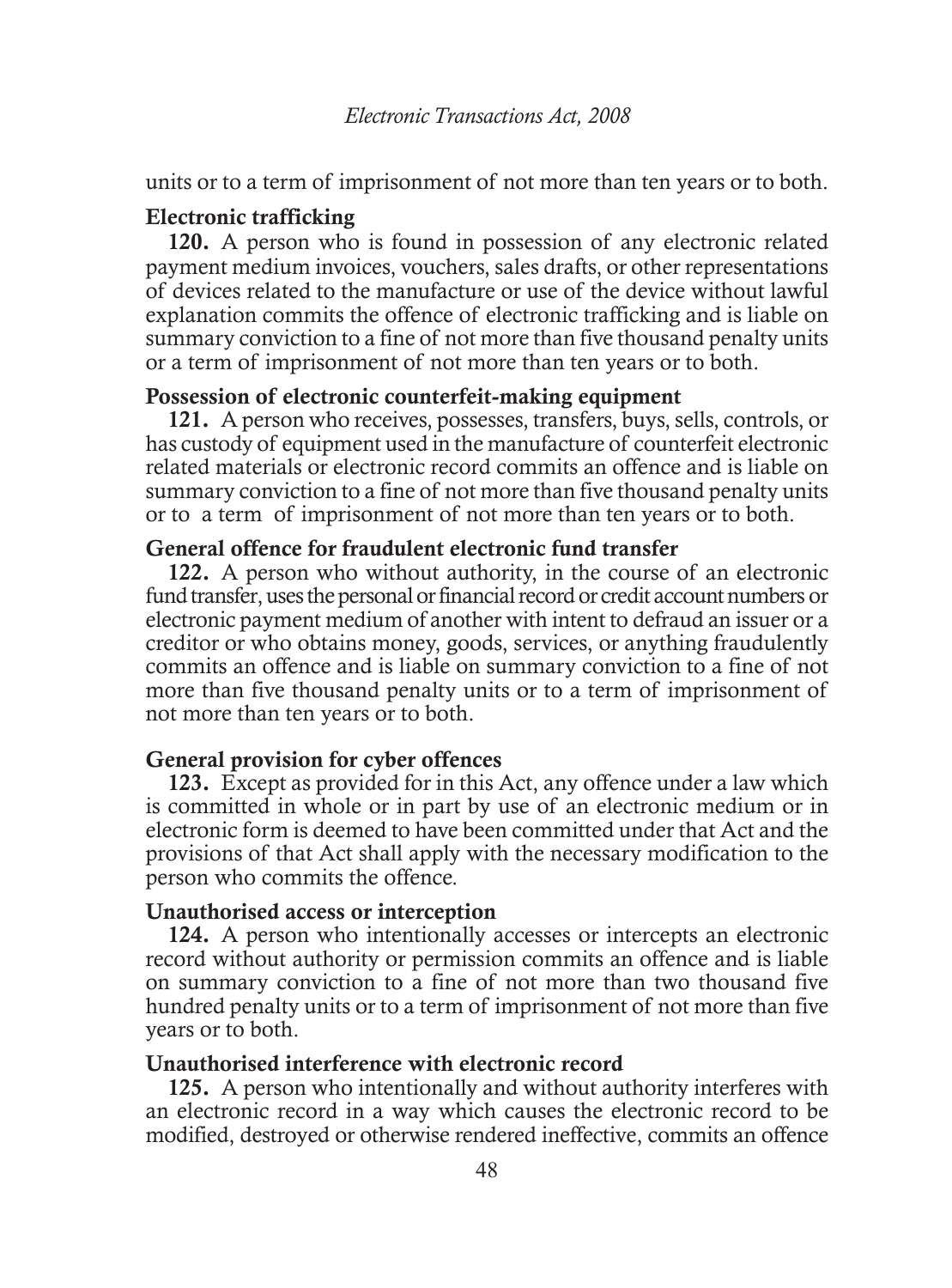and is liable on summary conviction to a fine of not more than two thousand five hundred penalty units or to a term of imprisonment of not more than five years or to both.

## Unauthorised access to devices

126. A person who unlawfully produces, sells, offers to sell, procures for use, designs, adapts for use, distributes or possesses any device, including a computer programme or a component, which is designed primarily to overcome security measures for the protection of an electronic record, or performs any of those functions with regard to a password, access code or any other similar kind of electronic record, commits an offence and is liable on summary conviction to a fine of not more than two thousand five hundred penalty units or to a term of imprisonment of not more than five years or to both.

#### Unauthorised circumvention

127. A person who without lawful authority utilises a device or computer programme in order to overcome security measures designed to protect the electronic record or access to it commits an offence and is liable on summary conviction to a fine of more than two thousand five hundred penalty units or to a term of imprisonment of not more than five years or to both.

#### Denial of service

128. A person who commits any act described in this Act with intent to interfere with access to an information system to effect a denial, including a partial denial of service to legitimate users commits an offence and is liable on summary conviction to a fine of not more than two thousand five hundred penalty units or a term of imprisonment of not more than two years or to both.

#### Unlawful access to stored communications

129. (1) Whoever, without lawful authority, intentionally accesses a facility through which an electronic communication service is provided, commits an offence and is liable on summary conviction to a fine of not more than five thousand penalty units or to a term of imprisonment of not more than ten years or to both.

(2) Whoever without lawful authority exceeds an authorisation to access a facility or obtains, alters, or prevents authorised access to a wire or electronic communication while it is in electronic storage in a system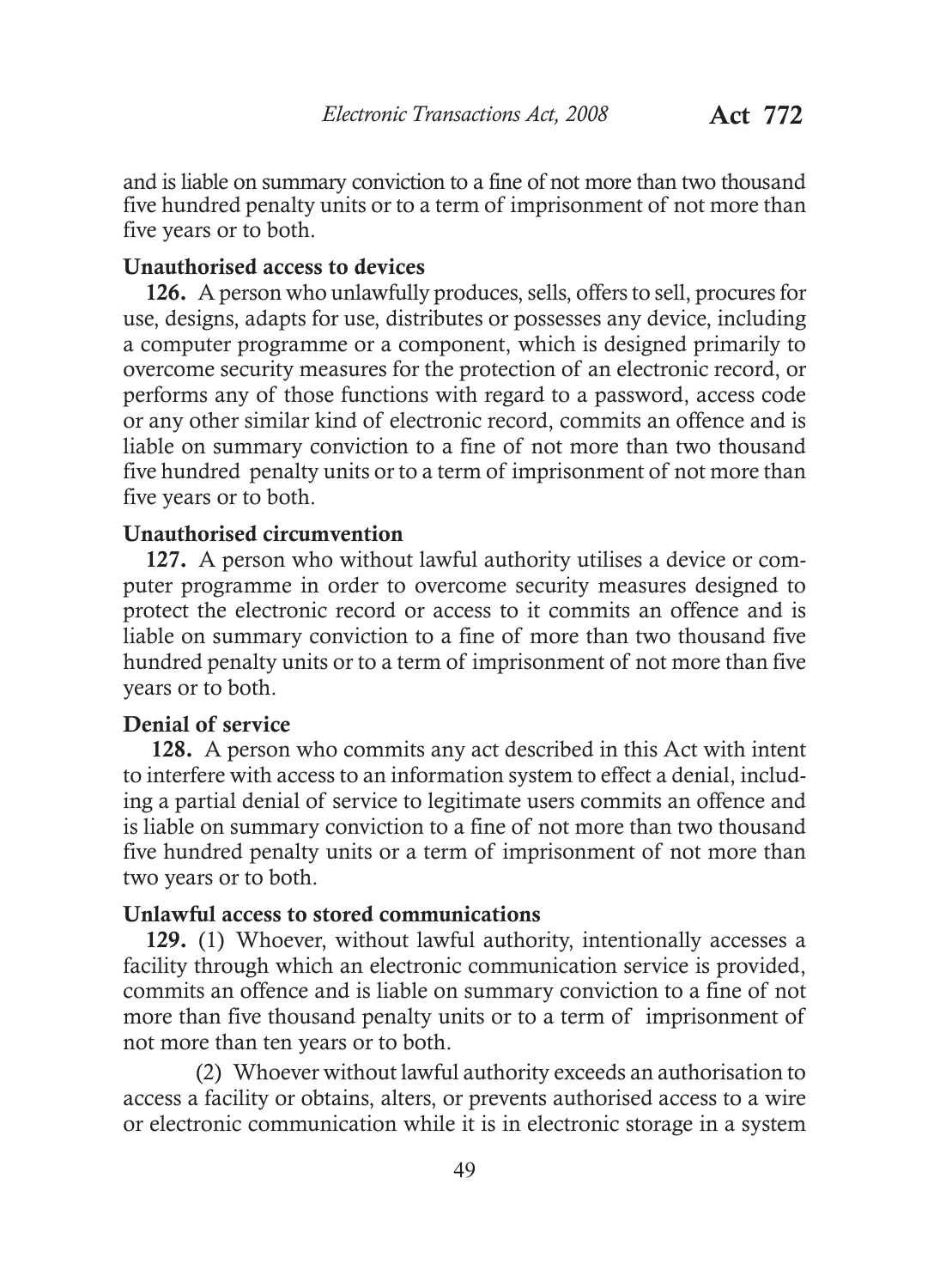commits an offence and is liable on summary conviction to a fine of not more than five thousand penalty units or to a term of imprisonment of not more than ten years or to both.

## Unauthorised access to computer programme or electronic record

130. (1) A person who knowing and without authority causes a computer to perform any function to secure access to a programme or electronic record held in that computer or in any other computer, commits an offence and is liable on summary conviction to a fine of not more than two thousand five hundred penalty units or to a term of imprisonment of not more than five years or to both.

(2) For the purposes of sections 107 to 141, it is immaterial that the act in question is not directed at

- *(a)* a particular programme or electronic record,
- *(b)* a programme or electronic record of any kind, or
- *(c)* a programme or electronic record held in any particular computer.

(3) A person secures or gains access to a programme or electronic record held in a computer if by causing the computer to perform any function, the person

- *(a)* alters or erases the programme or electronic record,
- *(b)* copies or moves it to a storage medium other than that in which it is held or to a different location in the storage medium in which it is held,
- *(c)* uses it, or
- *(d)* causes it to be output from the computer in which it is held, whether by having it displayed or in any other manner,

and references to access to a programme or electronic record and to an intent to secure the access, shall be read accordingly.

(4) A person uses a programme if the function the person causes the computer to perform

*(a)* causes the programme to be executed, or

*(b)* is itself a function of the programme.

(5) For the purposes of this Act, the form of any programme or electronic record is immaterial.

## Unauthorised modification of computer programme or electronic record

131. (1) A person who does any direct or an indirect act without authority which the person knows or ought to have known will cause an unauthorised modification of any programme or electronic record held in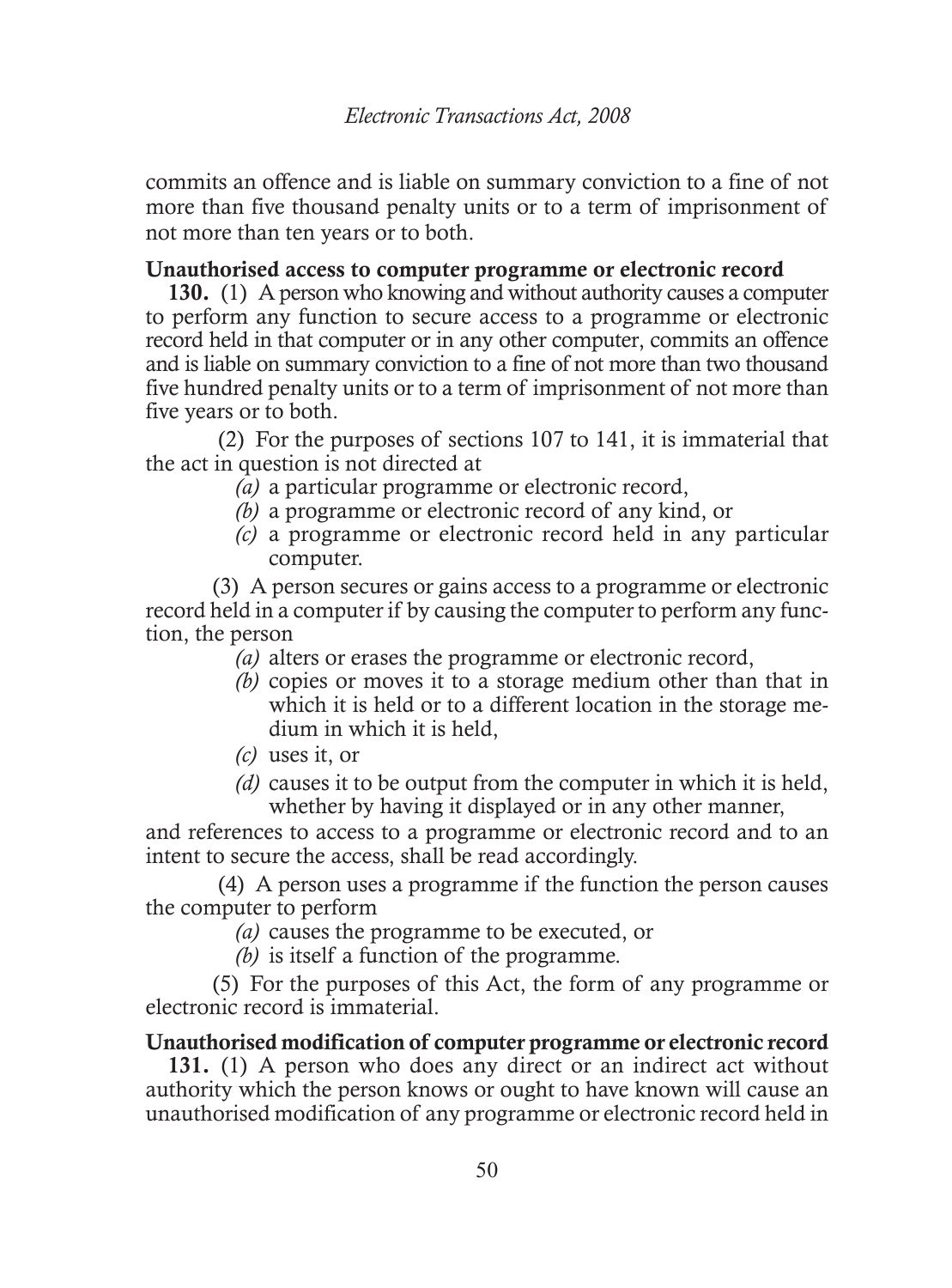a computer commits an offence and is liable on summary conviction to a fine of not more that five thousand penalty units or a term of imprisonment of not more than ten years or to both.

- (2) It is immaterial that the act in question is not directed at
	- *(a)* any particular programme or electronic record,
	- *(b)* a programme or electronic record of any kind,
	- *(c)* a programme or electronic record held in any particular computer, or
	- *(d)* any unauthorised modification is, or is intended to be, permanent or merely temporary.

(3) A modification of a programme or electronic record occurs if, by the operation of a function of the computer concerned or any other computer,

- *(a)* a programme or electronic record held in the computer is altered or erased,
- *(b)* a programme or electronic record is added to or removed from a programme or electronic record held in the computer, or
- *(c)* an act occurs which impairs the normal operation of any computer.

(4) An act which contributes towards causing a modification is regarded as causing it.

- (5) A modification is unauthorised if the person who causes it
	- *(a)* is not entitled to determine whether the modification should be made,
	- *(b)* is not authorised to make the modification or knowingly acted in excess of the authorised modification, or
	- *(c)* does not have consent to the modification from the person who is entitled.

## Unauthorised disclosure of access code

132. A person who knowingly and without authority discloses a password, access code or any other means of gaining access to a programme or electronic record held in a computer commits an offence and is liable on summary conviction to a fine of not more than ten thousand penalty units or a term of imprisonment of not more than twenty years or to both.

## Offence relating to national interest and security

133. (1) Whoever knowingly accesses a computer without authorisation or exceeds authorised access, and by means of the conduct accesses information from a protected computer commits an offence and is liable on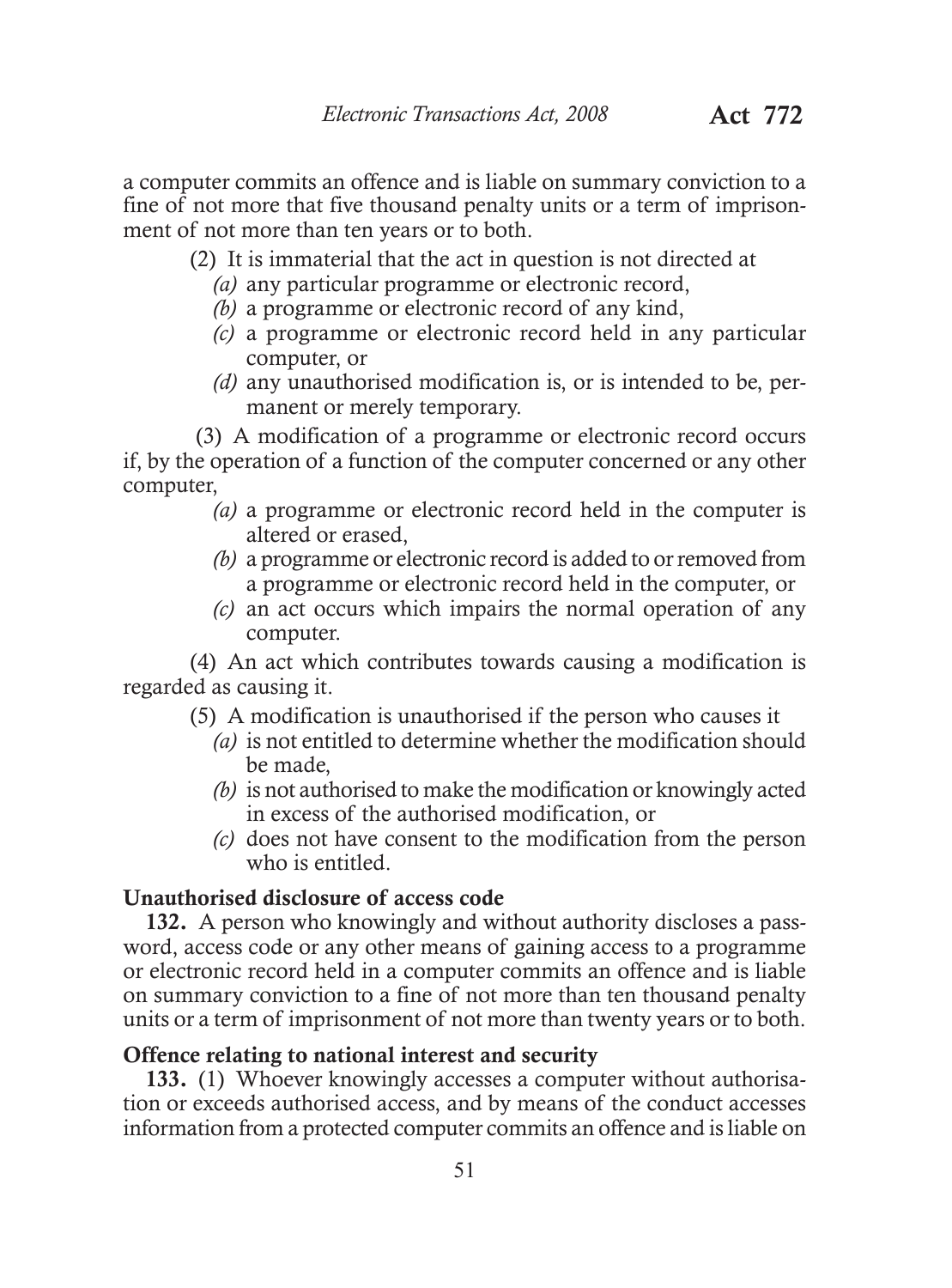summary conviction to a fine of not more than ten thousand penalty units or to a term of imprisonment of not more than twenty years or to both.

(2) Whoever intentionally accesses a computer without authorisation or exceeds authorised access to a computer which contains

- *(a)* information stored in, transiting through or in the financial records of a financial institution, or consumer reporting agency,
- *(b)* information from a department or agency of the Government,
- *(c)* information from a protected computer, or

*(d)* information relating to the security of the Republic of Ghana commits an offence and is liable on summary conviction to a fine of not more than ten thousand penalty units or to imprisonment for a term of not more than twenty years or to both.

(3) Whoever without authorisation or in excess of authorisation by any act, omission, computer hardware or software manipulation or use knowingly causes the transmission of a program, information, code, or command and as a result of the conduct, causes damage to a protected computer commits an offence and is liable on summary conviction to a fine of not more than ten thousand penalty units or to a term of imprisonment of not more than twenty years or to both.

## Causing a computer to cease to function

134. A person who intentionally engages in conduct, including virus writing, virus and worm dissemination which causes a computer to cease to function permanently or temporarily commits an offence and is liable on summary conviction to a fine of not more than five thousand penalty units or to imprisonment for a term of not more than ten years or to both.

## Illegal devices

135. A person who intentionally, recklessly, without lawful excuse or justification, possesses, produces, sells, procures for use, imports, exports, distributes or otherwise makes available

- *(a)* a device, including a computer programme, that is designed or adapted for the purpose of committing an offence, or
- *(b)* a computer password, access code or similar electronic record by which the whole or any part of a computer system is capable of being accessed

with the intent that it be used by a person for an offence commits an offence and is liable on summary conviction to a fine of not more than five thousand penalty units or a term of imprisonment of not more than ten years or to both.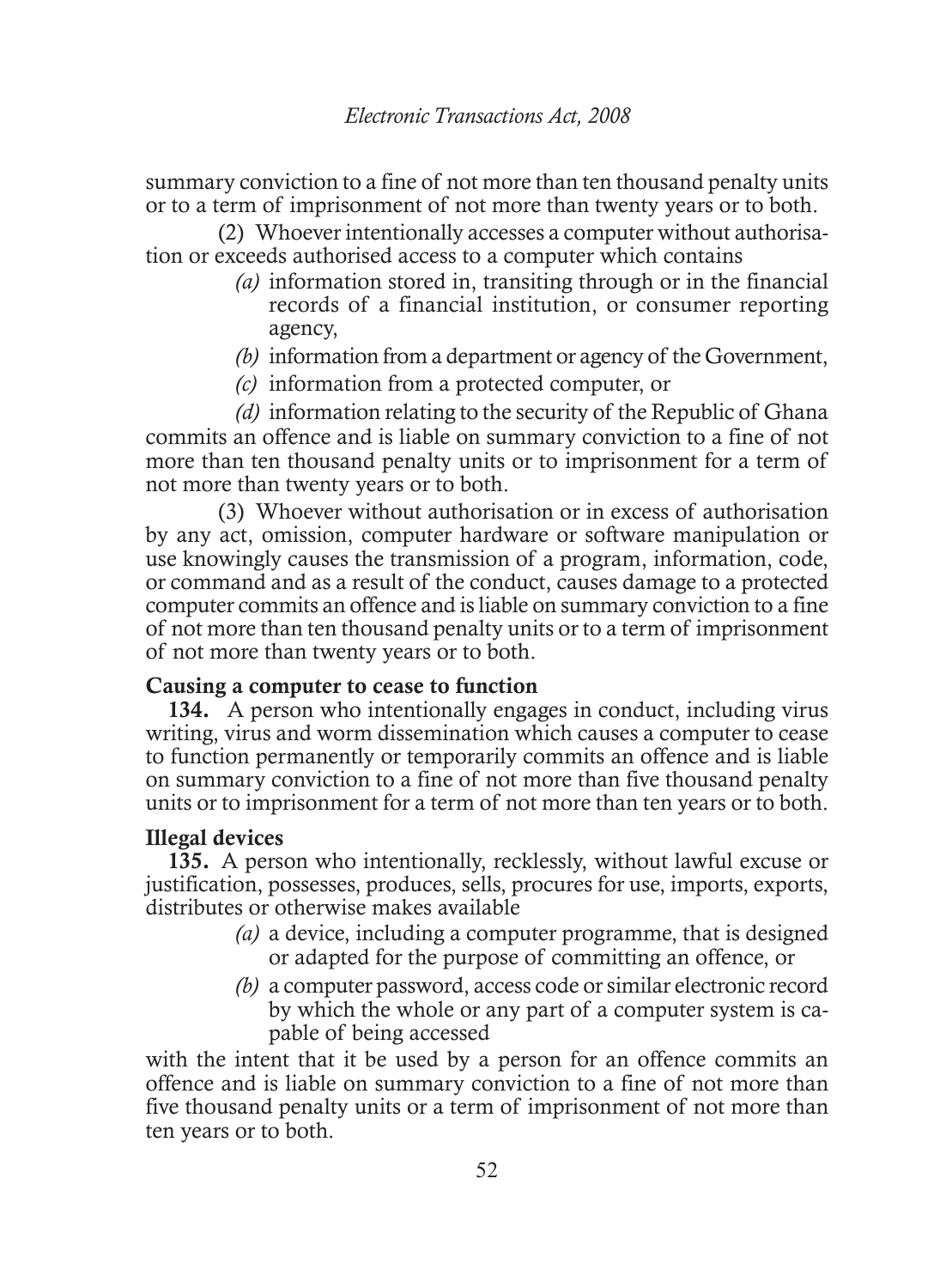## Child pornography

- 136. (1) A person who intentionally does any of the following acts:
	- *(a)* publishes child pornography through a computer;
	- *(b)* produces or procures child pornography for the purpose of its publication through a computer system; or
	- *(c)* possesses child pornography in a computer system or on a computer or electronic record storage medium

commits an offence and is liable on summary conviction to a fine of not more than five thousand penalty units or a term of imprisonment of not more than ten years or to both.

(2) In this section:

"child pornography" includes material that visually depicts

- *(a)* a child engaged in sexually explicit conduct;
- *(b)* a person who appears to be a child engaged in sexually explicit conduct;
- *(c)* images representing a child engaged in sexually explicit conduct; and
- *(d)* unauthorised images of nude children;

"child" means a person below eighteen years;

"publish" means

- *(a)* distribute, transmit, disseminate, circulate, deliver, exhibit, lend for gain, exchange, barter, sell or offer for sale, let on hire or offer to let on hire, offer in any other way, or make available in any way;
- *(b)* have in possession or custody, or under control, for the purpose of doing an act referred to in paragraph *(a)*; and
- *(c)* print, photograph, copy or make in any other manner whether of the same or of a different kind or nature to carry out an act referred to in paragraph *(a).*

### Confiscation of assets

137. A Court may order the confiscation of moneys, proceeds, properties and assets purchased by a person with proceeds derived from or in the commission of the offence on the conviction of the person for an offence under this Act and may further order the return of any money or thing to any victim of the crime.

#### Order for compensation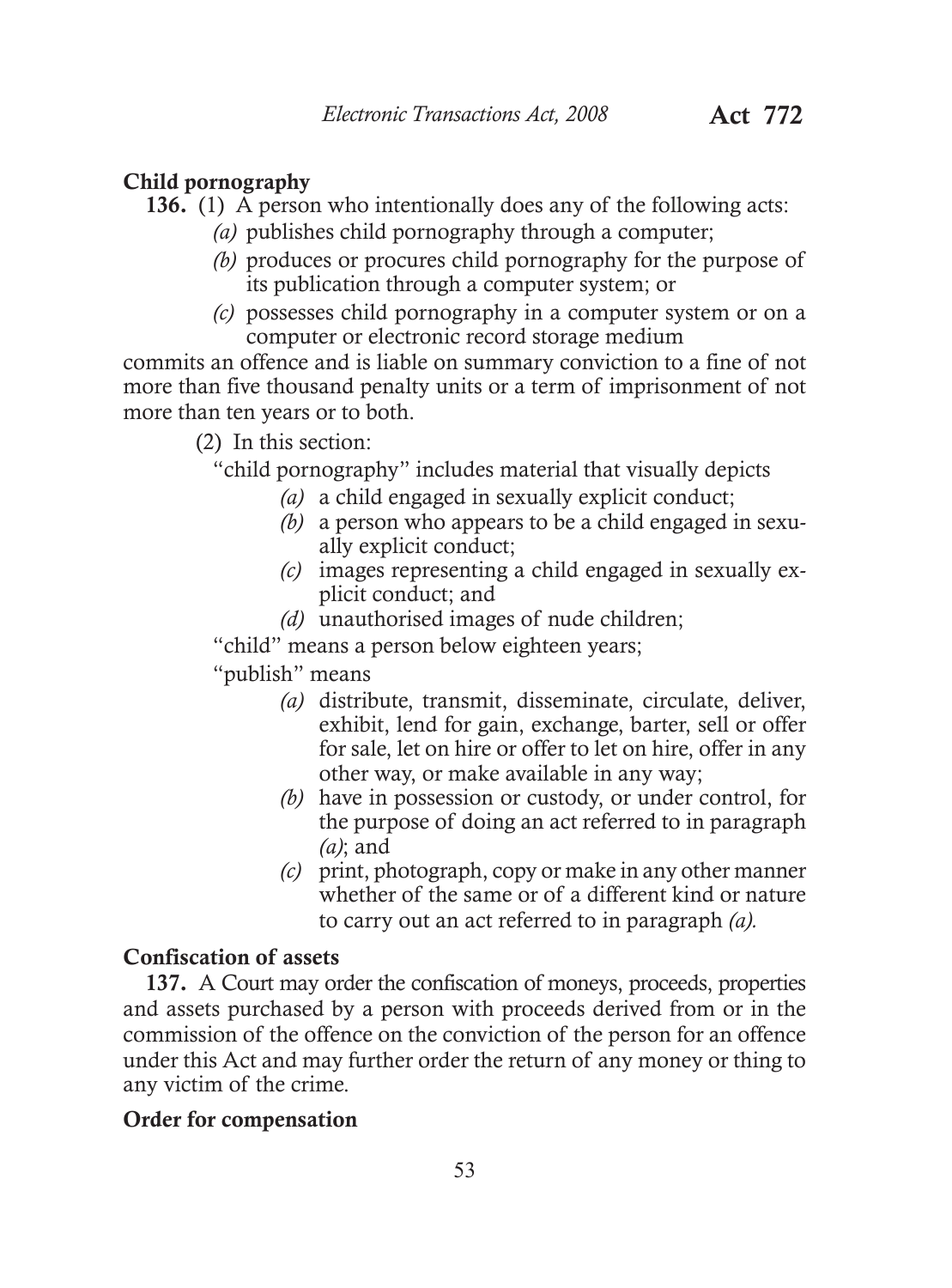138. (1) A Court may make an order against a person for the payment of a sum to be fixed by the Court as compensation to be paid by the person to any person for damage caused to that person's computer, program or electronic record as a result of the offence for which the sentence is passed.

(2) A claim by a person for damages sustained because of the offence shall be deemed to have been satisfied to the extent of an amount which has been paid to the person under an order for compensation, but the order shall not limit any right to a civil remedy for the recovery of damages beyond the amount of compensation paid under the order.

(3) An order for compensation under this section is recoverable as a civil debt.

## Ownership of programme or electronic record

139. A programme or electronic record held in a computer is deemed to be property of the owner of the computer.

## Conviction and civil claims

140. A conviction shall not limit the right of a complainant to bring a civil action.

## Record and access to seized electronic record

141. (1) If a computer or electronic record has been removed or rendered inaccessible after a search or a seizure under this Act, the person who made the search shall, at the time of the search or as soon as practicable after the search,

- *(a)* make a list of what has been seized or rendered inaccessible, with the date and time of seizure, and
- *(b)* give a copy of that list to
	- (i) the occupier of the premises, or
	- (ii) the person in control of the computer.

(2) The police officer or another authorised person may refuse to give access or provide copies if giving the access, or providing the copies

- *(a)* would constitute a criminal offence, or
- *(b)* would prejudice
	- (i) the investigation in connection with which the search was carried out,
	- (ii) another ongoing investigation, or
	- (iii) criminal proceedings that are pending or that may be brought in relation to any of those investigations.

## *Miscellaneous matters*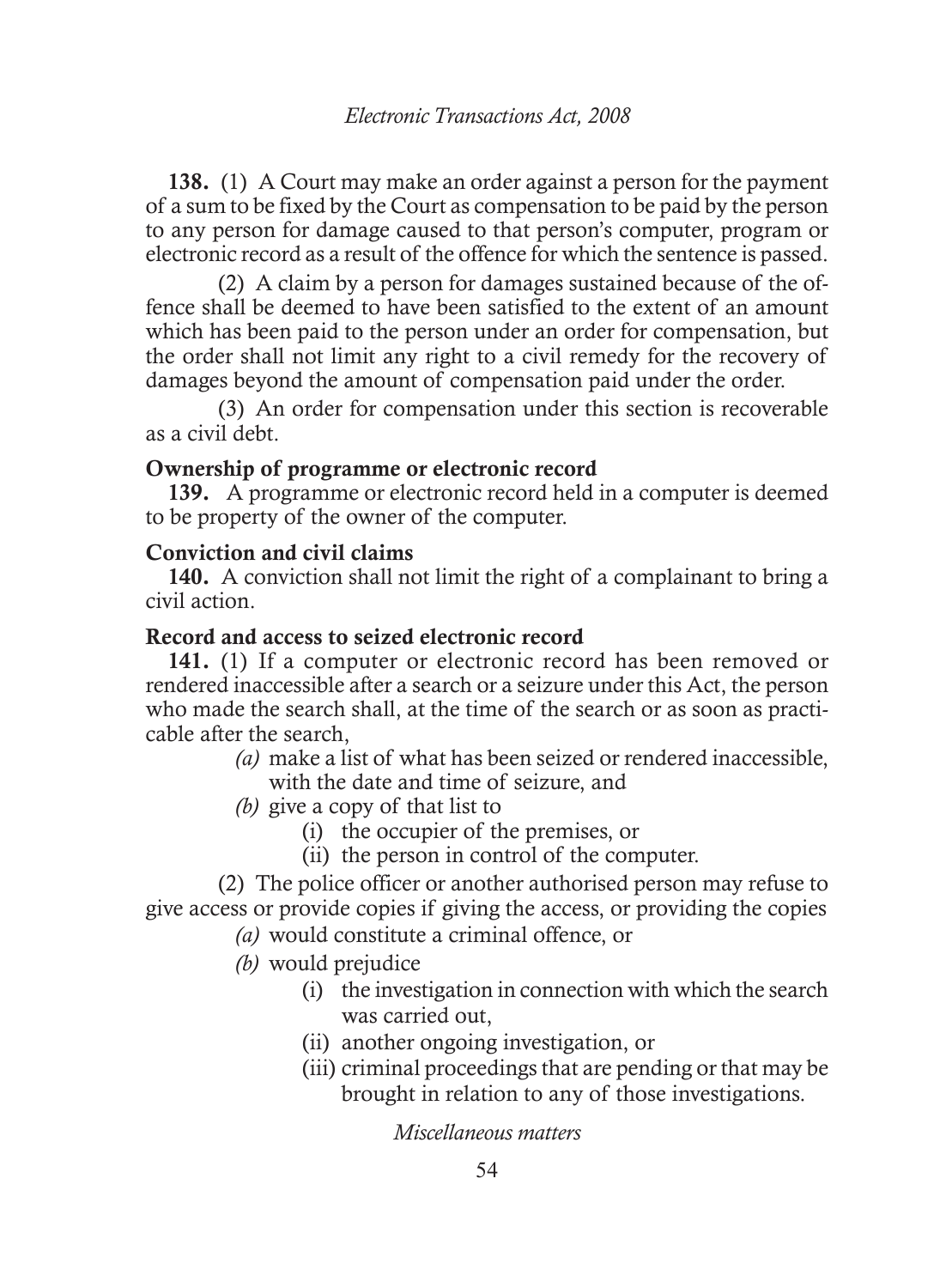## Territorial scope of offences under this Act

142. (1) This Act has effect in relation to a person of whatever nationality outside as well as within the country and where an offence under this Act is committed by a person in any place outside the country, the person may be dealt with as if the offence had been committed within the country.

- (2) This Act shall apply if, for the offence in question
	- *(a)* the accused was in the country at the material time;
	- *(b)* the electronic payment medium, computer or electronic record was issued in or located or stored in the country at the material time;
	- *(c)* the electronic payment medium was issued by a financial institution in the country; or
	- *(d)* the offence occurred within the country, on board a Ghanaian registered ship or aircraft or on a voyage or flight to or from this country at the time that the offence was committed, whether paragraph *(a), (b)* or *(c)* applies.

#### Regulations

143. The Minister may by legislative instrument make regulations

- *(a)* to define, enlarge or restrict the meaning of a word or expression used in this Act;
- *(b)* to specify provisions of or requirements under another enactment to which this Act does not apply;
- *(c)* to prescribe records, information or classes of records or information not applicable to this Act;
- *(d)* to prescribe records or classes of records for which a requirement under law for the signature of a person must be satisfied by an electronic signature and proof that, in view of the circumstances including any relevant agreement and the time the electronic signature was made,
	- (i) the electronic signature is reliable for the purpose of identifying the person, and
	- (ii) the association of the electronic signature with the relevant electronic record is reliable for the purposes for which the electronic record was made;
- *(e)* to provide for electronic signatures;
- *(f)* to provide for the electronic means to be used to send, receive or retain information or records in electronic form if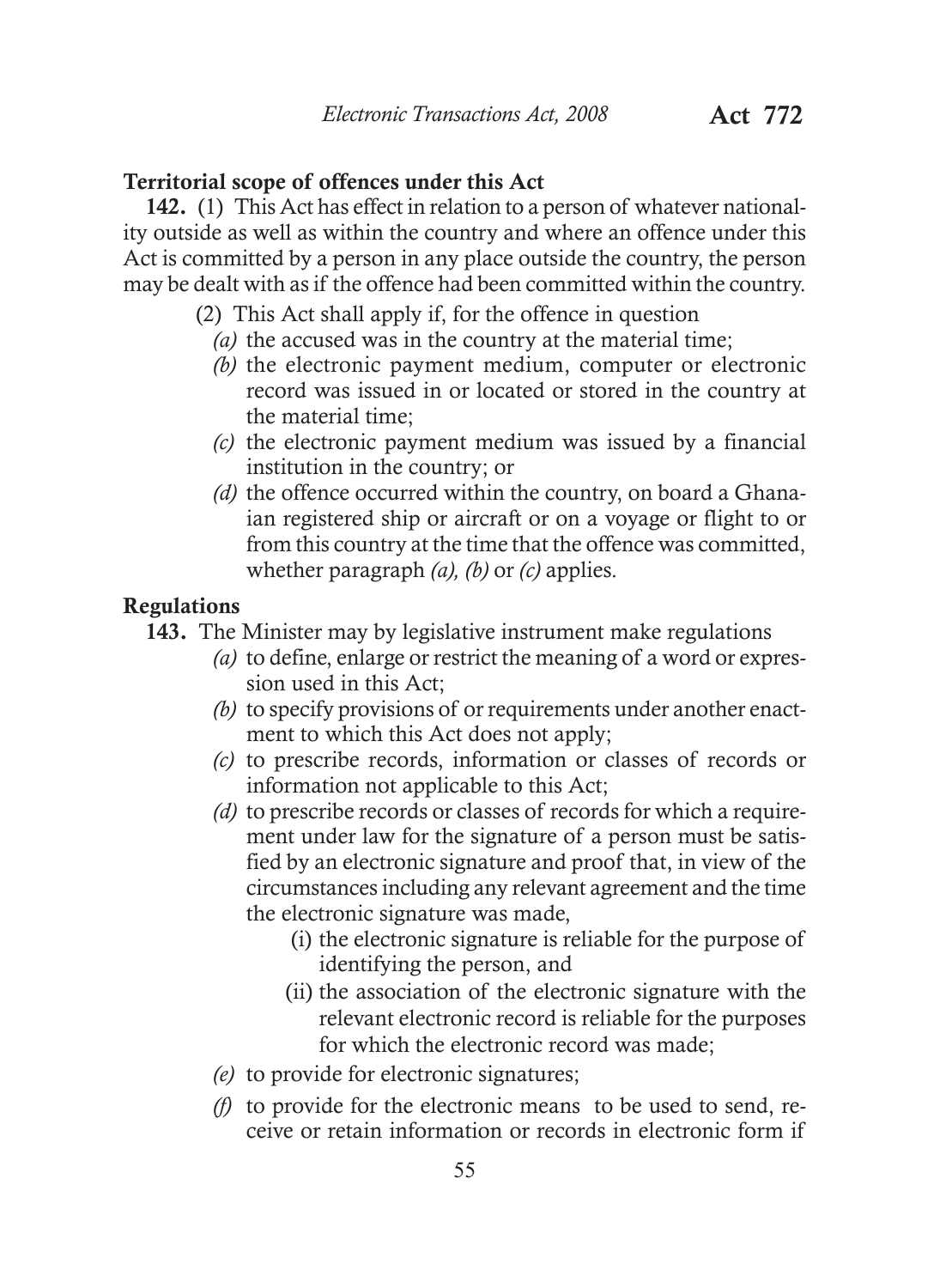an enactment requires a person to send, receive or retain the information or records; and

*(g)* to provide for any other matter necessary for the effective implementation of this Act.

## Interpretation

- 144. In this Act, unless the context otherwise requires,
	- "access" includes the actions of a person who, after taking note of data, becomes aware of the fact that there is no authorisation to access that data and still continues to access that data;
	- "addressee", in respect of an electronic record, means a person who is intended by the originator to receive the electronic record, but not a person acting as an intermediary with respect to that electronic record;
	- "authentication products or services" means products or services designed to identify the holder of an electronic signature to other persons;
	- "authentication service provider" means a person whose authentication products or services have been accredited by the Certifying Agency under this Act;
	- "Agency" means the National Information Technology Agency;
	- "automated transaction" means an electronic transaction conducted or performed, in whole or in part, by means of electronic records in which the conduct or electronic records of one or both parties are not reviewed by an individual in the ordinary course of the individual's business or employment;
	- "Board" means Board of the Agency;
	- "browser" means a computer programme which allows a person to read hyperlinked electronic records;
	- "cache" means high speed memory that stores data for relatively short periods of time, under computer control, in order to speed up data transmission or processing;
	- "ccTLD" means country code domain at the top level of the Internet's domain name system assigned according to the two-letter codes in the International Standard ISO 3166-1 (Codes for Representation of Names of Countries and their Subdivision);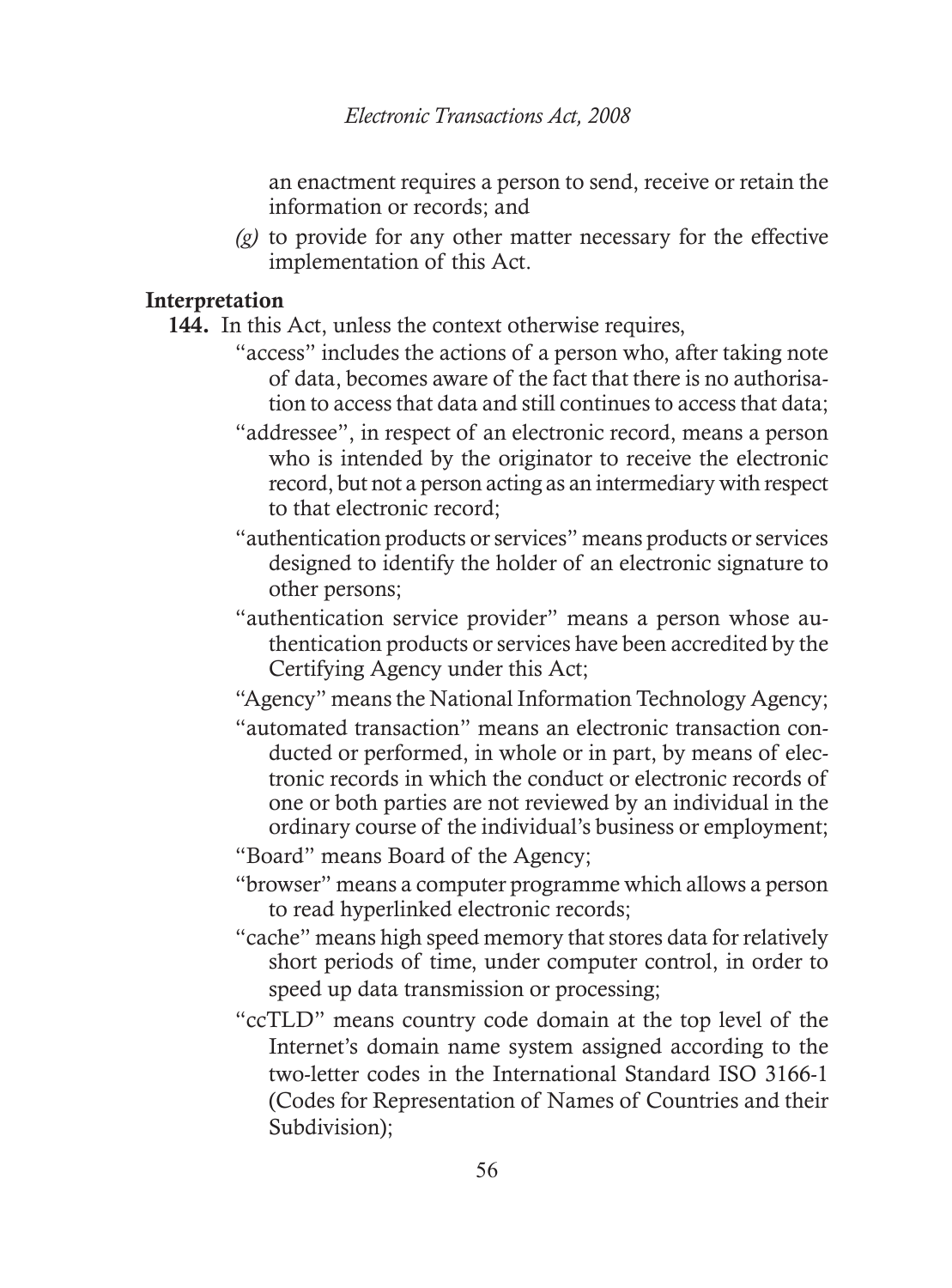- "certification service provider" means a person providing an authentication product or service in the form of a digital certificate attached to, incorporated in or logically associated with an electronic record;
- "Certifying Agency" means the Certifying Agency established under this Act;
- "clear days" means complete days excluding the day of dispatch.
- "computer" means a device or a group of inter-connected or related devices, including the Internet, one or more of which, pursuant to a programme, performs automatic processing of data or any other function but does not include
	- *(a)* portable hand held calculator,
	- *(b)* an automated typewriter or typesetter,
	- *(c)* a similar device which is non-programmable or which does not contain any data storage facility, or
	- *(d)* any other device that the Minister may prescribe in the *Gazette*;

"computer output" or "output" means a statement or representation, whether in written, printed, pictorial, graphical, electronic, digital or any other form, purporting to be a statement or representation of fact

- *(a)* produced by a computer, or
- *(b)* accurately translated from a statement or representation so produced,
- "computer service" includes computer time, computer output, data processing and the storage or retrieval of a programme or data;
- "consumer" means an individual person who enters or intends entering into an electronic transaction with a supplier as the end user of the goods or services offered by that supplier;
- "controller" means a person who electronically requests, collects, collates, processes or stores personal information from or in respect of a data subject;
- "Court" means any judicial, quasi-judicial or other administrative tribunal established by law;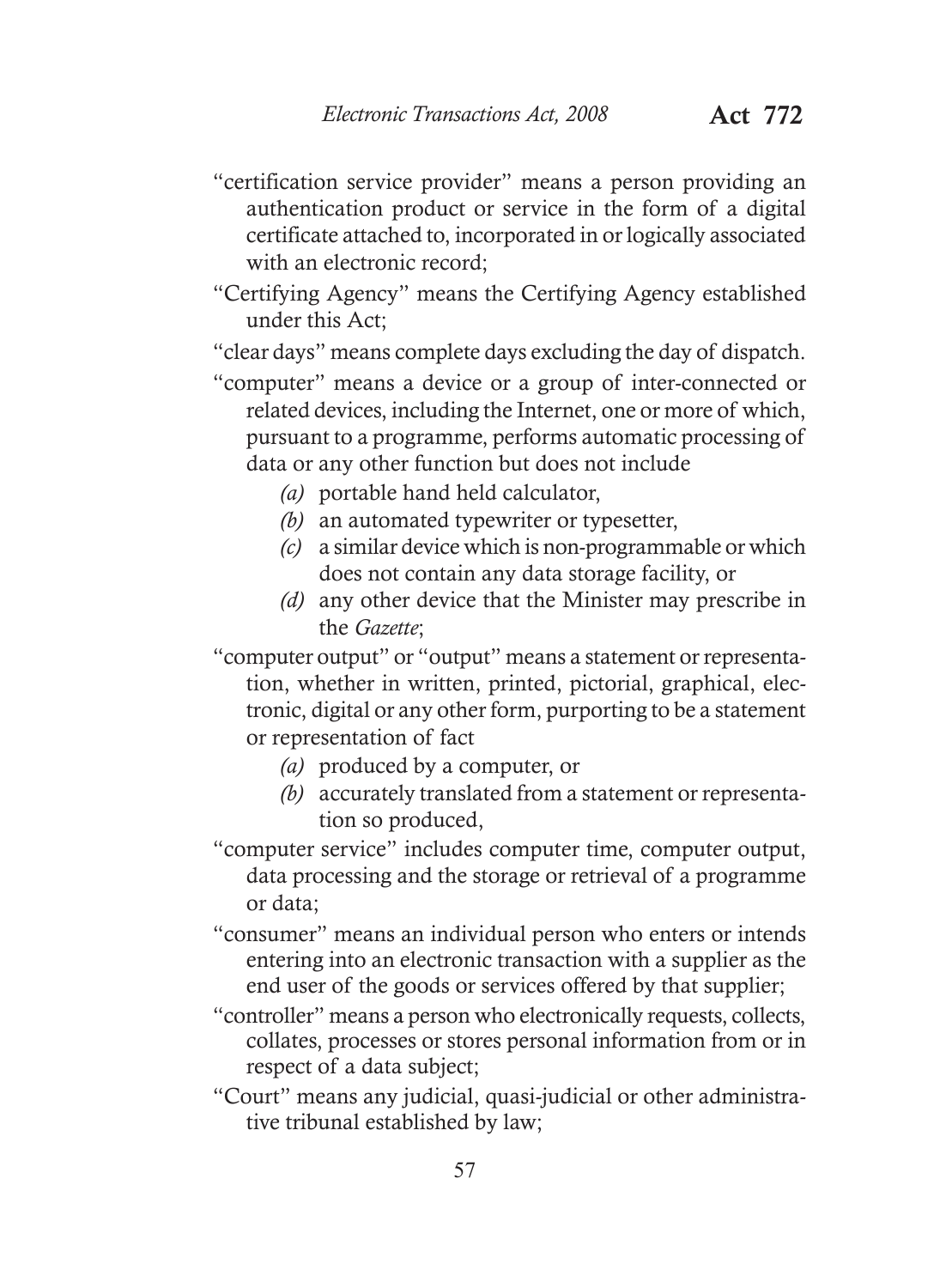- "critical database" means a crucial set of data in an electronic record related to national security or the economic well being of the public determined by the Minister;
- "critical database administrator" means the person responsible for the management and control of a critical database;
- "critical electronic record" means an electronic record, group or classification of electronic record which is declared by the Minister to be of importance to the protection of the national security of the Republic or the economic and social well-being of its citizens;
- "cyber inspector" means a staff of the National Information Technology Agency with power to monitor, investigate, prosecute any offence under this Act and any other law enforcement agency acting under any provision of this Act;

 "damage", includes impairment to a computer or the integrity or availability of a programme or data held in a computer that

- *(a)* causes loss within the period prescribed under the Limitation Decree, 1972 (N.R.C.D. 54),
- *(b)* modifies or impairs, or potentially modifies or impairs, the medical examination, diagnosis, treatment or care of a person,
- *(c)* causes or threatens physical injury or death to a person, or
- *(d)* threatens the public interest;
- "decryption information" means information or technology that enables a person to readily retransform or unscramble an encrypted programme or data from its unreadable and incomprehensible format to its plain text version;
- "device" means any thing or apparatus that is used or capable of being used to intercept a function of a computer or electronic record;
- "digital signature" means data attached to, incorporated in, or logically associated with other data and which is intended by the user to serve as a signature;
- "domain name" means an alphanumeric designation that is registered or assigned in respect of an electronic address or other resource on the Internet;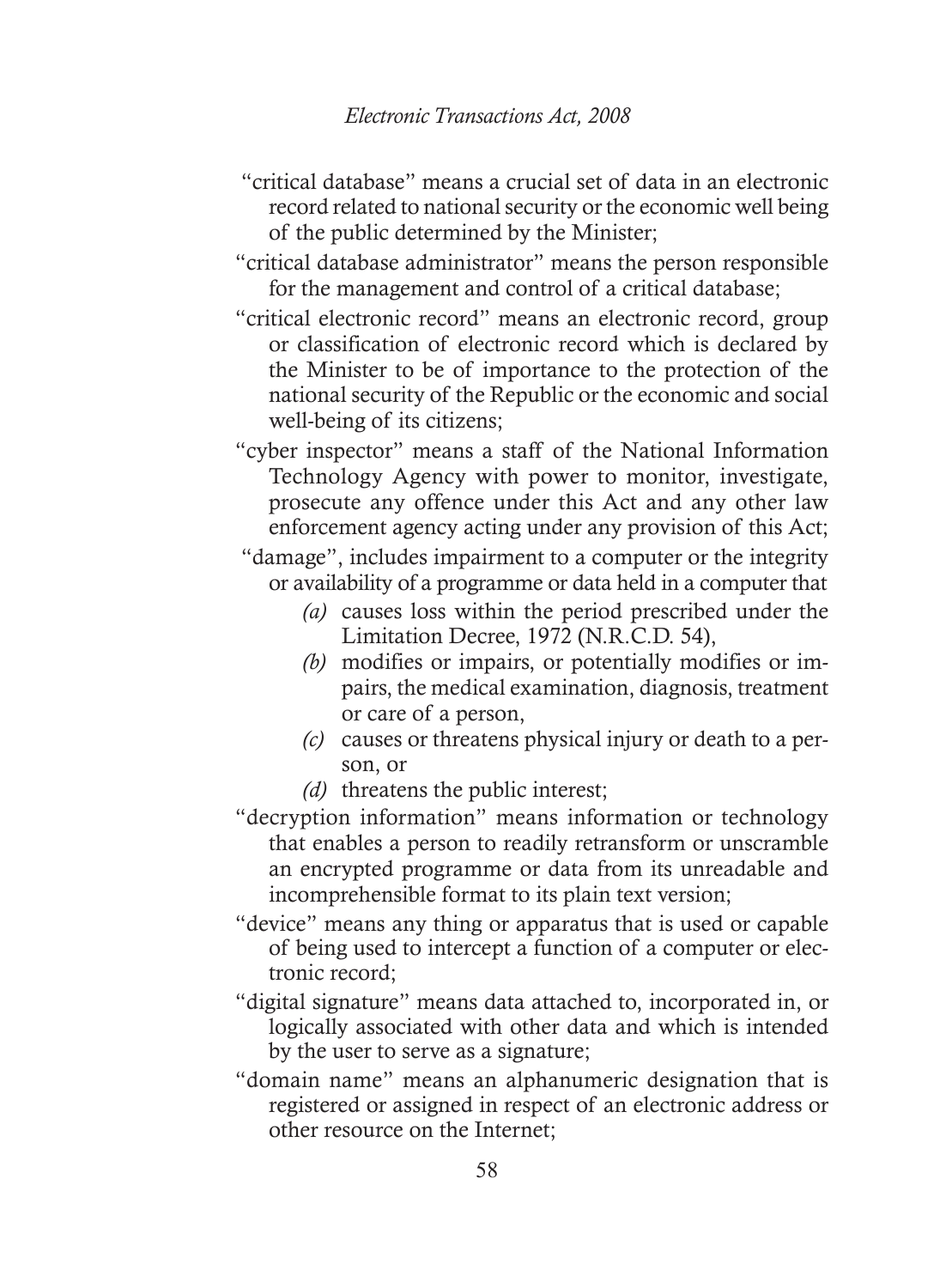- "domain name system" means a system to translate domain names into IP addresses or other information;
- "e-government services" means a public service provided by electronic means by a public body in the country;
- "e-mail" means electronic mail, an electronic record used or intended to be used as a mail message between the originator and addressee in an electronic communication;
- "electronic agent" means a computer programme or an electronic or other automated means used independently to initiate an action or respond to electronic records or performances in whole or in part, in an automated transaction;
- "electronic communication" means a communication by means of electronic records;
- "electronic payment medium" includes any medium issued to a holder capable of being used to make an electronic financial transaction;
- "electronic record" includes data generated, sent, received or stored by electronic means
	- *(a)* voice, where voice is used in an automated transaction; and
	- *(b)* a stored record;
- "electronic transaction" means a transaction by an electronic agent;
- "encrypted product" means a product that makes use of encryption techniques and is used by a sender or recipient of electronic record to ensure
	- *(a)* that the data can be accessed only by relevant persons,
	- *(b)* the authenticity of the data,
	- *(c)* the integrity of the data, or
	- *(d)* that the source of the data can be correctly ascertained;
- "encrypted programme or electronic record" means a programme or data which has been transformed or scrambled from its plain text version to an unreadable or incomprehensible format, regardless of the technique utilized for the transformation or scrambling and irrespective of the medium in which the programme or data occurs or can be found for the purposes of protecting the content of the programme or data;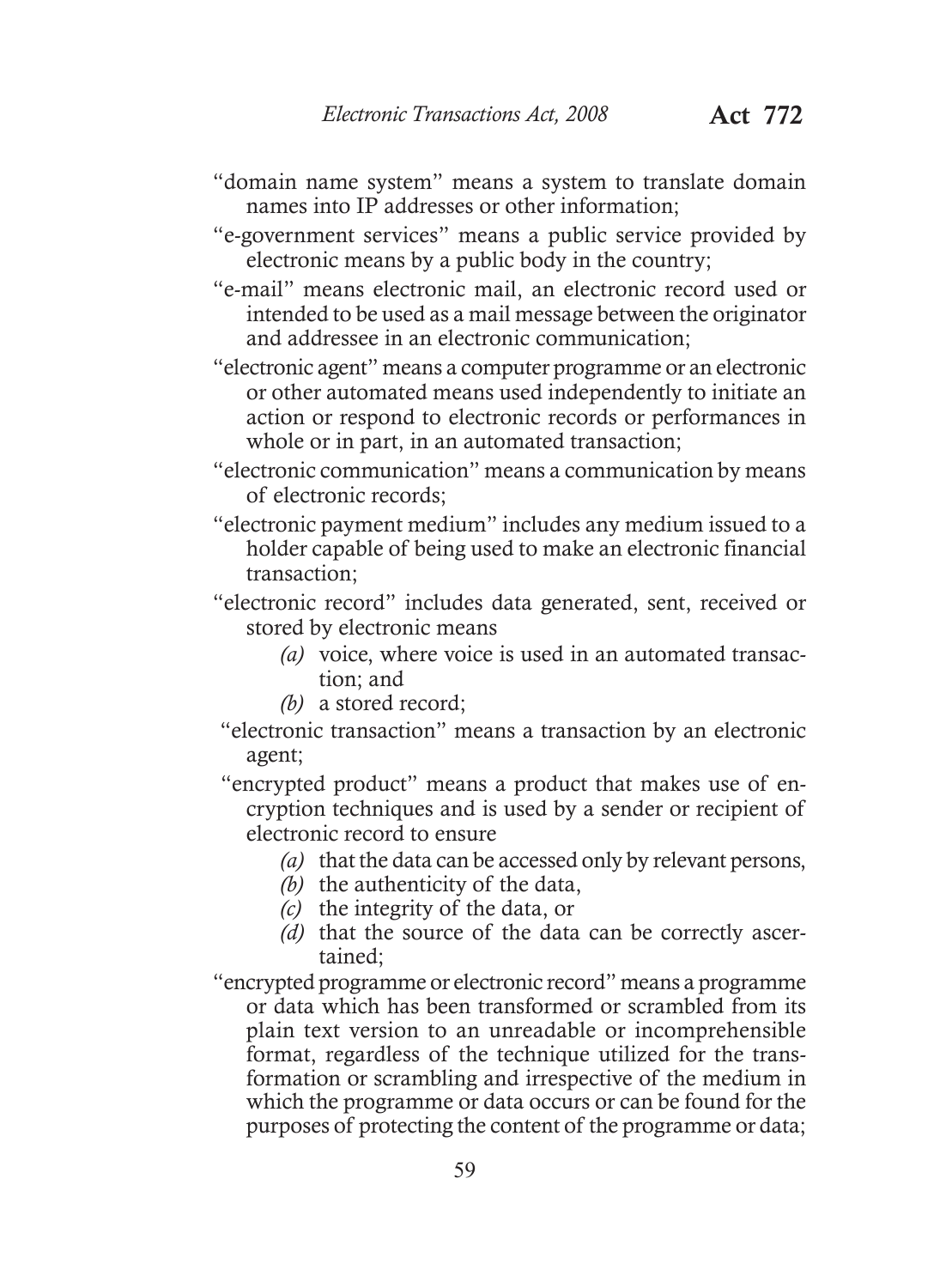- "encryption provider" means any person who provides or who proposes to provide encryption services or products in the country;
- "encryption service" means a service which is provided to a sender or a recipient of an electronic record or to anyone storing an electronic record, which is designed to facilitate the use of encryption techniques to ensure
	- *(a)* that the data or electronic record can be accessed or can be put into an intelligible form only by certain persons,
	- *(b)* that the authenticity or integrity of the data or electronic record is capable of being ascertained,
	- *(c)* the integrity of the data or electronic record, or
	- *(d)* that the source of the data or electronic record can be correctly ascertained,
- "essential emergency service" means a vital service to avoid the imminent occurrence of a situation which is out of the ordinary which threatens to endanger a person, public safety or cause damage to property;

"financial institution" means an entity that undertakes financial intermediation;

"financial intermediation" means a process of transferring funds from one entity to another entity;

- "Forum" means Industry Forum;
- "function" includes logic, control, arithmetic, deletion, storage and retrieval, and communication or telecommunication to, from or within a computer;

"*Gazette*" includes an electronic record of the *Gazette* and publication on the website of the appropriate Government Agency;

".gh domain name space" means the .gh ccTLD assigned to the Republic according to the two-letter codes in the International Standard ISO 3166;

"Government" means any authority by which the executive authority of the Republic is duly exercised;

"home page" means the primary entry point webpage of a web site;

"hyperlink" means a reference or link from some point in one electronic record directing a browser or other technology or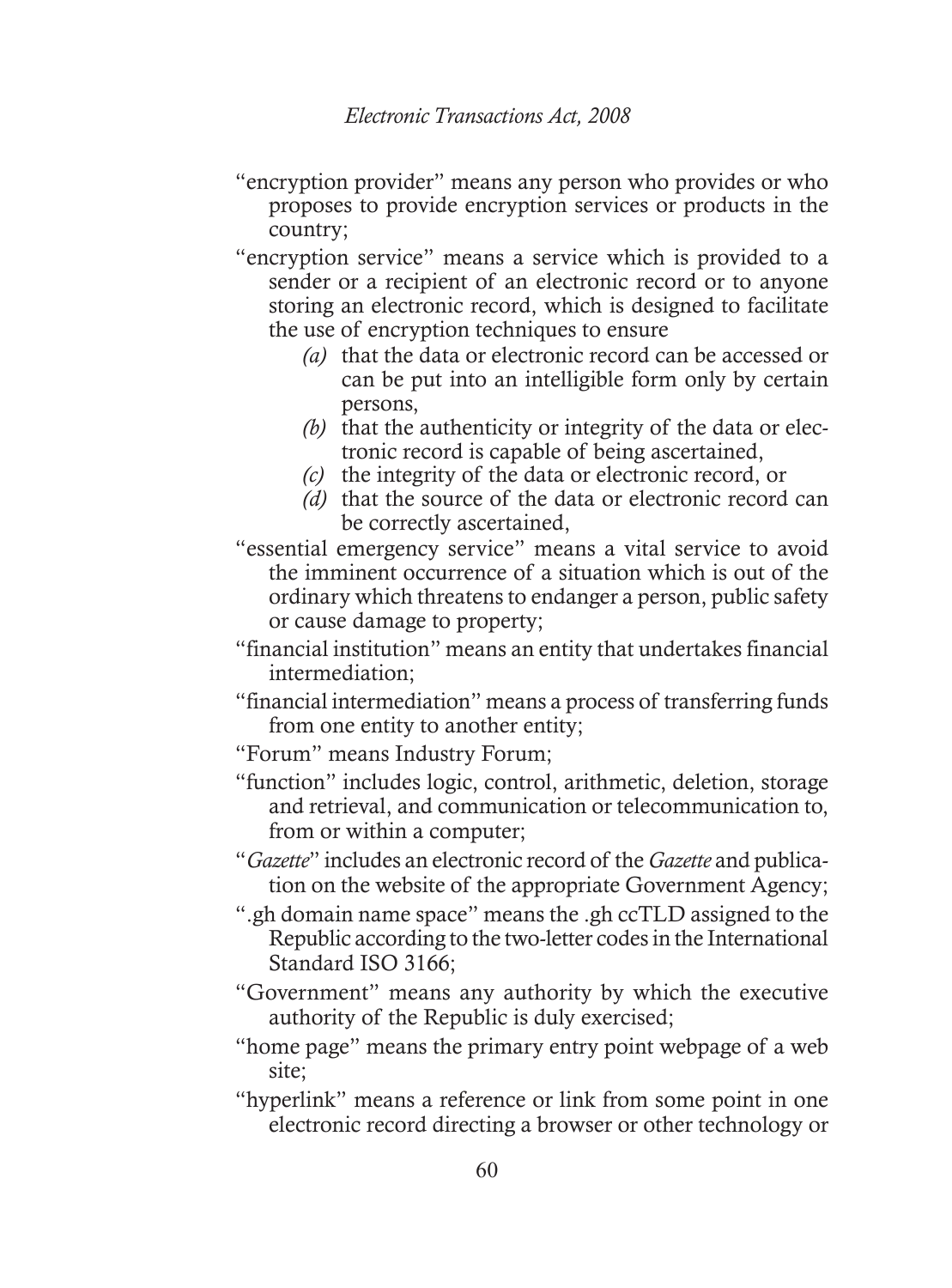functionality to another electronic record or point in that electronic record or to another place in the same electronic record;

- "hyper text" means a reference or link from some point in one electronic record directing a browser or other technology or functionality, to another electronic record or point or to another place in the same electronic record;
- "incorporated body" means an entity registered under the Companies Code 1963 (Act 179), the incorporated Private Partnerships Act 1962 (Act 152) or the Trustees Incorporation Act, 1962 (Act 106);
- "industry " means the communications industry;
- "Industry Forum" means the communications industry meeting from time to time to discuss matters of common interest to and concerning the industry;
- "information system" includes a system for generating, sending, receiving, storing, displaying or otherwise processing electronic records and the Internet;
- "information system services" includes the provision of connections, the operation of facilities for information systems, the provision of access to information systems, the transmission or routing of electronic records between or among points specified by a user and the processing and storage of data at the individual request of the recipient of the service;
- "intercept" includes, in relation to a function of a computer or electronic record, listening to or recording a function of a computer or electronic record, or acquiring the substance, meaning or purport of it;
- "intermediary" means a person who, on behalf of another person, whether as agent or not, sends, receives or stores a particular electronic record or provides other services with respect to that electronic record;
- "Internet" means the interconnected system of networks that connects computers around the world using the TCP/IP and future versions of the inter connected system;
- "IP address" means the number identifying the point of connection of a computer or other device to the internet;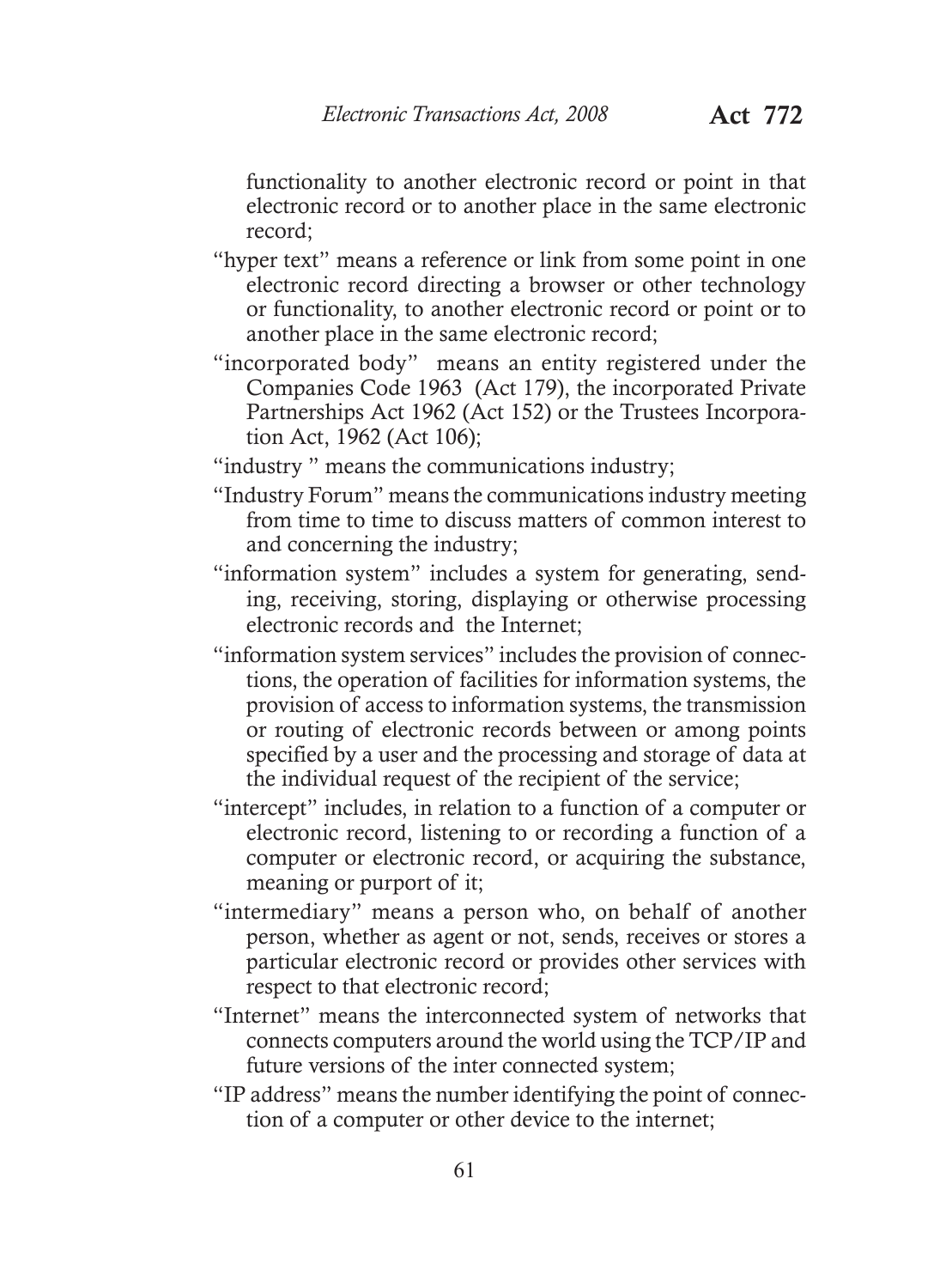"law enforcement agency" means the police, customs, excise and preventive service and any other law enforcement agency authorised by law to exercise police powers;

"Minister" means the Minister responsible for Commu-nications;

"Ministry" means the Ministry responsible for Commu-nications;

- "originator" means a person by whom, or on whose behalf, an electronic record purports to have been sent or generated prior to storage, but does not mean a person acting as an intermediary with respect to that electronic record;
- "person" includes a public agency;

"personal information" means information about an identifiable individual, including, but not limited to

- *(a)* information relating to the race, gender, sex, pregnancy, marital status, nationality, ethnic or social origin, colour, sexual orientation, age, physical or mental health, well-being; disability, religion, conscience, belief, culture, language and birth of the individual;
- *(b)* information relating to the education or the medical, criminal or employment history of the individual or information relating to financial transactions in which the individual has been involved;
- *(c)* any identifying number, symbol, or other particular assigned to the individual;
- *(d)* the address, fingerprints or blood type of the individual;
- *(e)* the personal opinions, views or preferences of the individual, except where they are about another individual or about a proposal for a grant, an award or a prize to be made to another individual;
- *(f)* correspondence sent by the individual that is implicitly or explicitly of a private or confidential nature or further correspondence that would reveal the contents of original correspondence;
- *(g)* the views or opinions of another individual about the individual;
- *(h)* the views or opinions of another individual about a proposal for a grant, an award or a prize to be made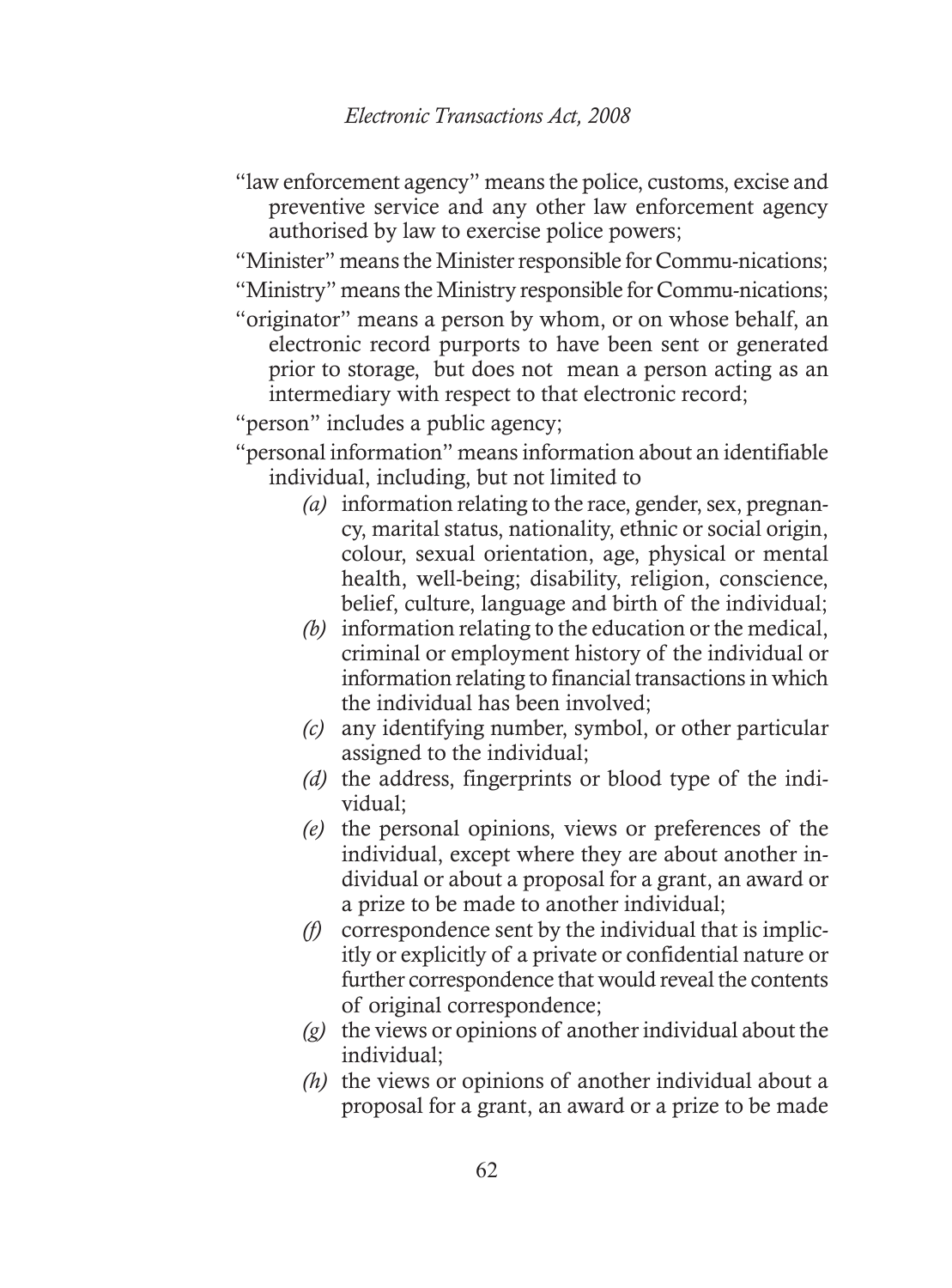to the individual, but excluding the name of the other individual where it appears with the views or opinions of the other individual; and

*(i)* the name of the individual where it appears with other personal information relating to the individual or where the disclosure of the name itself would reveal information about the individual, but excludes information about an individual who has been dead for more than twenty years;

"plain text version" means a programme or original data before it has been transformed or scrambled to an unreadable or incomprehensible format;

"prescribe" means prescribe by regulation under this Act;

- "programme or computer programme" means data representing instructions or statements which when executed in a computer, causes the computer to perform a function;
- "programme or data" includes a reference to a programme or data held in any removable storage medium which is for the time being in the computer;
- "public agency" means a body set-up by Government in the public interest with or without an Act of Parliament;
	- *(a)* department of central government or a department in local government; or
	- (*b)* any other functionary or institution when
		- (i) exercising a power or discharging a duty in terms of the Constitution; or
		- (ii) exercising a power or performing a function in terms of any legislation;
- "public key" means the key which is available to the public for purposes of the encryption of an electronic key which is linked to a private decryption key held exclusively by the issuer of the key available to the public;
- "public interest" includes a right or advantage which enures or is intended to enure to the general benefit of the people of this country;
- "registrar" means an entity which is licensed by the Registry under this Act;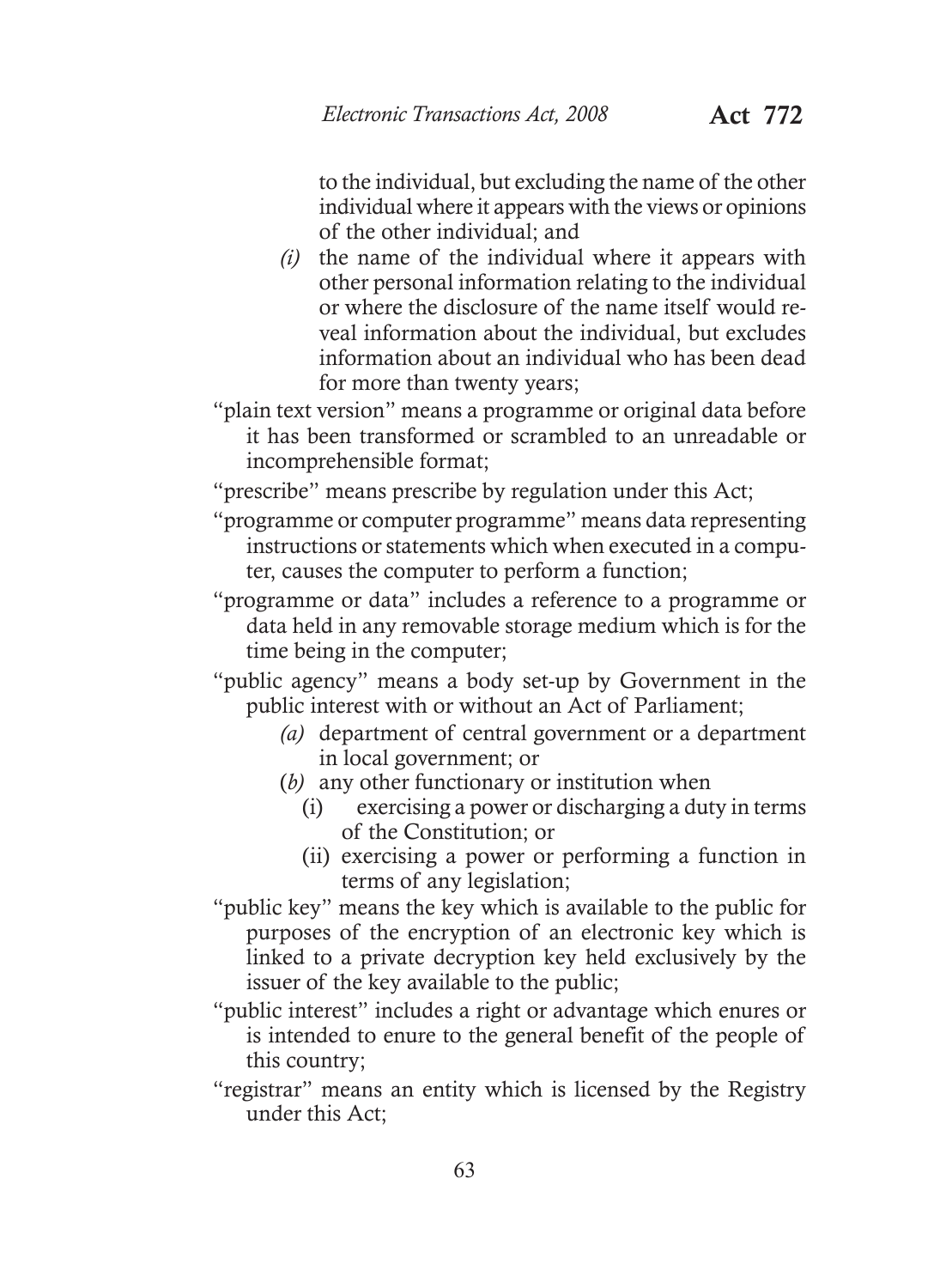- "Registry" means an entity licensed by the Registrar to manage and administer a specific sub domain;
- "repository" means the primary register of the information maintained by a registry;
- "second level domain" means the sub domain immediately following the ccTLD;
- "security agency" means a body connected with national security;
- "service provider" means any person providing information system services.
- "statutory provision" means by or under an Act of Parliament;
- "sub domain" means any subdivision of the .gh domain name space which is the second level domain;
- "TCP/IP" means the Transmission Control Protocol Internet Protocol used by an information system to connect to the Internet;
- "TI-D" means a top level domain of the domain name system;
- "third party", in relation to a service provider, means a subscriber to the service provider's services or any other user of the service provider's services or a user of information systems;
- "transaction" means a transaction of either a commercial or non-commercial nature and the provision of information and e-government services;
- "unauthorised access" is access of any kind by a person to a programme or data held in a computer without authority if
	- *(a)* the person is not personally entitled to control access of the kind in question to the programme or data; and
	- *(b)* the person does not have consent to access the kind of programme or data from the person who is entitled to control access;
- "unincorporated body" means an entity registered under the Registration of Business Names Act, 1962 (Act 151) or any person carrying on business without a registration or without a certificate of incorporation;
- "universal access" means access by all citizens of Ghana to internet connectivity and electronic transactions;
- "webpage" means an electronic record on the World Wide Web;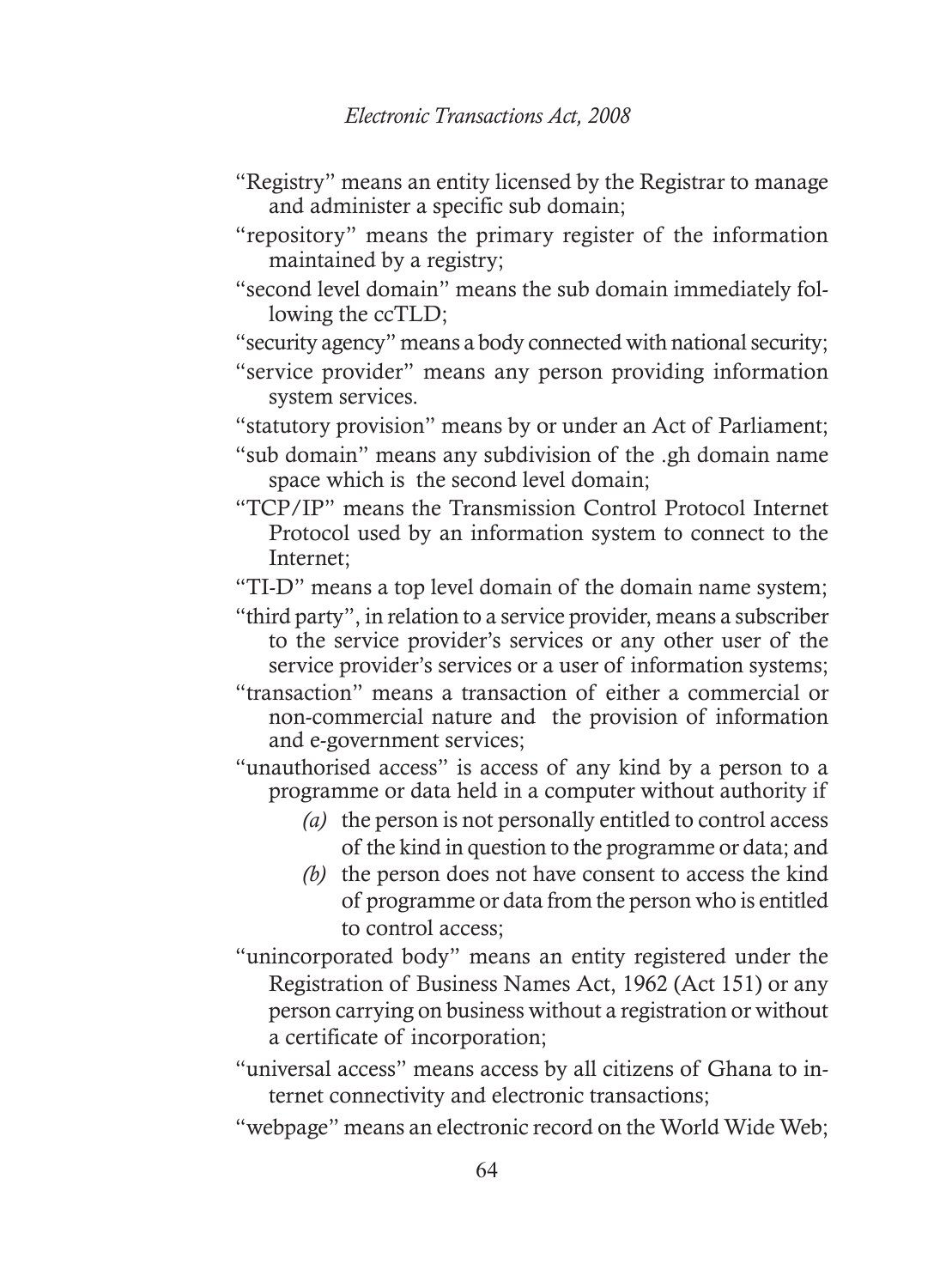- "website" means a location on the Internet containing a home page or web page; and
- "World Wide Web" means an information browsing framework that allows a user to locate and access information stored on a remote computer and to follow references from one computer to related information on another computer.

#### MEMORANDUM

This Bill forms part of the e-legislation package for statutory authority for the 2005 National Telecom Policy to provide a legal framework for electronic transactions amongst others. The Bill provides for and facilitates electronic communications and related transactions in the public interest and applies to all electronic transactions and electronic records.

It is the object of Government to facilitate the use of electronic media to speed up government and private business in recognition of the need to provide a framework for the preparation, processing, storage, transmission and receipt of electronic data in a secured, efficient, trustworthy manner. Furthermore, Government desires to prevent the use of electronic media for illegal or unlawful acts.

The Bill is divided into twelve groups of clauses. These deal with electronic transactions, electronic government services, the certifying agency and consumer protection. Other groups of clauses relate to the Appeal forum, Industry forum, the duties of service providers and cyber offences.

The first group of clauses, clause  $1 - 4$  sets the framework for the Bill by providing the object of the legislation, application and scope of the Bill.

The second group of clauses, clause 5 - 24 deals with electronic transactions and provides for the recognition and admissibility of electronic records and electronic signatures, the recognition of electronic certificates, electronic notarisation, acknowledgement and certification services, and automated transactions, clause  $5 - 17$ .

Electronic documents will satisfy the requirement of writing imposed by any law and will not be denied admissibility in evidence if they are accessible and capable of being retained for subsequent reference. Where the law requires multiple copies of a document to be submitted to a single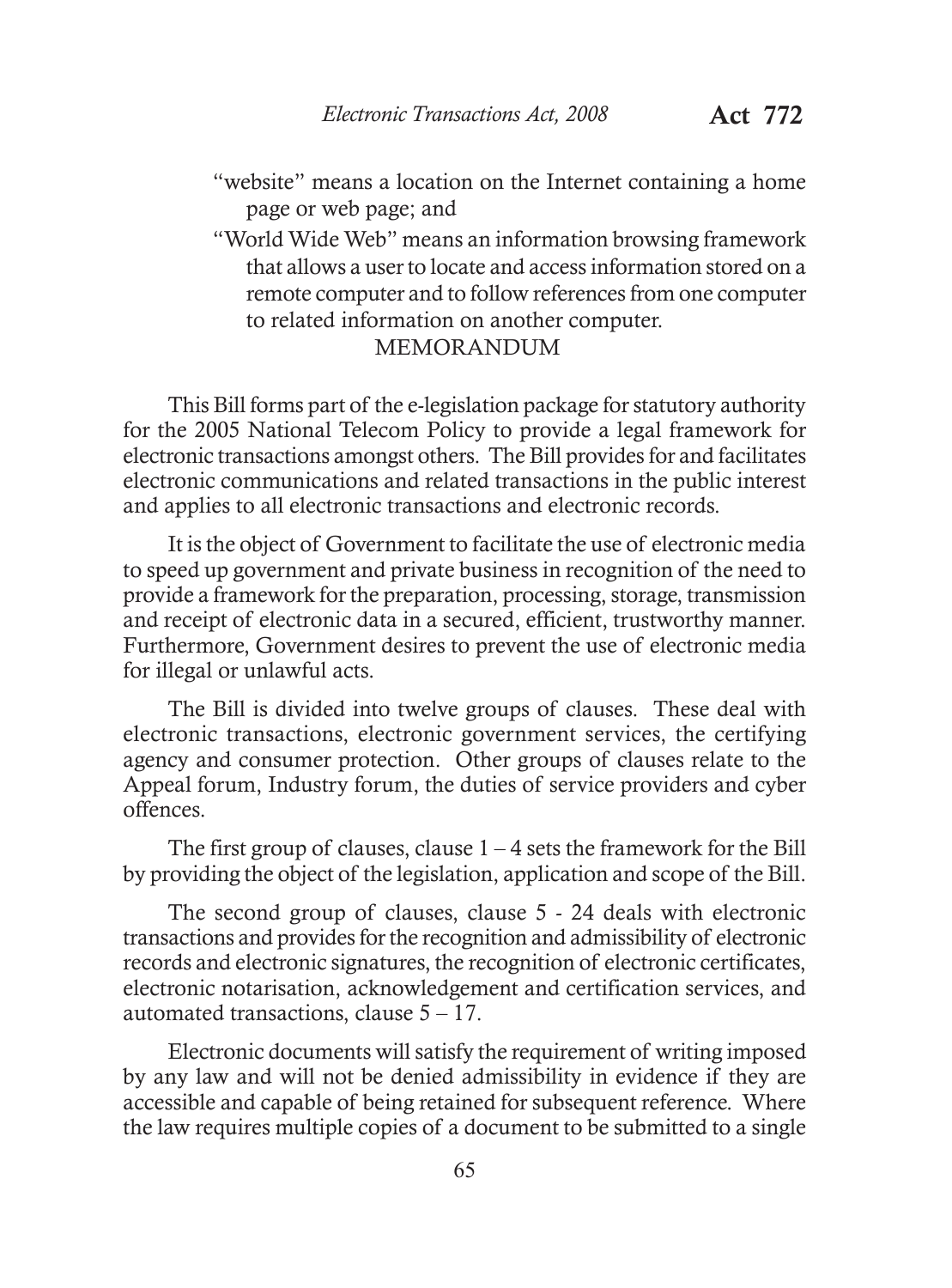addressee at the same time, that requirement will be satisfied by the submission of a single electronic record that is capable of being reproduced by that addressee, clause 16. A requirement by law that a document be signed by a person will be satisfied in relation to an electronic document if an electronic signature is used. The Bill specifies what constitutes an authentic electronic signature in clause 16.

Agreements concluded partly or wholly through an electronic medium are not of themselves invalid. For the purpose of electronic transactions, an electronic agent may be involved at any stage except that a party dealing with an electronic agent is not bound by the terms of the agreement unless terms were first capable of being accessed by the party prior to the formation of the contract, clause 17.

The Bill also deals with the time and place of despatch and receipt of electronic records. Under clause 18 the despatch of an electronic record occurs when it enters an information processing system outside the control of the originator, unless otherwise agreed between the originator and the addressee. Under clause 19, receipt occurs at the time when the electronic record enters the designated information system of the addressee, unless otherwise agreed. If the addressee has not designated an information system, receipt occurs when the electronic record enters an information system of the addressee or through which the addressee retrieves its electronic record.

The place of despatch of an electronic record is deemed to be the originator's registered place of business, and deemed to be received at the addressee's registered place of business, unless otherwise agreed, clause

Date of *Gazette* notification: 19th December, 2008.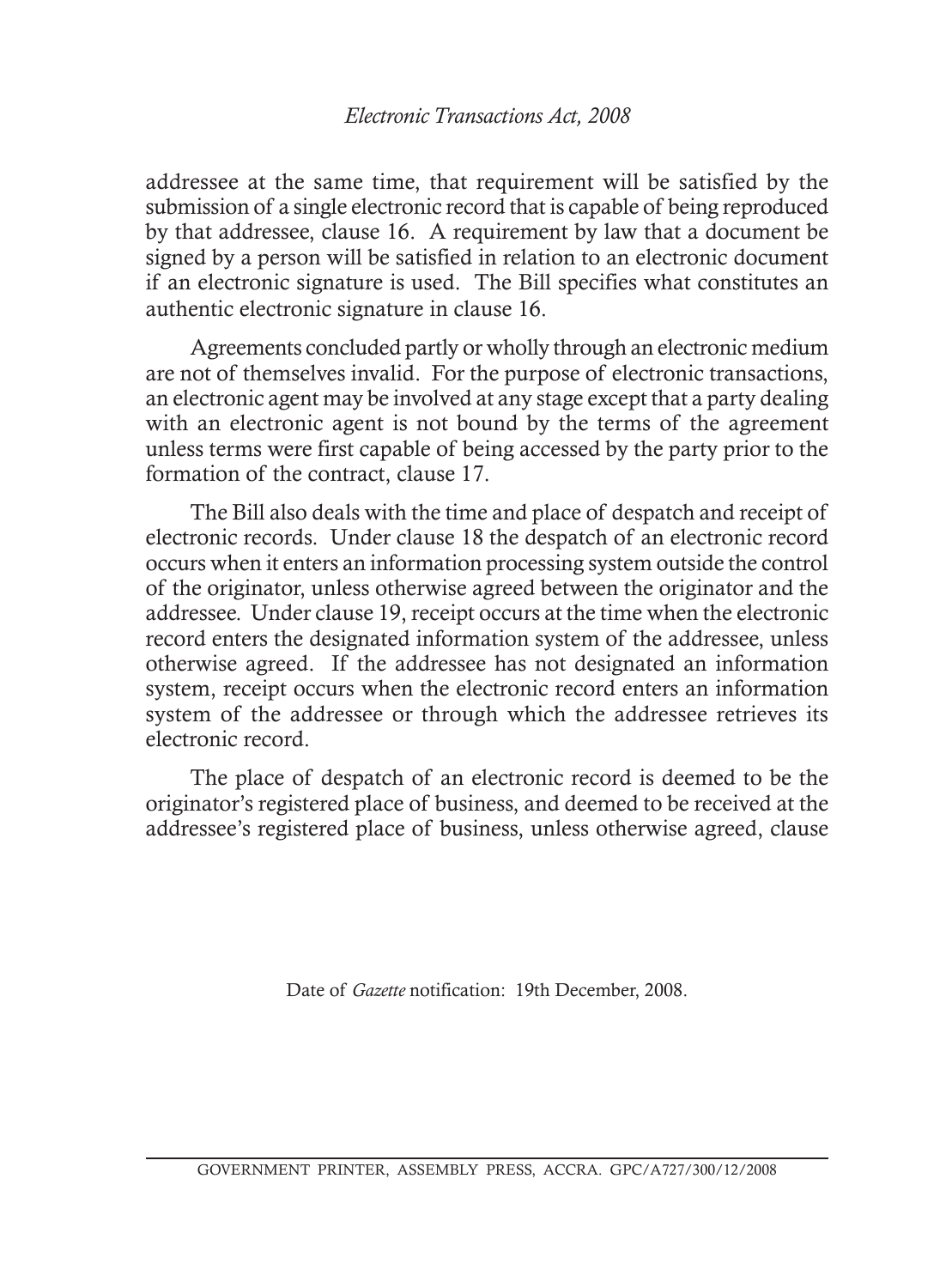*Electronic Transactions Act, 2008* Act 772

This printed impression has been carefully compared by me with the Bill which has been passed by Parliament, and found by me to be a true copy of that Bill.

*Clerk to Parliament*

Date of authentication:

I hereby signify assent to this Bill.

*President*

Date of Assent: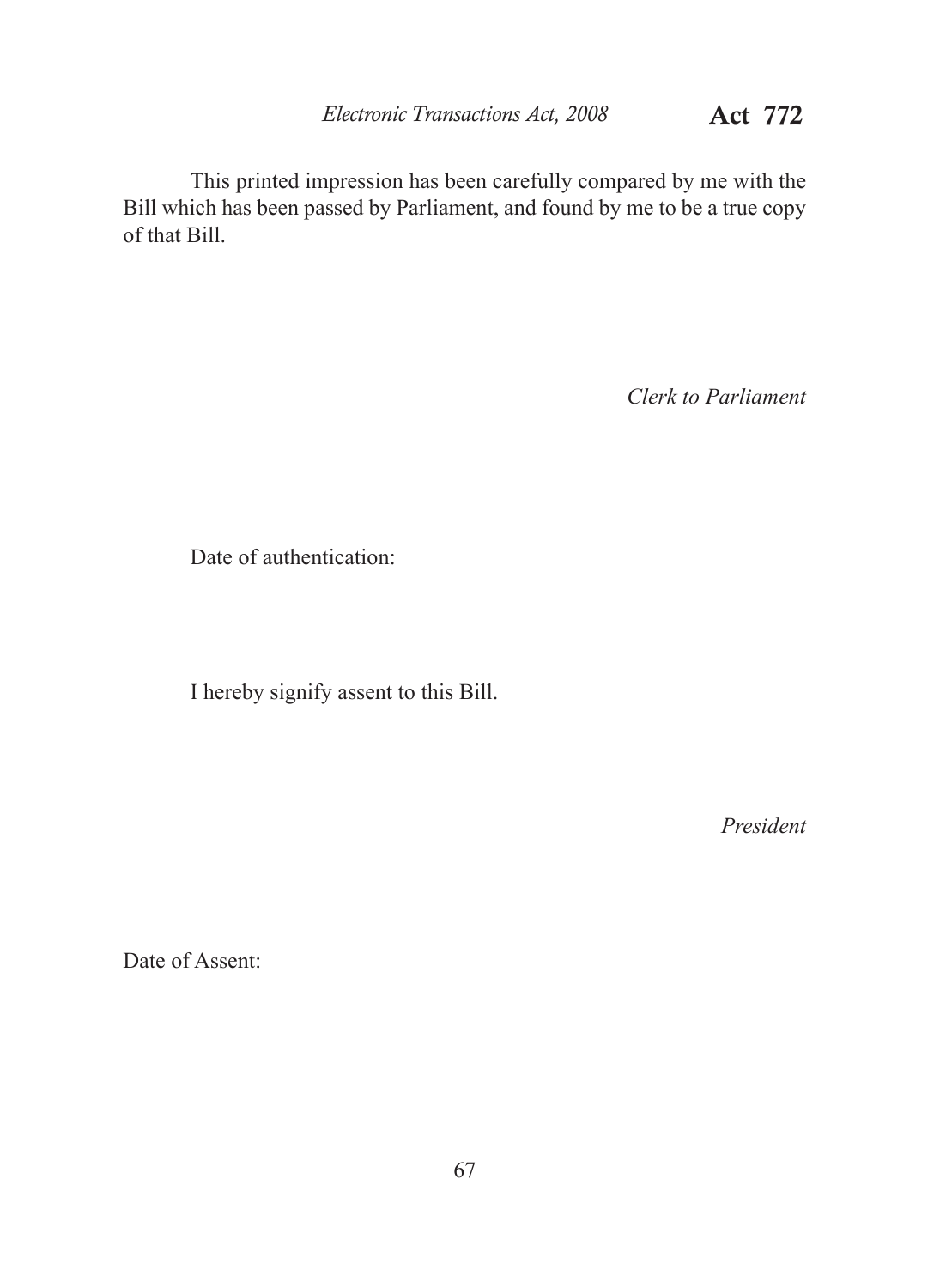*Electronic Transactions Act, 2008*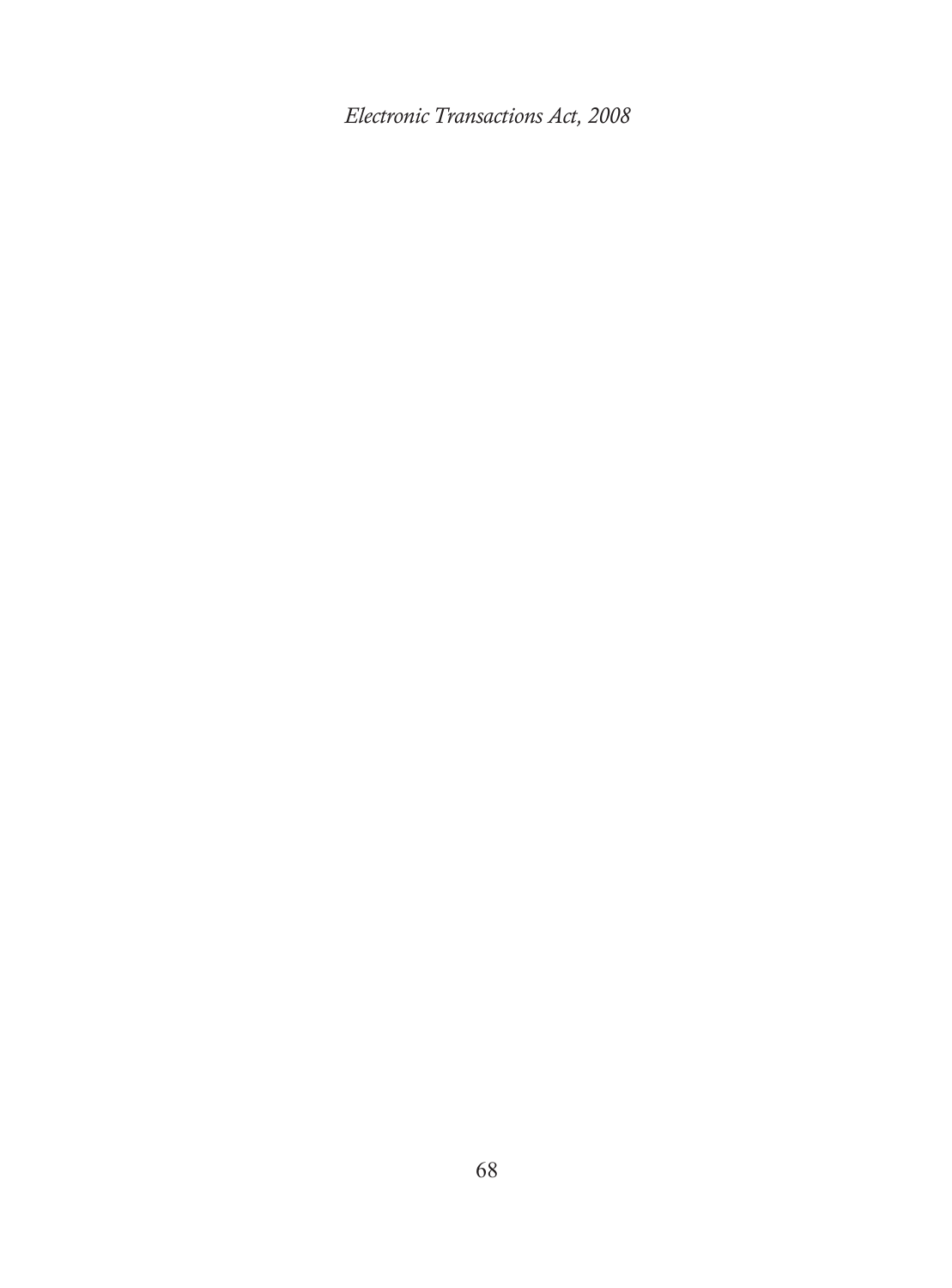19. The Bill also clarifies in clause 21 how electronic documents may be attributed to an originator.

The third group of clauses, clause 25 - 27 provides for e-Government service which is public service provided by electronic means by a public body. A public body is empowered by any law in clause 26 to accept for filing, accept payment, issue permits, licences or approvals by electronic means. The Bill does not seek to compel public bodies to process electronic records, clause 25. A public body may however publish in the *Gazette* details of the manner and format in which it will accept and retain electronic records. The Bill also allows for the publication of the Official *Gazette* in electronic format, clause 27.

The fourth group of clauses, clause  $28 - 45$  is on the Certifying Agency which is to certify encryption or authentication services provided in the country and monitor the conduct, systems and operations of encryption and authentication service providers. The functions of the Certifying Agency are provided in clause 31. Service and products of persons certified by a Certifying Foreign Agency recognised by the local Agency will be allowed, clause 34. Among other things, the Agency is also to act as the repository of Digital Signature Certificates issued under this Bill and maintain a computerised database of public keys to make them verifiable by a member of the public, clause 35.

Consumer protection is dealt with in the fifth group of clauses, clause 46 – 54, which provides for the protection of consumers in electronic transactions. The obligations of suppliers offering goods or services for sale, hire or exchange to consumers on an electronic platform are spelt out in clause 47. For instance, consumers will be entitled to information relating to the supplier and the goods or services offered. Suppliers will be duty-bound to utilise a payment system that is sufficiently secure with reference to accepted technological standards at the time of the transaction according to the type of transaction concerned. Suppliers will be liable for any damage suffered by a consumer due to a failure by the supplier to apply a sufficiently secure payment system. Unsolicited goods, services, and communications are prohibited in clause 50. Financial institutions are not to make available, lend, or sell a list or portion of a list of holders of any electronic payment medium and their addresses and account numbers to any person without the prior written consent of the holders, clause 51. This will be subject to other laws related to credit reporting.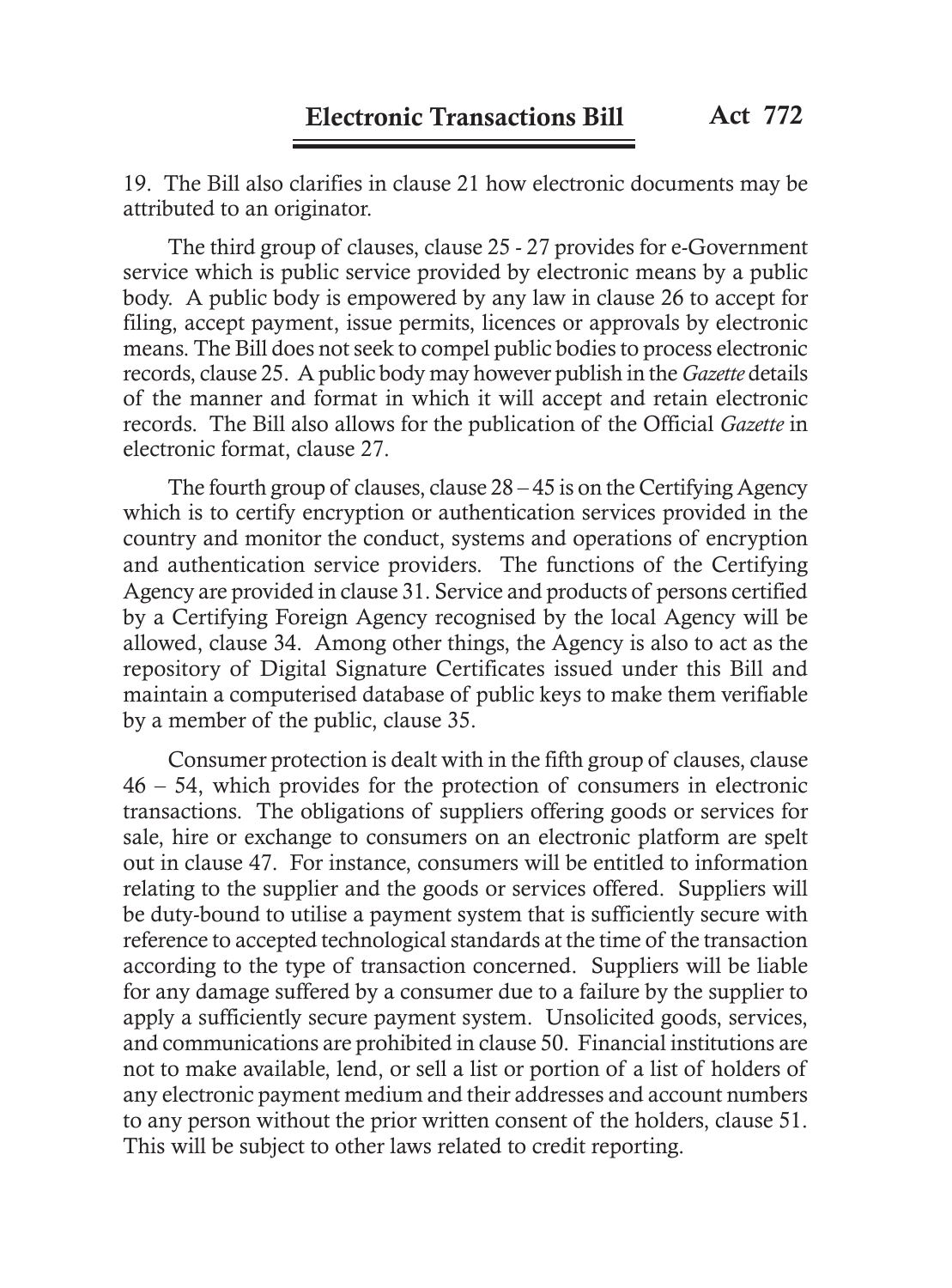# **Electronic Transactions Bill**

88 – 89. It will be a platform that brings the industry together from time to time to discuss matters of common interest to and concerning the industry. The National IT Agency may designate an industry body to be the forum, clause 87. The forum may prepare a voluntary industry code on its own initiative or upon request by the Agency clause 89.

The liability for service providers is imposed in the tenth group of clauses, clause 90 – 96. It imposes liabilities on service providers for electronically published matter that is illegal or unlawful. Other acts are prohibited such as knowingly divulging to any person or entity the contents of a communication while in electronic storage by that service, clause 96. It excludes from liability, intermediaries who merely provide access to, transmit, or store/host electronic records under specified conditions. A person claiming that any electronically published matter is illegal or unlawful may notify the publisher and request that it be taken down, (clause 94). An intermediary or service provider is generally speaking, not required to monitor an electronic record processed by means of the system in order to ascertain whether its processing will constitute or give rise to an offence or give rise to civil liability, clause 92.

Law enforcement is dealt with in the eleventh group of clauses which adds to the powers of arrest, search, and seizure of law enforcement agencies by law. The Bill empowers law enforcement agents in the course of the execution of court warrants to seize a computer, electronic record, programme, information, document or thing if they reasonably believe that it is evidence that an offence under the Bill has been or is about to be committed, clause 98. Law enforcement agencies may also request the preservation of evidence by providers of wire or electronic communication services or a remote computing service pending the issuance of a Court Order or other process clause 100. Controls against incrimination are provided for under the Bill. The Court is empowered, upon application of a law enforcement agency, to order an electronic communication service provider to disclose the contents of an electronic communication, that is in transit, held, maintained or has been in electronic storage in an electronic communications system, if the disclosure is relevant and material for investigative purposes or is in the interest of national security, clause 101.

Cyber offences are contained in the twelfth group of clauses, clause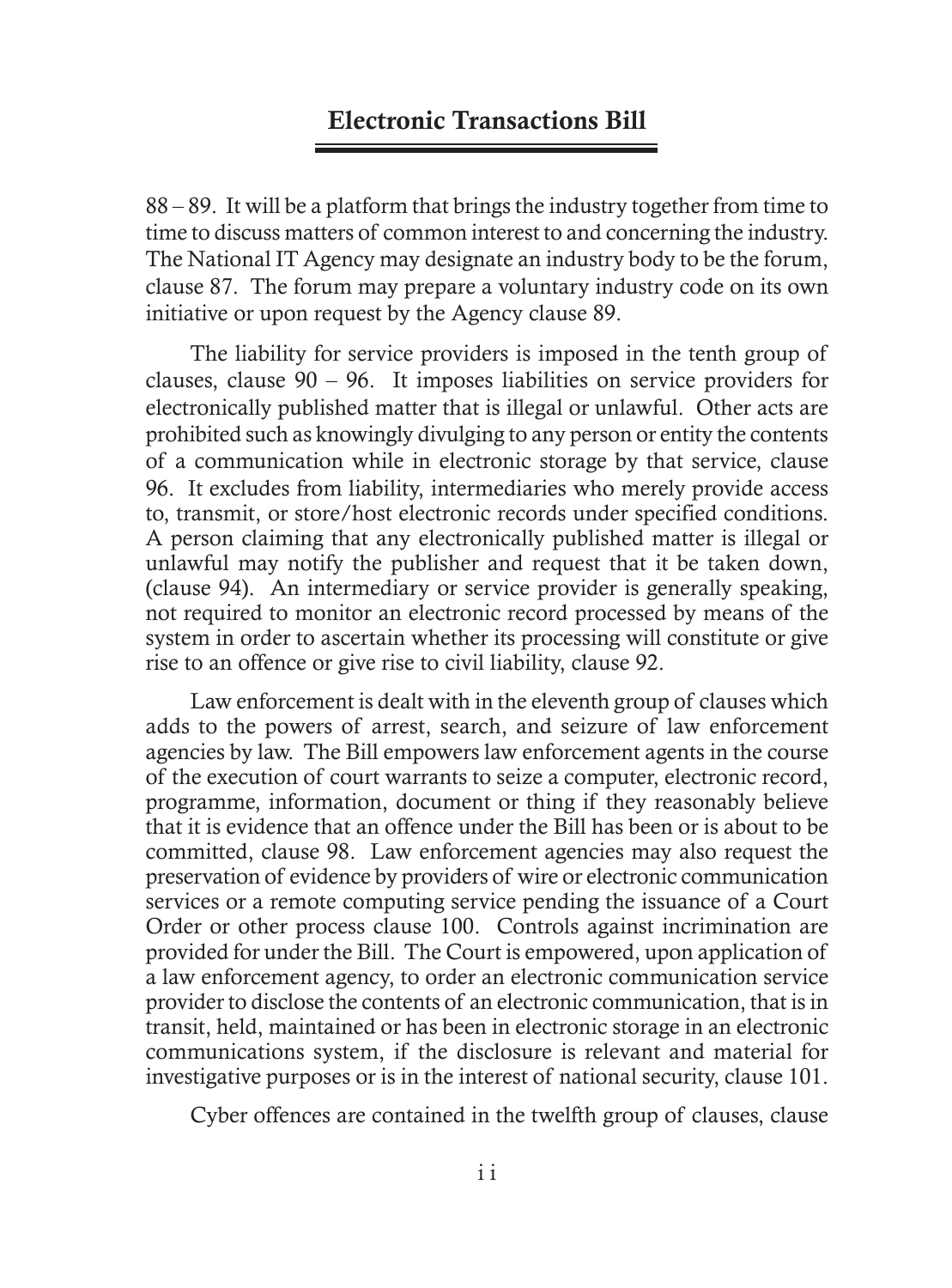Illegal access to protected computers is dealt with in the sixth group of clauses clause  $55 - 62$ . Information contained in the register of a critical database is not to be disclosed to any person other than to the relevant employees of the National Information Technology Agency, clause 60.

Protected computers and critical database which have been declared by government are not to be accessed illegally. The protection extends to computers and databases for national security, defence, public safety and public health, emergency systems. Databases relating to the provision of services directly related to communications infrastructure, banking and financial services, public utilities, public transportation or public key infrastructure, or used by the legislative, executive and judicial arms of government, the public services and security agencies are also designated as critical under the Bill, clause 55.

Provisions on the domain name register are in the seventh group of clauses. A domain name Registry is established to assume responsibility for the ".gh" country domain name space from a date to be determined by the Minister by notice in the *Gazette.* After the commencement of the Act, a person shall not update a repository or administer a second level country domain name unless the person is licensed to do so by the Registry. The governing body of the Registry is a Board composed of nine members and may be converted into a company limited by guarantee, clause 63. Its functions will include the administration and management of the ".gh" domain name space. It will license and regulate registrars for the respective registries and publish guidelines on the general administration and management of the ".gh" domain name space.

The eighth group of clauses, clause  $82 - 87$  provides for an appeal tribunal and establishes the Information Communication Technology Tribunal in clause 81. This will be convened on an adhoc basis to consider appeals against decisions of the National Information Technology Agency. The three member tribunal is to be appointed by the Chairperson of the Public Services Commission, clause 72. The expenses of the tribunal will be paid out of income derived by the Agency and will be part of the annual budget of the Agency. Decisions of the tribunal relating to points of law can be appealed against to the Court of Appeal clause 87.

 $i i i$ An industry forum is estabetic in the ninth group of clauses clause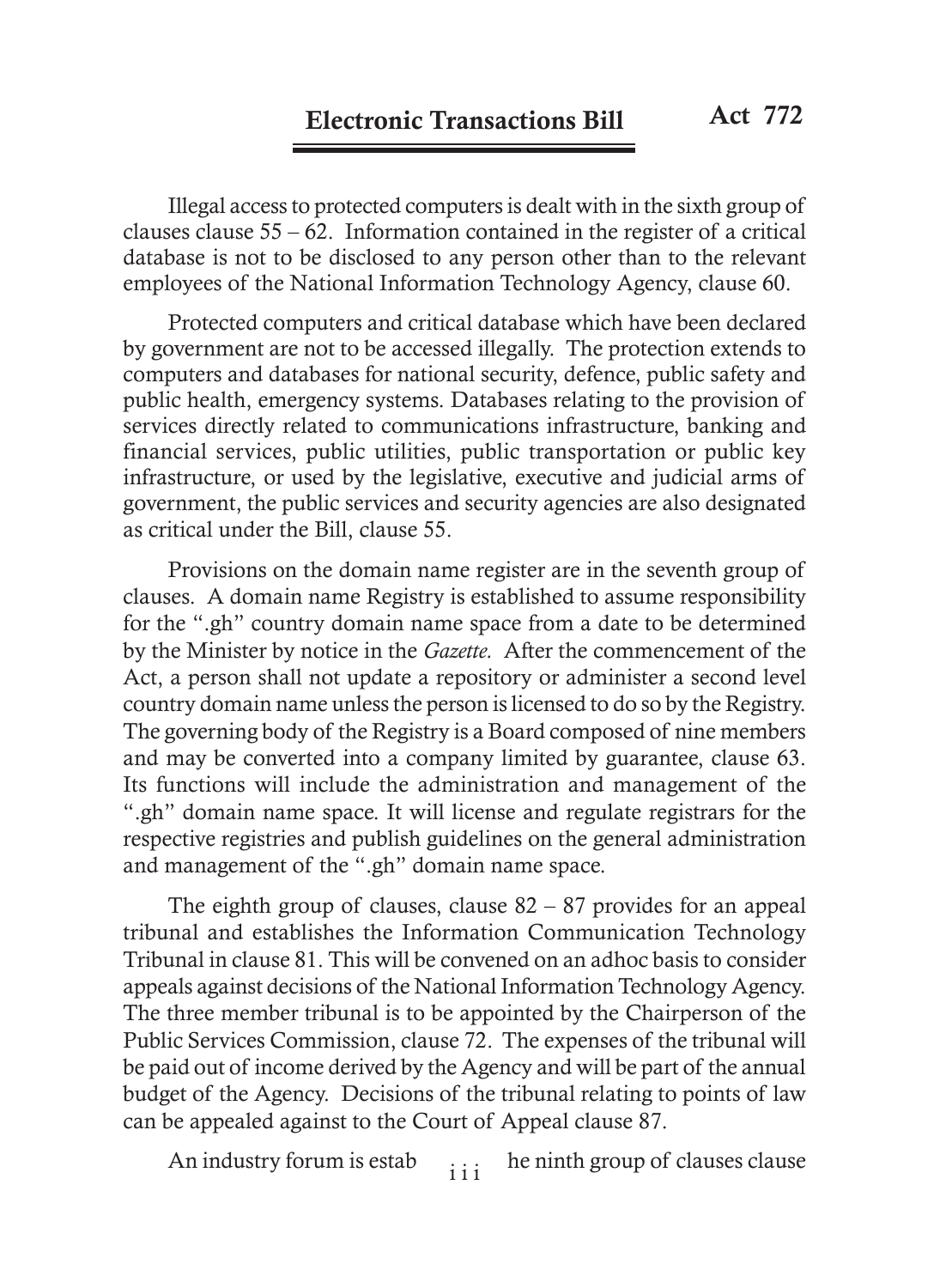# **Electronic Transactions Bill**

107 – 140. The provisions of the Criminal Code are extended to cover various offences committed through electronic means. These offences include stealing, appropriation, charlatanic advertisement and dishonest receiving. Others are attempt to commit crimes, aiding and abetting, conspiracy, forgery and criminal negligence. The publication of child pornography by electronic means is also criminalised.

In addition to these, access to protected computers, obtaining electronic payment medium falsely, electronic trafficking, possession of electronic counterfeit-making equipment are offences. Fraudulent electronic fund transfer, unauthorised access or interception, unauthorised interference with electronic records, unauthorised access to devices are also offences. The rest include unlawful access to stored communications, unauthorised circumvention, causing a computer to cease to function and child pornography. Conviction for these offences attracts heavy fines and long terms of imprisonment

The last group of clause is on miscellaneous matters and contains a general provision to the effect than an act which constitutes an offence under a law here which is committed wholly or partly by use of an electronic medium or in electronic form outside the country will be dealt with as if the offence had been committed here. This group also contains the powers to make Regulations and the interpretation clause.

> DR. BENJAMIN AGGREY NTIM *Minister for Communications*

> > Date: 8th May, 2008.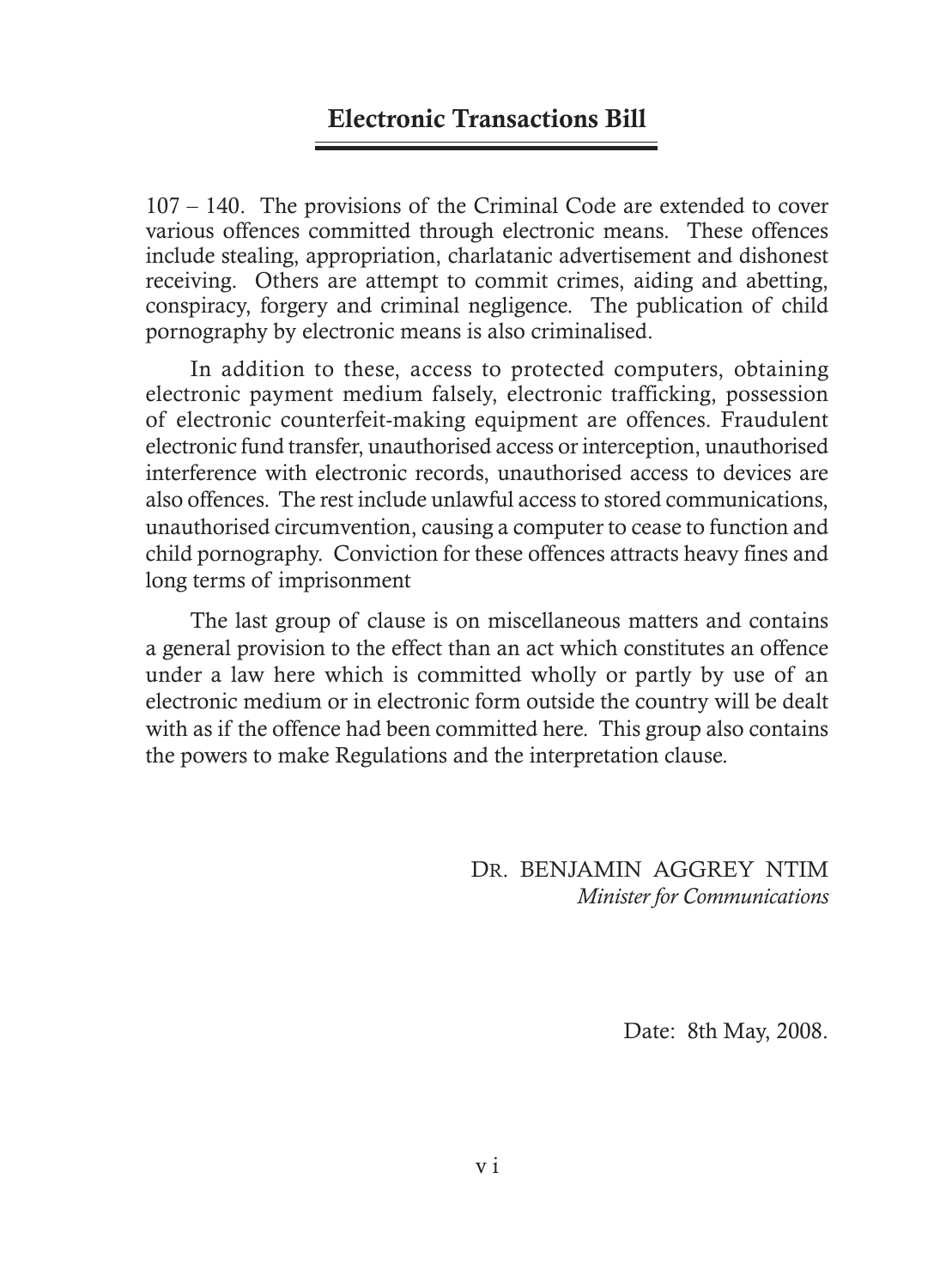## *Electronic Transactions Act, 2008* Act 772 Electronic Transactions Bill

Ξ